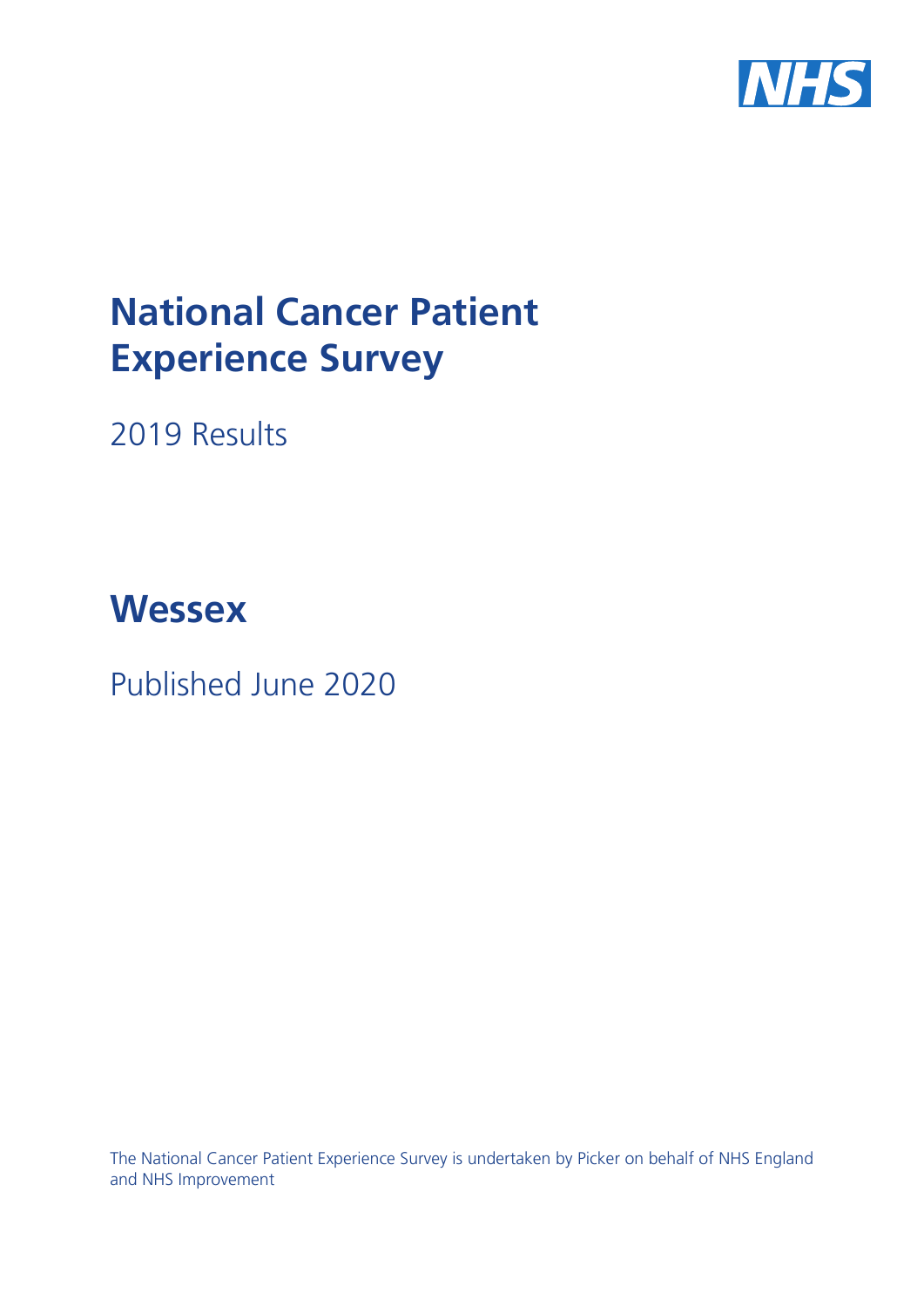## **Executive Summary** Case Mix Adjusted scores

### **Cancer Dashboard Questions**

The following seven questions are included in phase 1 of the Cancer Dashboard developed by Public Health England and NHS England:

Q61. Patient's average rating of care scored from very poor to very good

| $\overline{0}$ | $\overline{2}$   | 3                                                             | $\overline{4}$ | 5 | 6 | 7 | 8   | $\mathsf{Q}$ | 10                                                                                            |
|----------------|------------------|---------------------------------------------------------------|----------------|---|---|---|-----|--------------|-----------------------------------------------------------------------------------------------|
|                |                  |                                                               |                |   |   |   | 8.8 |              |                                                                                               |
|                |                  |                                                               |                |   |   |   |     |              | Q18. Patient definitely involved as much as they wanted in decisions about care and treatment |
|                |                  |                                                               |                |   |   |   |     |              | Q19. Patient given the name of a CNS who would support them through their treatment           |
| $\bf 88\%$     |                  | Q20. Patient found it very or quite easy to contact their CNS |                |   |   |   |     |              |                                                                                               |
| 88%            |                  |                                                               |                |   |   |   |     |              | Q39. Patient always felt they were treated with respect and dignity while in hospital         |
|                | leaving hospital |                                                               |                |   |   |   |     |              | Q41. Hospital staff told patient who to contact if worried about condition or treatment after |
| 57%            | treatment        |                                                               |                |   |   |   |     |              | Q55. General practice staff definitely did everything they could to support patient during    |
|                |                  |                                                               |                |   |   |   |     |              |                                                                                               |

### **Questions Outside Expected Range**

|                                                                                                                 |            | Case Mix Adjusted Scores   |                            |                   |
|-----------------------------------------------------------------------------------------------------------------|------------|----------------------------|----------------------------|-------------------|
|                                                                                                                 | 2019 Score | Lower<br>Expected<br>Range | Upper<br>Expected<br>Range | National<br>Score |
| $\sqrt{Q}$ 21. Patient got understandable answers to important questions all or most of the time                | 90%        | 85%                        | 90%                        | 87%               |
| Q44. Cancer doctor had the right documents at patient's last outpatient appointment                             | 97%        | 95%                        | 97%                        | 96%               |
| $\sqrt{Q59}$ . Patient felt length of time for attending clinics and appointments for cancer was about<br>right | 74%        | 66%                        | 73%                        | 69%               |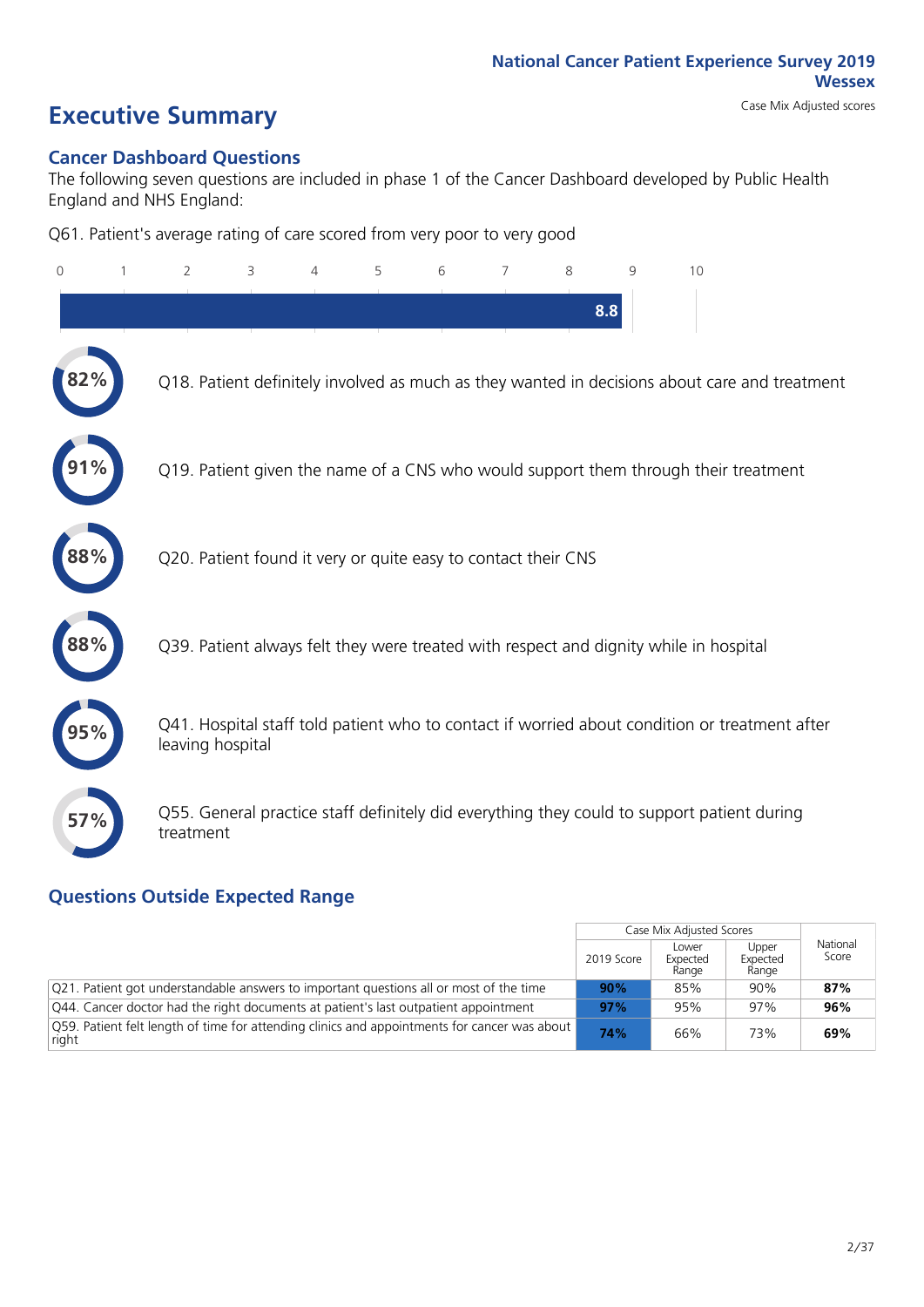### **Introduction**

The National Cancer Patient Experience Survey 2019 is the ninth iteration of the survey first undertaken in 2010. It has been designed to monitor national progress on cancer care; to provide information to drive local quality improvements; to assist commissioners and providers of cancer care; and to inform the work of the various charities and stakeholder groups supporting cancer patients.

The survey was overseen by a national Cancer Patient Experience Advisory Group. This Advisory Group set the principles and objectives of the survey programme and guided questionnaire development. The survey was commissioned and managed by NHS England. The survey provider, Picker, is responsible for designing, running and analysing the survey.

The 2019 survey involved 143 NHS Trusts. Out of 111,366 people, 67,858 people responded to the survey, yielding a response rate of 61%.

### **Methodology**

### **Eligibility, fieldwork and survey methods**

The sample for the survey included all adult (aged 16 and over) NHS patients, with a confirmed primary diagnosis of cancer, discharged from an NHS Trust after an inpatient episode or day case attendance for cancer related treatment in the months of April, May and June 2019. The fieldwork for the survey was undertaken between December 2019 and March 2020.

As in the previous four years, the survey used a mixed mode methodology. Questionnaires were sent by post, with two reminders where necessary, but also included an option to complete the questionnaire online. A Freephone helpline and email was available for respondents to opt out, ask questions about the survey, enable them to complete their questionnaire over the phone and provide access to a translation and interpreting facility for those whose first language was not English.

### **Case-mix adjustment**

Both unadjusted and adjusted scores are presented in this report. Case-mix adjusted scores allows us to account for the impact that differing patient populations might have on results. By using the case-mix adjusted estimates we can obtain a greater understanding of how a Cancer Alliance is performing given their patient population. The factors taken into account in this case-mix adjustment are gender, age, ethnic group, deprivation, and tumour group.

### **Scoring methodology**

Fifty-two questions from the questionnaire are scored as these questions relate directly to patient experience. For all but one question (Q61), scores are presented as the percentage of positive responses out of all scored responses. For Q61, respondents rate their overall care on a scale of 0 to 10, of which the average was calculated for this question's presented score. The percentages in this report have been rounded to the nearest percentage point. Therefore, in some cases the figures do not appear to add up to 100%.

### **Statistical significance**

In the reporting of 2019 results, appropriate statistical tests have been undertaken to identify unadjusted scores for which the change over time is 'statistically significant'. Thirty-seven scored questions in 2019 have been compared with those of 2018 and a statistically significant change between the two years has been reported where identified.

For the scored questions that are comparable beyond 2018, statistically significant change over the five years has also been reported where identified. A statistically significant difference means that the change in the result is very unlikely to have occurred by sampling variation.

### **Suppression**

### **Question-level suppression**

For scores where the base size per question is  $<$ 21, the score will be suppressed and replaced with an asterisk (\*). The base size will include neutral response options.

### **Double suppression**

If any group within a particular sub-group breakdown (such as the tumour group breakdown) has <21 responses, then the figure for this particular group is suppressed and replaced with an asterisk (\*). If there is only one group within the sub-group breakdown that has <21 respondents, and is therefore suppressed, the group with the next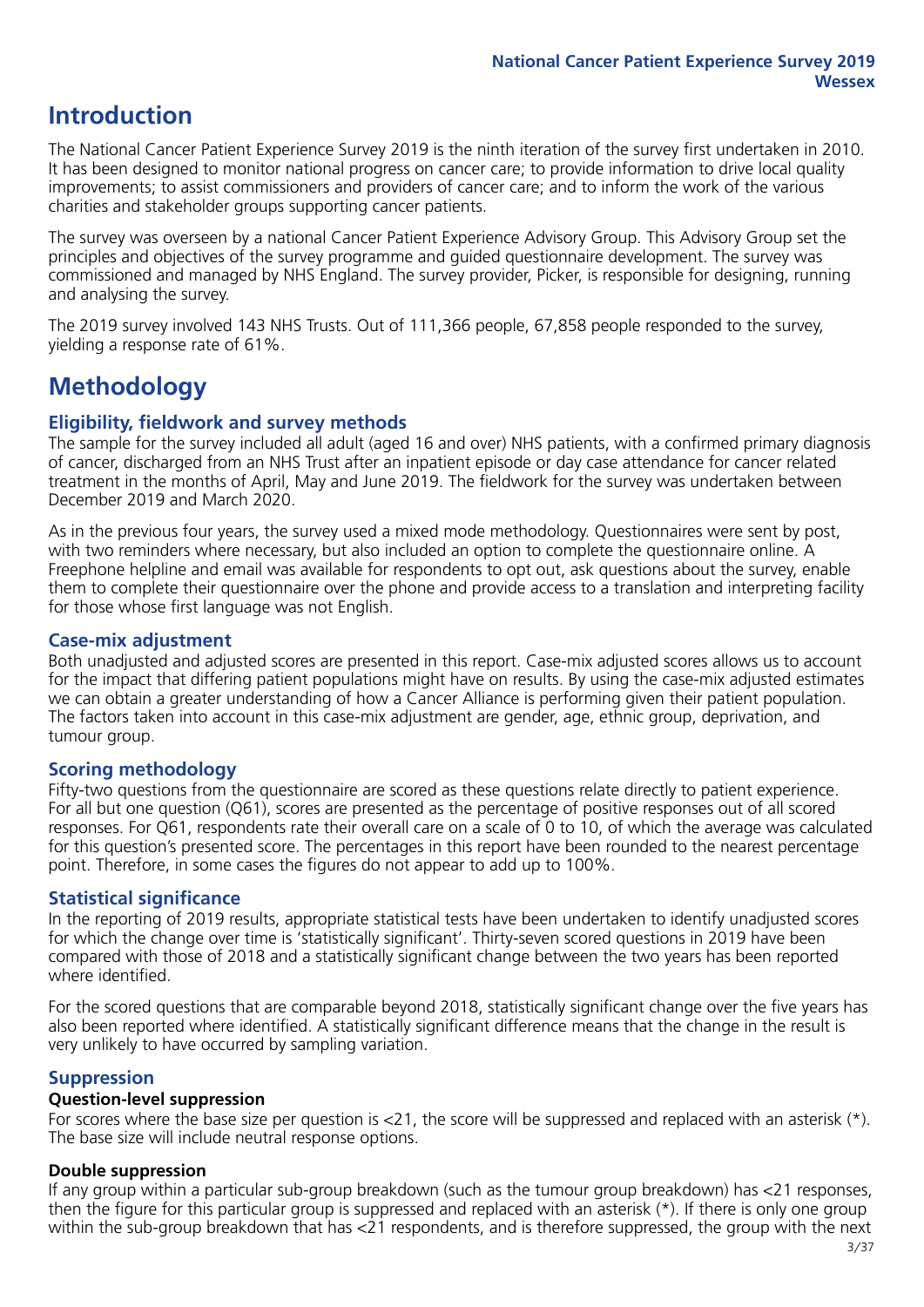lowest number of respondents is also supressed and replaced with an asterisk (\*) (regardless if it is greater than or less than 21).

### **Understanding the results**

This report shows how this Alliance scored for each question in the survey, compared with national results and previous year's results. It is aimed at helping individual Alliances to understand their performance and identify areas for local improvement. Below is a description of the type of results presented within this report and how to understand them.

### **Expected range charts**

The expected range charts in this report show a bar with the lowest and highest score received for each question nationally. Within this bar, an expected range is given (in grey) and a black diamond represents the actual score for this Alliance.

Alliances whose score is above the upper limit of the expected range (in the dark blue) are positive outliers, with a score statistically significantly higher than the national mean. This indicates that the Alliance performs better than what Alliances of the same size and demographics are expected to perform. The opposite is true if the score is below the lower limit of the expected range (in the light blue); these are negative outliers. For scores within the expected range (in the grey), the score is what we would expect given the Alliance's size and demographics.

### **Comparability tables**

The comparability tables show the 2018 and 2019 unadjusted scores for this Alliance for each scored question. If there is a significant change from 2018 and 2019 or overall from 2016 to 2019, an arrow will be presented for the direction of change. The adjusted 2019 score will also be presented for each scored question along with the lower and upper expected range and national score. Scores above the upper limit of the expected range will be highlighted dark blue, scores below the lower limit of the expected range will be highlighted light blue, and scores within the lower and upper limit of the expected ranges will be highlighted grey.

### **Tumour type tables**

The tumour type tables show the unadjusted scores for each scored question for each of the 13 tumour groups. The national score for that tumour group is also shown. Unadjusted scores for the same tumour type across different Alliances may not be comparable, as they do not account for the impact that differing patient populations might have on results. Central nervous system is abbreviated as 'CNS' and lower gastrointestinal tract is abbreviated as 'LGT' throughout this report.

### **Year on year charts**

The year on year charts show four columns representing the unadjusted scores of the last four years (2016, 2017, 2018 and 2019) for each scored question.

### **Notes on specific questions**

Following the development phase of the 2019 survey, several changes were made to the questionnaire. Six scored questions were amended (Q5, Q18, Q30, Q35, Q56 and Q60) and one non-scored question (Q29) was amended that impacted the comparability of questions Q30 to Q41. Of all questions changed or impacted by change, only Q60 is presented with historical comparisons; though the results should be interpreted with caution.

### **Unadjusted data and case-mix adjusted data**

Unadjusted data should be used to see the actual responses from patients relating to the Alliance. Case-mix adjusted data, together with expected ranges, should be used to understand whether the results are significantly higher or lower than national results taking account of the patient mix.

### **Further information**

This research was carried out in accordance with the international standard for organisations conducting social research (accreditation to ISO20252:2012; certificate number GB08/74322). The 2019 survey data has been produced and published in line with the Code of Practice for Official Statistics.

For more information on the methodology, please see the Technical Document. It can be viewed along with the 2019 questionnaire and survey guidance on the website at [www.ncpes.co.uk](https://www.ncpes.co.uk/supporting-documents). For all other outputs at National, Trust, CCG and Cancer Alliance level, please see the PDF reports, Excel tables and dashboards at [www.ncpes.co.uk.](https://www.ncpes.co.uk/current-results)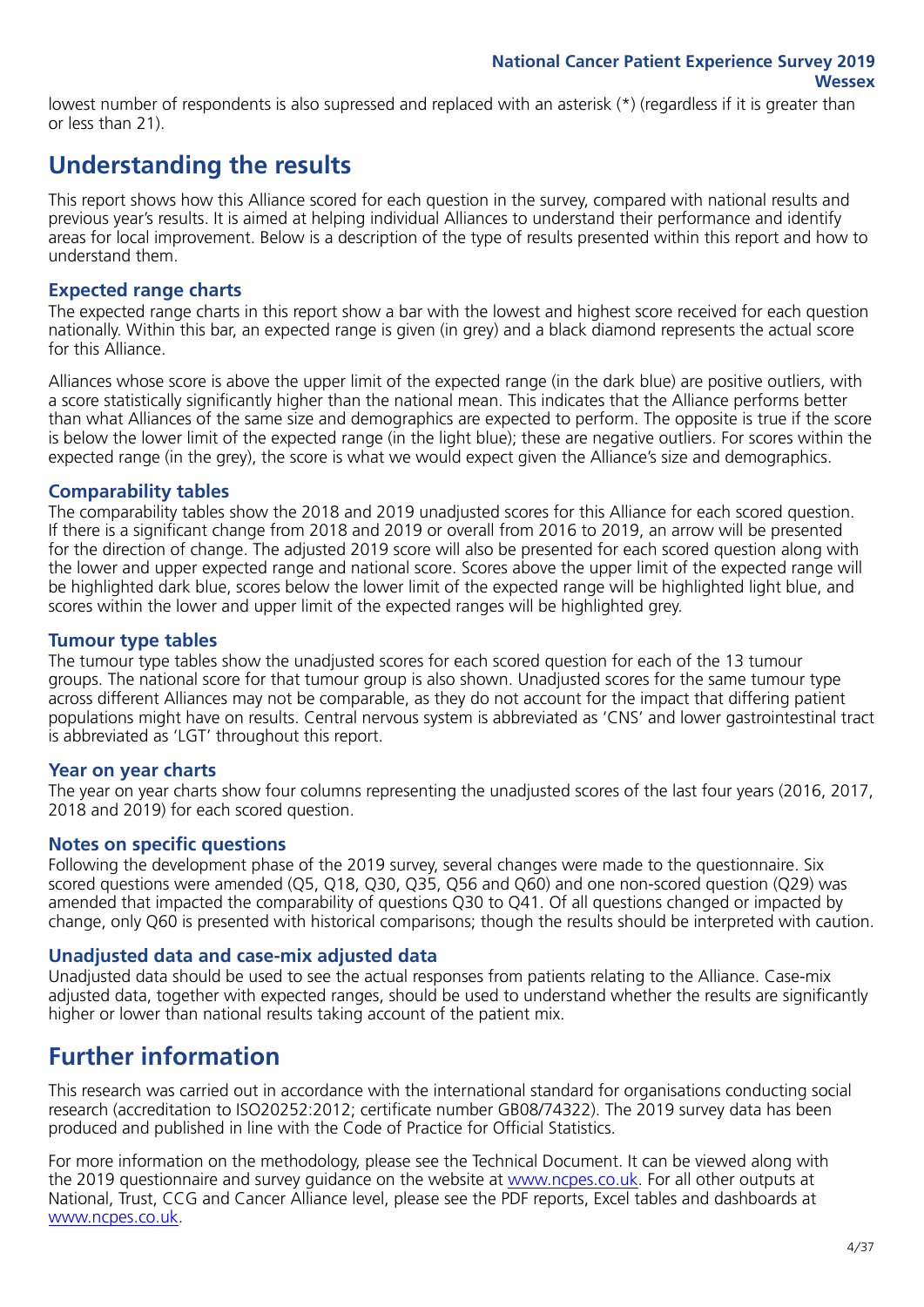### **Response Rate**

### **Overall Response Rate**

3,950 patients responded out of a total of 6,005 patients, resulting in a response rate of 66%.

|          | Sample Size | Adjusted<br>Sample | Completed | Response Rate |
|----------|-------------|--------------------|-----------|---------------|
| Alliance | 6.423       | 6.005              | 3.950     | 66%           |
| National | 119,855     | 111.366            | 67.858    | 61%           |

### **Respondents by Survey Type**

|                            | Number of<br>Respondents |
|----------------------------|--------------------------|
| Online                     | 396                      |
| Paper                      | 3,554                    |
| Phone                      | Ω                        |
| <b>Translation Service</b> |                          |

### **Respondents by Tumour Group**

|                      | Number of<br>Respondents |
|----------------------|--------------------------|
| Brain / CNS          | 11                       |
| <b>Breast</b>        | 859                      |
| Colorectal / LGT     | 444                      |
| Gynaecological       | 211                      |
| Haematological       | 723                      |
| <b>Head and Neck</b> | 93                       |
| Lung                 | 247                      |
| Prostate             | 407                      |
| Sarcoma              | 29                       |
| Skin                 | 119                      |
| Upper Gastro         | 170                      |
| Urological           | 332                      |
| Other                | 305                      |

### **Respondents by Age and Gender**

Respondents year of birth has been used to determine age. This information has been amalgamated into 8 age bands. The age and gender distribution for the Alliance was as follows:

|        | Age 16-24 | Age 25-34 | Age 35-44 | Age 45-54 | Age 55-64 | Age 65-74 | Age 75-84 | Age 85+ | Total |
|--------|-----------|-----------|-----------|-----------|-----------|-----------|-----------|---------|-------|
| Male   |           |           | 21        | 92        | 337       | 772       | 541       | 113     | ,894  |
| Female |           | 33        | 73        | 271       | 482       | 696       | 409       | 87      | 2,056 |
| Total  |           | 44        | 94        | 363       | 819       | A68,      | 950       | 200     | 3,950 |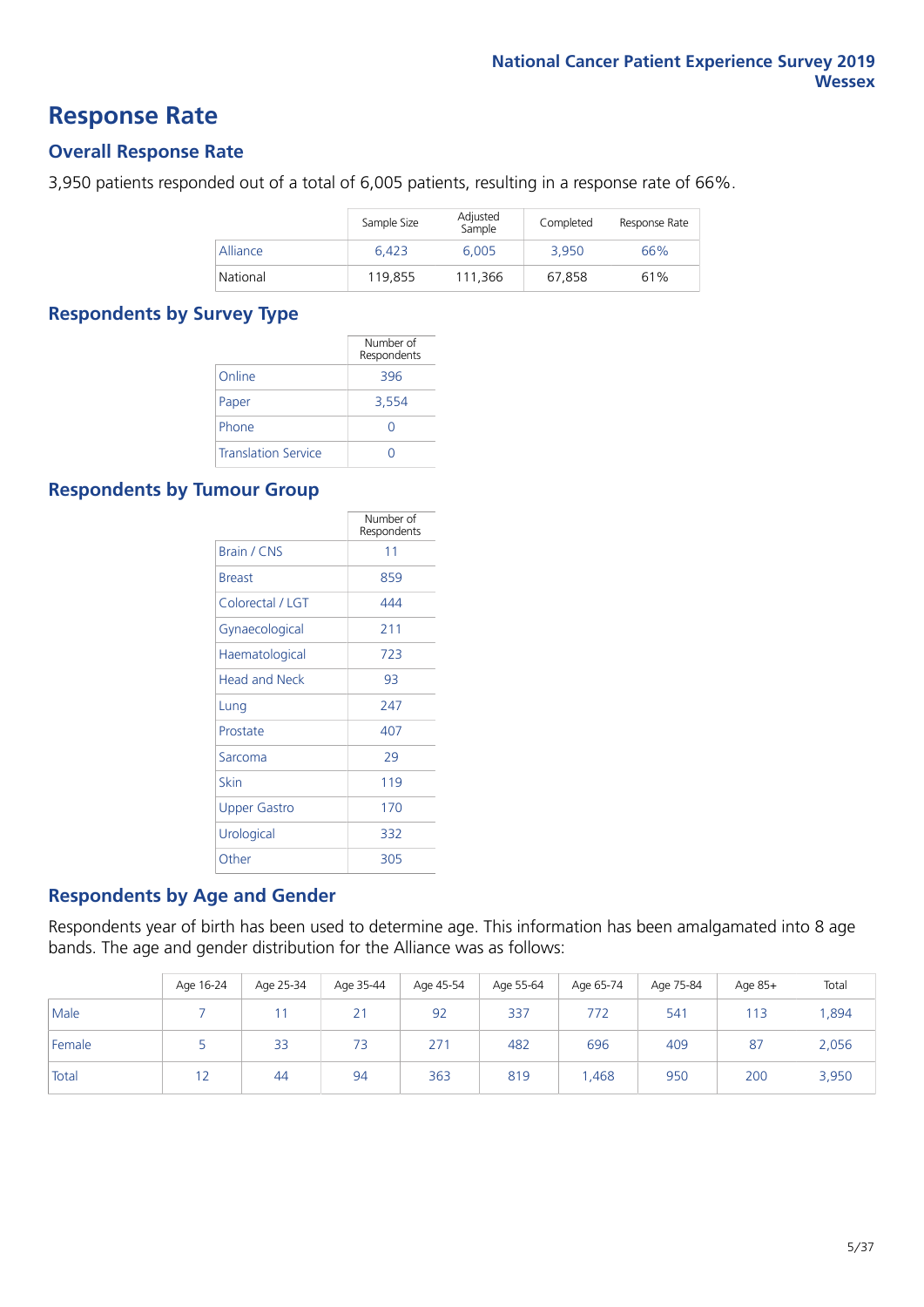## **Expected Range Charts**

| Lower Expected Range                                                                                    | Average |       |     | Upper Expected Range |     |     |     | Case Mix Adjusted Score |     |     |          |          |  |
|---------------------------------------------------------------------------------------------------------|---------|-------|-----|----------------------|-----|-----|-----|-------------------------|-----|-----|----------|----------|--|
| <b>SEEING YOUR GP</b>                                                                                   |         | 0%    | 10% | 20%                  | 30% | 40% | 50% | 60%                     | 70% | 80% |          | 90% 100% |  |
| Q1. Saw GP once or twice before being told they needed to go to<br>hospital                             |         |       |     |                      |     |     |     |                         |     | 79% |          |          |  |
| Q2. Patient thought they were seen as soon as necessary                                                 |         |       |     |                      |     |     |     |                         |     | 84% |          |          |  |
| <b>DIAGNOSTIC TESTS</b>                                                                                 |         | $0\%$ | 10% | 20%                  | 30% | 40% | 50% | 60%                     | 70% | 80% |          | 90% 100% |  |
| Q5. Received all the information needed about the test                                                  |         |       |     |                      |     |     |     |                         |     |     |          | 95%      |  |
| Q6. The length of time waiting for the test to be done was about<br>right                               |         |       |     |                      |     |     |     |                         |     |     | 89%      |          |  |
| Q7. Test results explained in completely understandable way                                             |         |       |     |                      |     |     |     |                         |     | 80% |          |          |  |
| <b>FINDING OUT WHAT WAS WRONG WITH YOU</b>                                                              |         | 0%    | 10% | 20%                  | 30% | 40% | 50% | 60%                     | 70% | 80% |          | 90% 100% |  |
| Q10. Patient told they could bring a family member or friend when<br>first told they had cancer         |         |       |     |                      |     |     |     |                         |     | 76% |          |          |  |
| Q11. Patient felt they were told sensitively that they had cancer                                       |         |       |     |                      |     |     |     |                         |     |     | 86%      |          |  |
| Q12. Patient completely understood the explanation of what was<br>wrong                                 |         |       |     |                      |     |     |     |                         | 73% |     |          |          |  |
| Q13. Patient given easy to understand written information about<br>the type of cancer they had          |         |       |     |                      |     |     |     |                         | 75% |     |          |          |  |
| <b>DECIDING THE BEST TREATMENT FOR YOU</b>                                                              |         | $0\%$ | 10% | 20%                  | 30% | 40% | 50% | 60%                     | 70% | 80% | 90% 100% |          |  |
| Q14. Patient felt that treatment options were completely explained                                      |         |       |     |                      |     |     |     |                         |     | 83% |          |          |  |
| Q15. Patient felt possible side effects were definitely explained in<br>an understandable way           |         |       |     |                      |     |     |     |                         | 72% |     |          |          |  |
| Q16. Patient definitely given practical advice and support in dealing<br>with side effects of treatment |         |       |     |                      |     |     |     |                         | 68% |     |          |          |  |
| Q17. Patient definitely told about side effects that could affect<br>them in the future                 |         |       |     |                      |     |     |     | 55%                     |     |     |          |          |  |
| Q18. Patient definitely involved as much as they wanted in<br>decisions about care and treatment        |         |       |     |                      |     |     |     |                         |     | 82% |          |          |  |
| <b>CLINICAL NURSE SPECIALIST (CNS)</b>                                                                  |         | $0\%$ | 10% | 20%                  | 30% | 40% | 50% | 60%                     | 70% | 80% |          | 90% 100% |  |
| Q19. Patient given the name of a CNS who would support them<br>through their treatment                  |         |       |     |                      |     |     |     |                         |     |     | 91%      |          |  |
| Q20. Patient found it very or quite easy to contact their CNS                                           |         |       |     |                      |     |     |     |                         |     |     | 88%      |          |  |
| Q21. Patient got understandable answers to important questions<br>all or most of the time               |         |       |     |                      |     |     |     |                         |     |     | 90%      |          |  |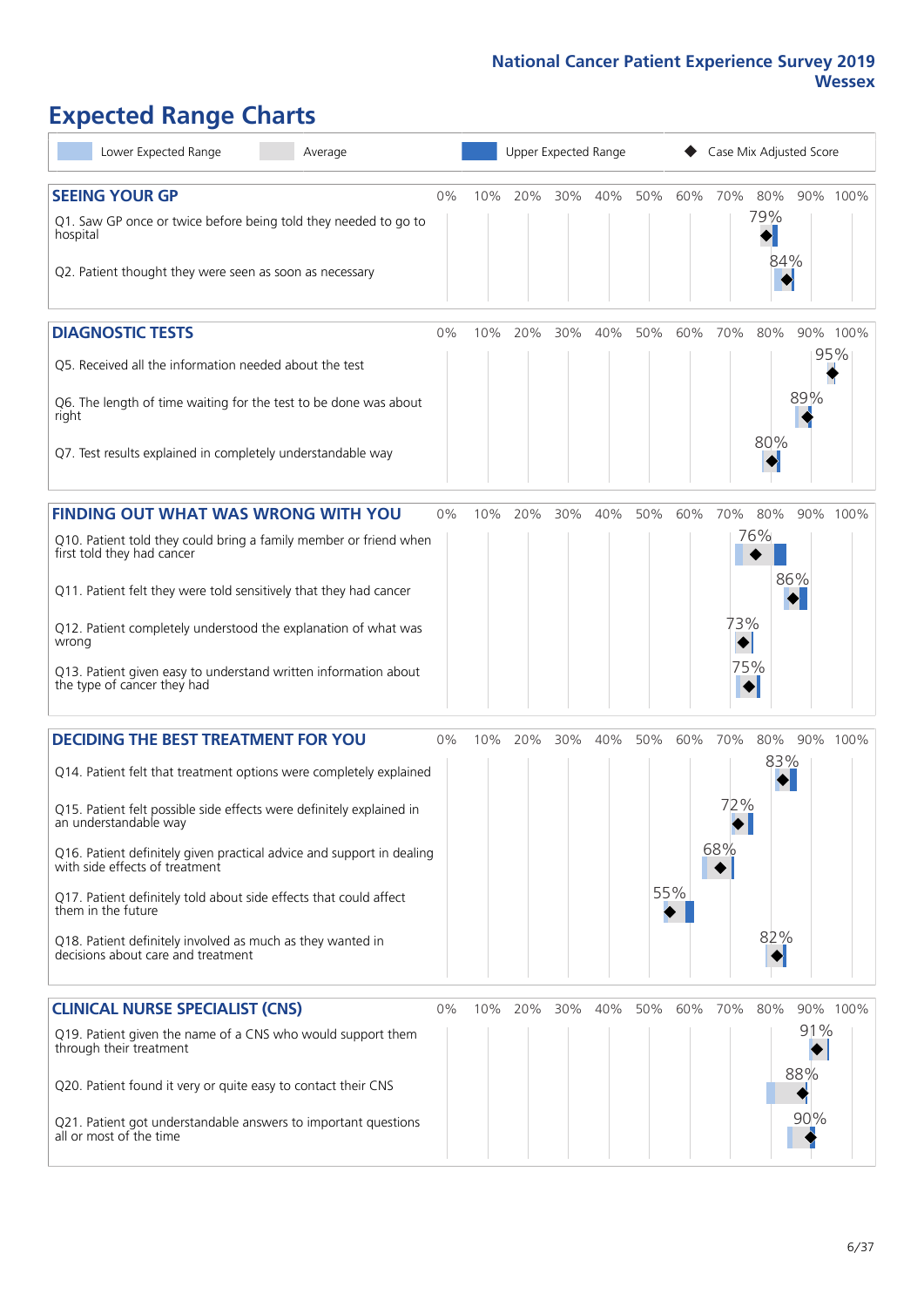## **Expected Range Charts**

| Lower Expected Range<br>Average                                                                                                                                                                                                                                                                                                                                                                                                                                                                                                                                                                                  |       |     |     |     | Upper Expected Range |                        |            |                   | Case Mix Adjusted Score                          |            |                 |
|------------------------------------------------------------------------------------------------------------------------------------------------------------------------------------------------------------------------------------------------------------------------------------------------------------------------------------------------------------------------------------------------------------------------------------------------------------------------------------------------------------------------------------------------------------------------------------------------------------------|-------|-----|-----|-----|----------------------|------------------------|------------|-------------------|--------------------------------------------------|------------|-----------------|
| <b>SUPPORT FOR PEOPLE WITH CANCER</b><br>Q22. Hospital staff gave information about support or self-help<br>groups for people with cancer<br>Q23. Hospital staff discussed or gave information about the impact<br>cancer could have on day to day activities<br>Q24. Hospital staff gave information on getting financial help or<br>possible benefits<br>Q25. Hospital staff told patient they could get free prescriptions                                                                                                                                                                                    | 0%    | 10% | 20% | 30% | 40%                  | 50%                    | 60%<br>61% | 70%               | 80%<br>84%<br>83%                                | 89%        | 90% 100%        |
| <b>OPERATIONS</b><br>Q27. Beforehand, patient had all the information needed about the<br>operation<br>Q28. Afterwards, staff completely explained how operation had<br>gone in understandable way                                                                                                                                                                                                                                                                                                                                                                                                               | $0\%$ | 10% | 20% | 30% | 40%                  | 50%                    | 60%        | 70%               | 80%<br>79%                                       |            | 90% 100%<br>96% |
| <b>HOSPITAL CARE AS AN INPATIENT</b><br>Q30. Hospital staff didn't talk in front of patient as if patient wasn't<br>there<br>Q31. Patient had confidence and trust in all doctors treating them<br>Q32. Patient's family or someone close definitely felt able to talk to<br>a doctor<br>Q33. Patient had confidence and trust in all the ward nurses<br>treating them<br>Q34. Patient thought there were always or nearly always enough<br>nurses on duty to care for them<br>Q35. All hospital staff asked patient what name they prefer to be<br>called by                                                    | 0%    | 10% | 20% | 30% | 40%                  | 50%                    | 60%<br>65% | 70%<br>74%<br>73% | 80%<br>85%<br>85%<br>76%                         |            | 90% 100%        |
| Q36. Patient always given enough privacy when discussing<br>condition or treatment<br>Q37. Patient definitely found hospital staff to discuss worries or<br>fears during their inpatient visit<br>Q38. Hospital staff definitely did everything they could to help<br>control pain<br>Q39. Patient always felt they were treated with respect and dignity<br>while in hospital<br>Q40. Patient given clear written information about what should or<br>should not do after leaving hospital<br>Q41. Hospital staff told patient who to contact if worried about<br>condition or treatment after leaving hospital |       |     |     |     |                      | 53%<br>$\blacklozenge$ |            |                   | 85%<br>$\blacklozenge$<br>84%<br>$\blacklozenge$ | 88%<br>86% | 95%             |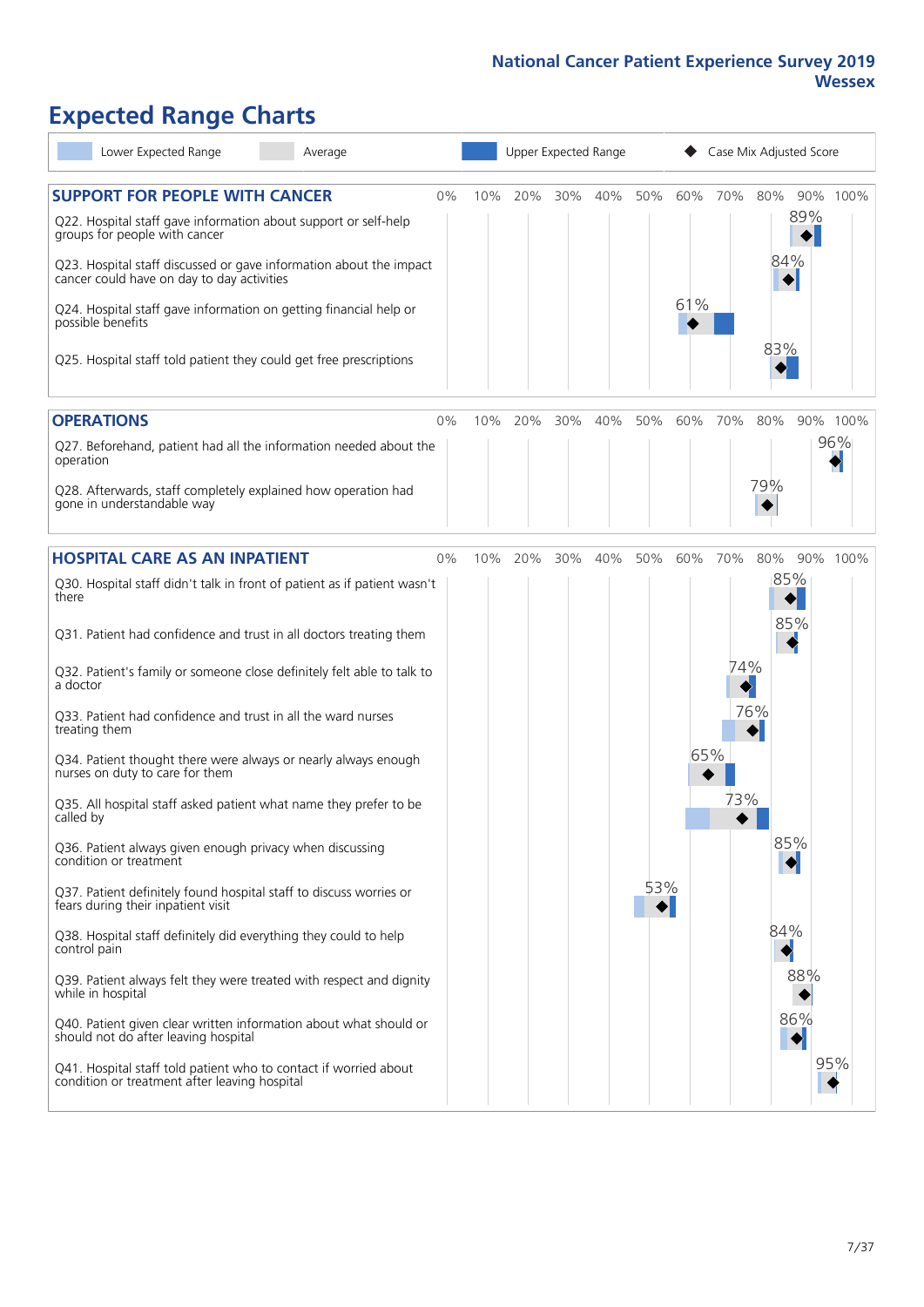## **Expected Range Charts**

| Lower Expected Range<br>Average                                                                                                                                                                                                                                                                                                                                           |       |     |     |            | Upper Expected Range |                   |            | Case Mix Adjusted Score |         |     |                 |
|---------------------------------------------------------------------------------------------------------------------------------------------------------------------------------------------------------------------------------------------------------------------------------------------------------------------------------------------------------------------------|-------|-----|-----|------------|----------------------|-------------------|------------|-------------------------|---------|-----|-----------------|
| <b>HOSPITAL CARE AS A DAY PATIENT / OUTPATIENT 0%</b><br>Q43. Patient definitely found hospital staff to discuss worries or<br>fears during their outpatient or day case visit<br>Q44. Cancer doctor had the right documents at patient's last<br>outpatient appointment<br>Q46. Beforehand patient completely had all information needed<br>about radiotherapy treatment |       | 10% | 20% | 30%        | 40%                  | 50%               | 60%        | 72%                     | 70% 80% | 87% | 90% 100%<br>97% |
| Q47. Patient completely given understandable information about<br>whether radiotherapy was working<br>Q49. Beforehand patient completely had all information needed<br>about chemotherapy treatment<br>Q50. Patient given enough information about whether                                                                                                                |       |     |     |            |                      |                   | 59%        | 69%                     | 84%     |     |                 |
| chemotherapy was working in a completely understandable way                                                                                                                                                                                                                                                                                                               |       |     |     |            |                      |                   |            |                         |         |     |                 |
| <b>HOME CARE AND SUPPORT</b><br>Q51. Hospital staff definitely gave family or someone close all the<br>information needed to help care at home<br>Q52. Patient definitely given enough support from health or social<br>services during treatment<br>Q53. Patient definitely given enough support from health or social<br>services after treatment                       | 0%    | 10% | 20% | 30%        | 40%                  | 50%<br>54%<br>45% | 60%<br>62% | 70%                     | 80%     |     | 90% 100%        |
| <b>CARE FROM YOUR GENERAL PRACTICE</b><br>Q54. GP given enough information about patient's condition and<br>treatment                                                                                                                                                                                                                                                     | $0\%$ | 10% | 20% | 30%        | 40%                  | 50%               | 60%        | 70%                     | 80%     | 95% | 90% 100%        |
| Q55. General practice staff definitely did everything they could to<br>support patient during treatment                                                                                                                                                                                                                                                                   |       |     |     |            |                      |                   | 57%        |                         |         |     |                 |
| <b>YOUR OVERALL NHS CARE</b><br>Q56. Different people treating and caring for patient always work<br>well together to give best possible care<br>Q57. Patient given a care plan                                                                                                                                                                                           | $0\%$ | 10% | 20% | 30%<br>34% | 40%                  | 50%               | 60%        | 70%<br>75%              | 80%     |     | 90% 100%        |
| Q58. Overall the administration of care was good or very good                                                                                                                                                                                                                                                                                                             |       |     |     |            |                      |                   |            |                         |         | 90% |                 |
| Q59. Patient felt length of time for attending clinics and<br>appointments for cancer was about right<br>Q60. Someone discussed with patient whether they would like to<br>take part in cancer research                                                                                                                                                                   |       |     |     | 32%        |                      |                   |            | 74%                     |         |     |                 |
|                                                                                                                                                                                                                                                                                                                                                                           | 0     |     | 2   | 3          | 4                    | 5                 | 6          |                         | 8       | 9   | 10              |
| Q61. Patient's average rating of care scored from very poor to very<br>good                                                                                                                                                                                                                                                                                               |       |     |     |            |                      |                   |            |                         |         | 8.8 |                 |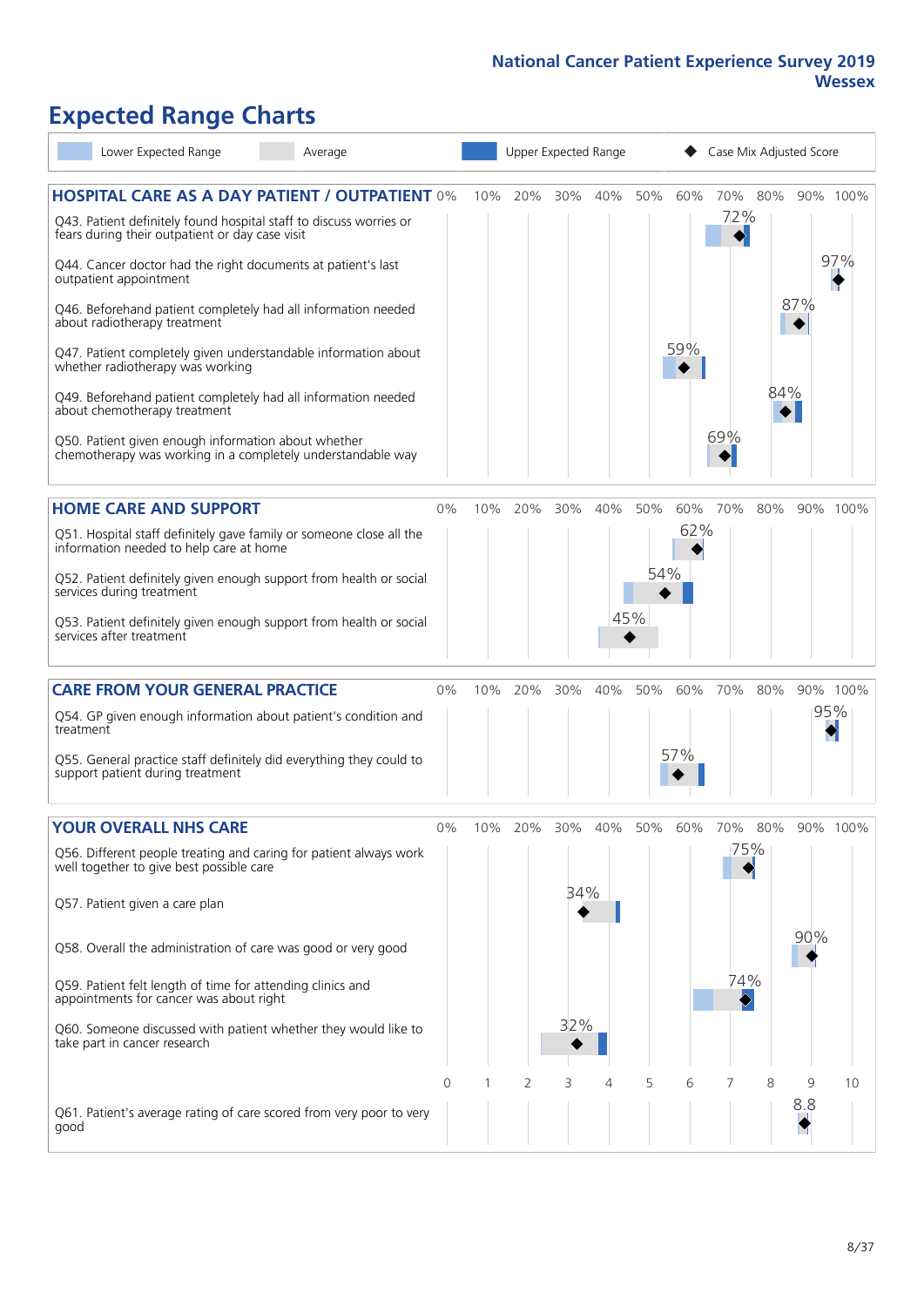## **Comparability Tables**

\* Indicates where a score has been suppressed because there are less than 21 responses.

\*\* No score available for 2018.

 $\triangle$  or  $\nabla$ 

Change 2018-2019: Indicates where 2019 score is significantly higher or lower than 2018 score Change Overall: Indicates significant change overall (2016, 2017, 2018 and 2019).

Adjusted Score below Lower Expected Range Adjusted Score between Upper and Lower Expected Ranges

Adjusted Score above Upper Expected Range

|                                                                             | Case Mix Adjusted Scores<br>Unadjusted Scores |               |           |               |                                                   |         |               |                |                                     |                   |
|-----------------------------------------------------------------------------|-----------------------------------------------|---------------|-----------|---------------|---------------------------------------------------|---------|---------------|----------------|-------------------------------------|-------------------|
|                                                                             | 2018<br>n                                     | 2018<br>Score | 2019<br>n | 2019<br>Score | $\sim$  Change   Change   $\sim$<br>2018-<br>2019 | Overall | 2019<br>Score | Lower<br>Range | Upper<br>Expected Expected<br>Range | National<br>Score |
| <b>SEEING YOUR GP</b>                                                       |                                               |               |           |               |                                                   |         |               |                |                                     |                   |
| Q1. Saw GP once or twice before being told they needed to go<br>to hospital | 2891                                          | 77%           | 2852      | 79%           |                                                   |         | 79%           | 77%            | 80%                                 | 79%               |
| Q2. Patient thought they were seen as soon as necessary                     | 4033                                          | 84%           | 3840      | 84%           |                                                   |         | 84%           | 83%            | 85%                                 | 84%               |

| <b>DIAGNOSTIC TESTS</b>                                                   |      |     |      |     |  |     |     |     |     |
|---------------------------------------------------------------------------|------|-----|------|-----|--|-----|-----|-----|-----|
| Q5. Received all the information needed about the test                    | $**$ | **  | 3317 | 95% |  | 95% | 94% | 96% | 95% |
| Q6. The length of time waiting for the test to be done was<br>about right | 3531 | 88% | 3394 | 89% |  | 89% | 87% | 89% | 88% |
| Q7. Test results explained in completely understandable way               | 3552 | 81% | 3391 | 81% |  | 80% | 78% | 82% | 80% |

| <b>FINDING OUT WHAT WAS WRONG WITH YOU</b>                                                      |      |     |      |     |  |     |     |     |     |
|-------------------------------------------------------------------------------------------------|------|-----|------|-----|--|-----|-----|-----|-----|
| Q10. Patient told they could bring a family member or friend<br>when first told they had cancer | 3667 | 76% | 3560 | 76% |  | 76% | 73% | 81% | 77% |
| Q11. Patient felt they were told sensitively that they had cancer                               | 4053 | 85% | 3896 | 85% |  | 86% | 85% | 87% | 86% |
| Q12. Patient completely understood the explanation of what<br>was wrong                         | 4086 | 74% | 3904 | 73% |  | 73% | 71% | 75% | 73% |
| Q13. Patient given easy to understand written information<br>about the type of cancer they had  | 3497 | 73% | 3389 | 75% |  | 75% | 72% | 76% | 74% |

| <b>DECIDING THE BEST TREATMENT FOR YOU</b>                                                              |      |     |      |     |     |     |     |     |
|---------------------------------------------------------------------------------------------------------|------|-----|------|-----|-----|-----|-----|-----|
| Q14. Patient felt that treatment options were completely<br>explained                                   | 3573 | 82% | 3418 | 83% | 83% | 82% | 85% | 83% |
| Q15. Patient felt possible side effects were definitely explained<br>in an understandable way           | 3900 | 73% | 3727 | 72% | 72% | 71% | 74% | 73% |
| Q16. Patient definitely given practical advice and support in<br>dealing with side effects of treatment | 3882 | 69% | 3727 | 67% | 68% | 64% | 70% | 67% |
| Q17. Patient definitely told about side effects that could affect<br>I them in the future               | 3631 | 55% | 3510 | 55% | 55% | 55% | 59% | 57% |
| Q18. Patient definitely involved as much as they wanted in<br>decisions about care and treatment        | $**$ | **  | 3841 | 82% | 82% | 79% | 83% | 81% |

| <b>CLINICAL NURSE SPECIALIST (CNS)</b>                                                    |      |     |      |     |  |     |     |     |     |
|-------------------------------------------------------------------------------------------|------|-----|------|-----|--|-----|-----|-----|-----|
| [Q19. Patient given the name of a CNS who would support them<br>through their treatment   | 3944 | 91% | 3739 | 91% |  | 91% | 90% | 94% | 92% |
| Q20. Patient found it very or quite easy to contact their CNS                             | 3210 | 88% | 3064 | 88% |  | 88% | 81% | 89% | 85% |
| Q21. Patient got understandable answers to important<br>questions all or most of the time | 3063 | 90% | 2919 | 90% |  | 90% | 85% | 90% | 87% |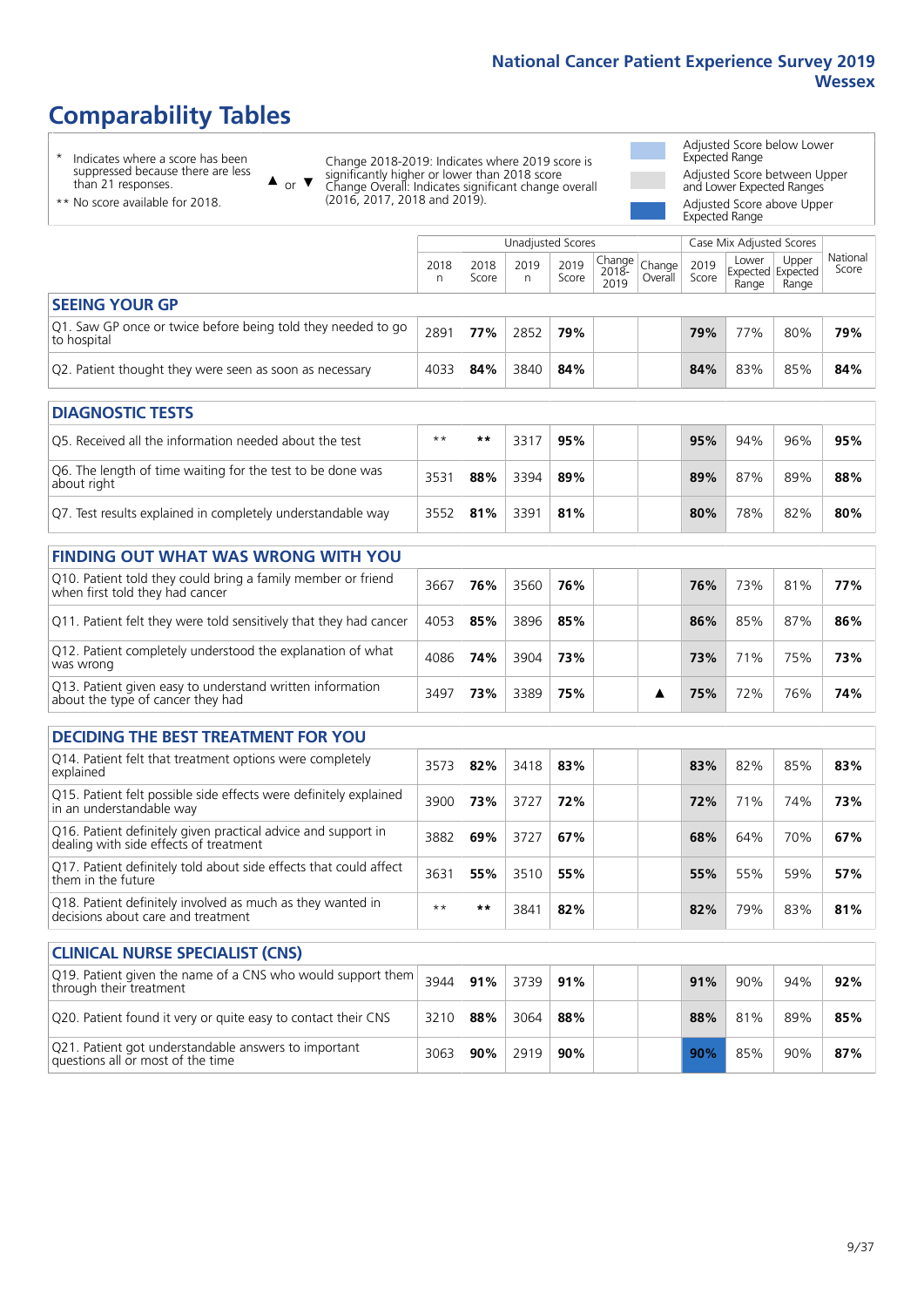## **Comparability Tables**

\* Indicates where a score has been suppressed because there are less than 21 responses.

\*\* No score available for 2018.

 $\triangle$  or  $\nabla$ 

Change 2018-2019: Indicates where 2019 score is significantly higher or lower than 2018 score Change Overall: Indicates significant change overall (2016, 2017, 2018 and 2019).

Adjusted Score below Lower Expected Range Adjusted Score between Upper and Lower Expected Ranges Adjusted Score above Upper

Expected Range

|                                                                                                                   |              |               | <b>Unadjusted Scores</b> |               |                            |                   |               | Case Mix Adjusted Scores |                                     |                   |
|-------------------------------------------------------------------------------------------------------------------|--------------|---------------|--------------------------|---------------|----------------------------|-------------------|---------------|--------------------------|-------------------------------------|-------------------|
|                                                                                                                   | 2018<br>n    | 2018<br>Score | 2019<br>n                | 2019<br>Score | Change<br>$2018 -$<br>2019 | Change<br>Overall | 2019<br>Score | Lower<br>Range           | Upper<br>Expected Expected<br>Range | National<br>Score |
| <b>SUPPORT FOR PEOPLE WITH CANCER</b>                                                                             |              |               |                          |               |                            |                   |               |                          |                                     |                   |
| Q22. Hospital staff gave information about support or self-help<br>groups for people with cancer                  | 3102         | 87%           | 3020                     | 89%           |                            | ▲                 | 89%           | 85%                      | 91%                                 | 88%               |
| Q23. Hospital staff discussed or gave information about the<br>impact cancer could have on day to day activities  | 2632         | 84%           | 2558                     | 84%           |                            | ▲                 | 84%           | 82%                      | 86%                                 | 84%               |
| Q24. Hospital staff gave information on getting financial help or<br>possible benefits                            | 1855         | 59%           | 1841                     | 61%           |                            | ▲                 | 61%           | 59%                      | 66%                                 | 63%               |
| Q25. Hospital staff told patient they could get free prescriptions                                                | 1763         | 83%           | 1732                     | 83%           |                            |                   | 83%           | 80%                      | 84%                                 | 82%               |
| <b>OPERATIONS</b>                                                                                                 |              |               |                          |               |                            |                   |               |                          |                                     |                   |
| Q27. Beforehand, patient had all the information needed about<br>the operation                                    | 2155         | 96%           | 1995                     | 96%           |                            |                   | 96%           | 95%                      | 97%                                 | 96%               |
| Q28. Afterwards, staff completely explained how operation had<br>gone in understandable way                       | 2152         | 78%           | 1986                     | 79%           |                            |                   | 79%           | 77%                      | 82%                                 | 79%               |
| <b>HOSPITAL CARE AS AN INPATIENT</b>                                                                              |              |               |                          |               |                            |                   |               |                          |                                     |                   |
| Q30. Hospital staff didn't talk in front of patient as if patient<br>wasn't there                                 | $**$         | **            | 1922                     | 86%           |                            |                   | 85%           | 81%                      | 86%                                 | 84%               |
| Q31. Patient had confidence and trust in all doctors treating<br>them                                             | $* *$        | $***$         | 1933                     | 85%           |                            |                   | 85%           | 82%                      | 86%                                 | 84%               |
| Q32. Patient's family or someone close definitely felt able to talk<br>to a doctor                                | $\star\star$ | **            | 1608                     | 74%           |                            |                   | 74%           | 70%                      | 75%                                 | 72%               |
| O33. Patient had confidence and trust in all the ward nurses<br>treating them                                     | $* *$        | $***$         | 1932                     | 76%           |                            |                   | 76%           | 71%                      | 77%                                 | 74%               |
| Q34. Patient thought there were always or nearly always<br>enough nurses on duty to care for them                 | $***$        | $***$         | 1925                     | 65%           |                            |                   | 65%           | 60%                      | 69%                                 | 64%               |
| Q35. All hospital staff asked patient what name they prefer to<br>be called by                                    | $* *$        | $***$         | 1907                     | 73%           |                            |                   | 73%           | 65%                      | 77%                                 | 71%               |
| Q36. Patient always given enough privacy when discussing<br>condition or treatment                                | $* *$        | $***$         | 1926                     | 85%           |                            |                   | 85%           | 83%                      | 86%                                 | 85%               |
| Q37. Patient definitely found hospital staff to discuss worries or<br>fears during their inpatient visit          | $* *$        | $***$         | 1377                     | 53%           |                            |                   | 53%           | 49%                      | 55%                                 | 52%               |
| Q38. Hospital staff definitely did everything they could to help<br>control pain                                  | $* *$        | $***$         | 1675                     | 84%           |                            |                   | 84%           | 81%                      | 85%                                 | 83%               |
| Q39. Patient always felt they were treated with respect and<br>dignity while in hospital                          | $* *$        | $***$         | 1939                     | 89%           |                            |                   | 88%           | 85%                      | 90%                                 | 88%               |
| Q40. Patient given clear written information about what should<br>or should not do after leaving hospital         | $* *$        | $***$         | 1798                     | 86%           |                            |                   | 86%           | 84%                      | 88%                                 | 86%               |
| Q41. Hospital staff told patient who to contact if worried about<br>condition or treatment after leaving hospital | $**$         | **            | 1880                     | 95%           |                            |                   | 95%           | 92%                      | 96%                                 | 94%               |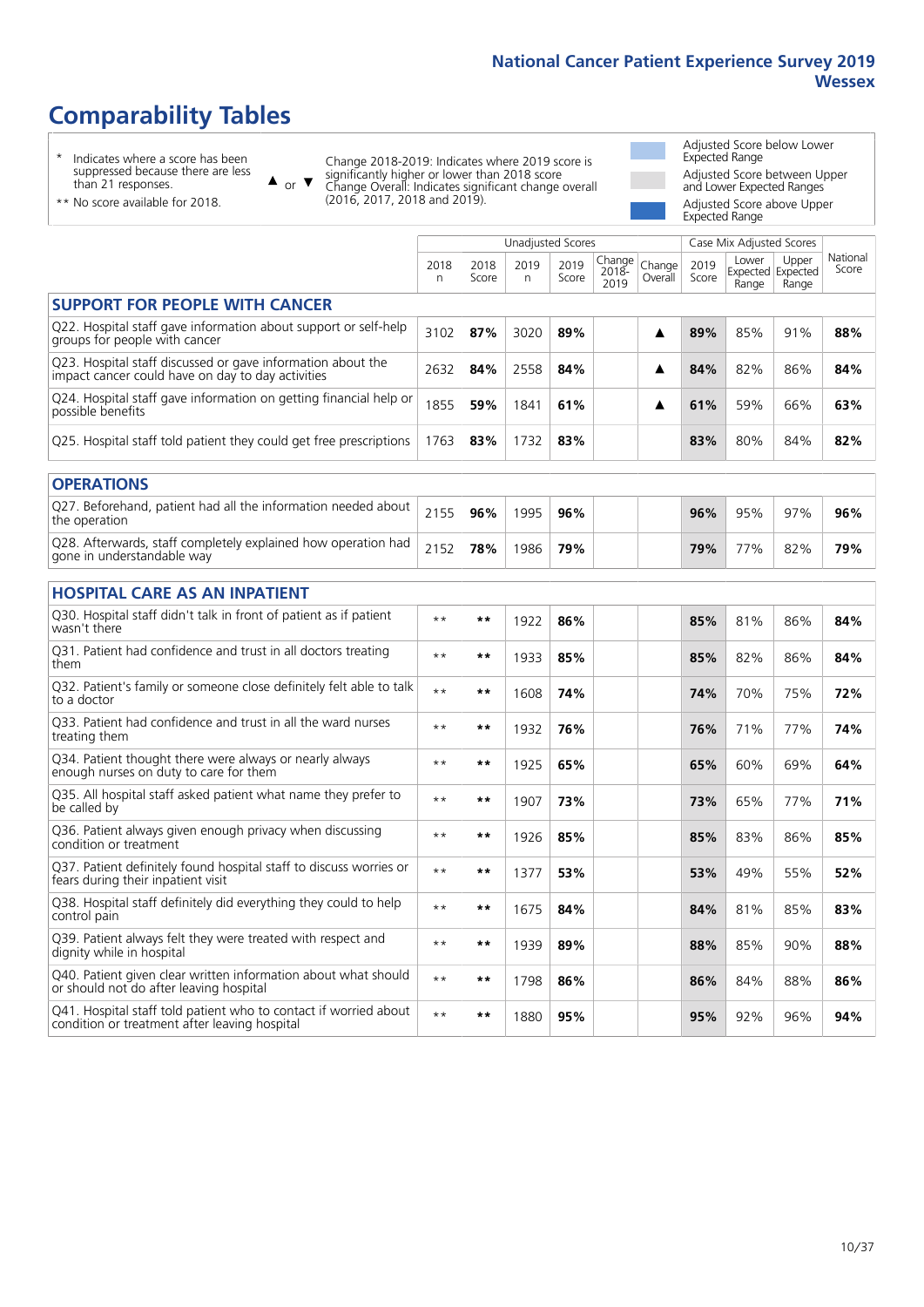## **Comparability Tables**

\* Indicates where a score has been suppressed because there are less than 21 responses.

\*\* No score available for 2018.

or  $\blacktriangledown$  $\blacktriangle$ 

Change 2018-2019: Indicates where 2019 score is significantly higher or lower than 2018 score Change Overall: Indicates significant change overall (2016, 2017, 2018 and 2019).

Adjusted Score below Lower Expected Range Adjusted Score between Upper and Lower Expected Ranges Adjusted Score above Upper

|                                                                                                                       |              |               |                          |               |                         |                   |               | Expected Range           |                                     |                   |
|-----------------------------------------------------------------------------------------------------------------------|--------------|---------------|--------------------------|---------------|-------------------------|-------------------|---------------|--------------------------|-------------------------------------|-------------------|
|                                                                                                                       |              |               | <b>Unadjusted Scores</b> |               |                         |                   |               | Case Mix Adjusted Scores |                                     |                   |
|                                                                                                                       | 2018<br>n.   | 2018<br>Score | 2019<br>n.               | 2019<br>Score | Change<br>2018-<br>2019 | Change<br>Overall | 2019<br>Score | Lower<br>Range           | Upper<br>Expected Expected<br>Range | National<br>Score |
| <b>HOSPITAL CARE AS A DAY PATIENT / OUTPATIENT</b>                                                                    |              |               |                          |               |                         |                   |               |                          |                                     |                   |
| Q43. Patient definitely found hospital staff to discuss worries or<br>fears during their outpatient or day case visit | 2946         | 71%           | 2762                     | 73%           |                         |                   | 72%           | 68%                      | 73%                                 | 71%               |
| Q44. Cancer doctor had the right documents at patient's last<br>outpatient appointment                                | 3599         | 97%           | 3388                     | 97%           |                         |                   | 97%           | 95%                      | 97%                                 | 96%               |
| Q46. Beforehand patient completely had all information needed<br>about radiotherapy treatment                         | 1030         | 85%           | 1013                     | 87%           |                         |                   | 87%           | 84%                      | 89%                                 | 86%               |
| Q47. Patient completely given understandable information<br>about whether radiotherapy was working                    | 880          | 58%           | 884                      | 58%           |                         |                   | 59%           | 57%                      | 63%                                 | 60%               |
| Q49. Beforehand patient completely had all information needed<br>about chemotherapy treatment                         | 2048         | 83%           | 1938                     | 84%           |                         |                   | 84%           | 83%                      | 86%                                 | 84%               |
| Q50. Patient given enough information about whether<br>chemotherapy was working in a completely understandable way    | 1877         | 70%           | 1788                     | 69%           |                         |                   | 69%           | 65%                      | 70%                                 | 68%               |
| <b>HOME CARE AND SUPPORT</b>                                                                                          |              |               |                          |               |                         |                   |               |                          |                                     |                   |
| Q51. Hospital staff definitely gave family or someone close all<br>the information needed to help care at home        | 3241         | 62%           | 3090                     | 62%           |                         |                   | 62%           | 56%                      | 63%                                 | 60%               |
| Q52. Patient definitely given enough support from health or<br>social services during treatment                       | 1909         | 54%           | 1809                     | 54%           |                         |                   | 54%           | 46%                      | 58%                                 | 52%               |
| Q53. Patient definitely given enough support from health or<br>social services after treatment                        | 1106         | 45%           | 1073                     | 46%           |                         |                   | 45%           | 38%                      | 52%                                 | 45%               |
| <b>CARE FROM YOUR GENERAL PRACTICE</b>                                                                                |              |               |                          |               |                         |                   |               |                          |                                     |                   |
| Q54. GP given enough information about patient's condition<br>and treatment                                           | 3126         | 95%           | 2973                     | 95%           |                         |                   | 95%           | 94%                      | 96%                                 | 95%               |
| Q55. General practice staff definitely did everything they could<br>to support patient during treatment               | 2512         | 59%           | 2396                     | 57%           |                         | ▼                 | 57%           | 55%                      | 62%                                 | 58%               |
| <b>YOUR OVERALL NHS CARE</b>                                                                                          |              |               |                          |               |                         |                   |               |                          |                                     |                   |
| Q56. Different people treating and caring for patient always                                                          | $\star\star$ | **            |                          |               |                         |                   |               |                          |                                     | 73%               |
| work well together to give best possible care                                                                         |              |               | 3708                     | 75%           |                         |                   | 75%           | 70%                      | 75%                                 |                   |
| Q57. Patient given a care plan                                                                                        | 3123         | 32%           | 2965                     | 33%           |                         | ▲                 | 34%           | 33%                      | 42%                                 | 38%               |
| Q58. Overall the administration of care was good or very good                                                         | 4068         | 90%           | 3870                     | 90%           |                         |                   | 90%           | 87%                      | 91%                                 | 89%               |
| Q59. Patient felt length of time for attending clinics and<br>appointments for cancer was about right                 | 4038         | 70%           | 3849                     | 73%           | ▲                       | ▲                 | 74%           | 66%                      | 73%                                 | 69%               |
| Q60. Someone discussed with patient whether they would like<br>to take part in cancer research                        | 3857         | 31%           | 3661                     | 32%           |                         | ▲                 | 32%           | 23%                      | 37%                                 | 30%               |
| Q61. Patient's average rating of care scored from very poor to<br>very good                                           | 4017         | 8.9           | 3798                     | 8.9           |                         |                   | 8.8           | 8.7                      | 8.9                                 | 8.8               |
|                                                                                                                       |              |               |                          |               |                         |                   |               |                          |                                     |                   |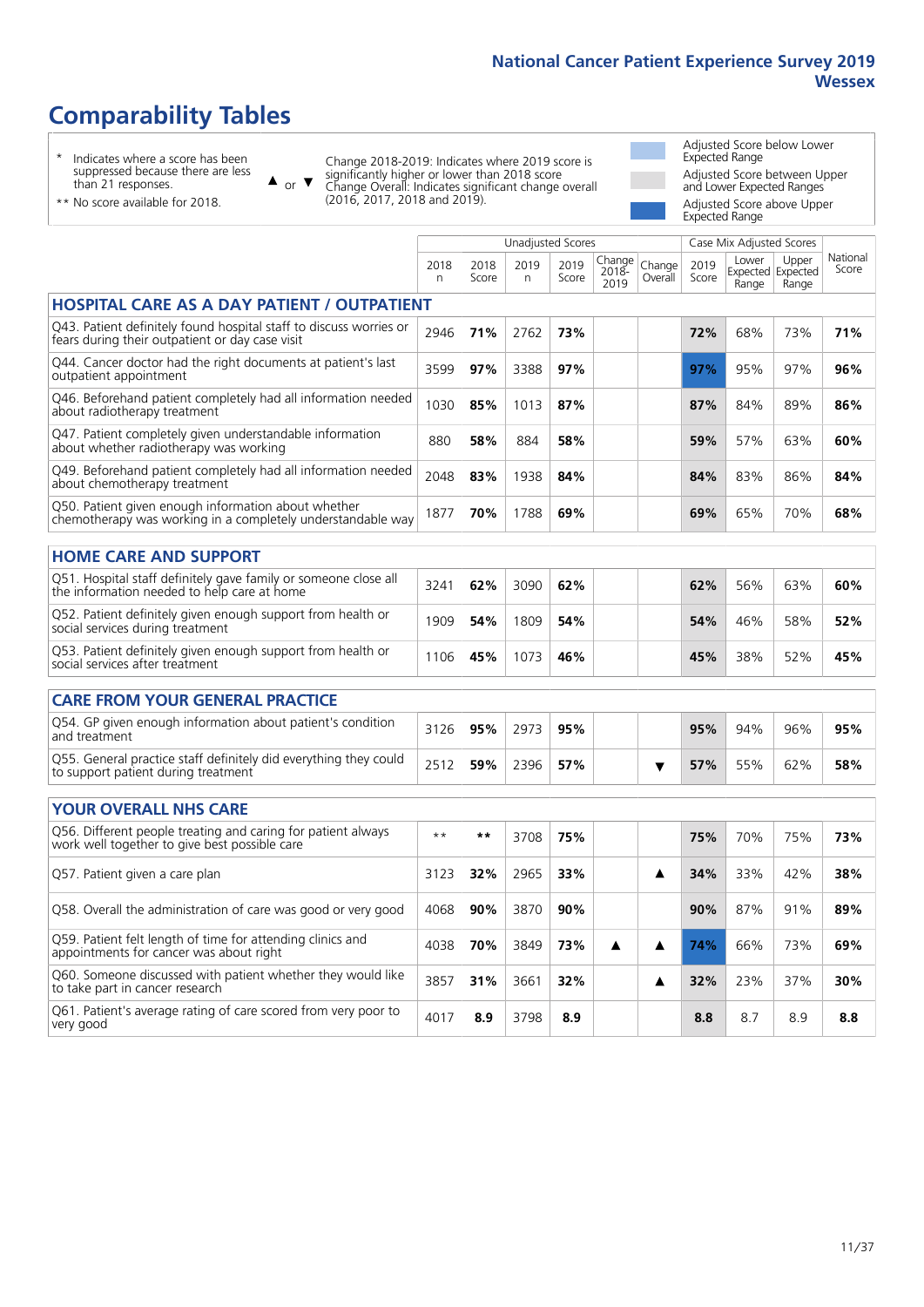- \* Indicates where a score has been suppressed because there are less than 21 responses.
- n.a. Indicates that there were no respondents for that tumour group.

| <b>SEEING YOUR GP</b>                           |                 |              |               |                  |                    |                |                             |      | Tumour Group |         |      |                 |                                                     |       |                |
|-------------------------------------------------|-----------------|--------------|---------------|------------------|--------------------|----------------|-----------------------------|------|--------------|---------|------|-----------------|-----------------------------------------------------|-------|----------------|
|                                                 |                 | Brain<br>CNS | <b>Breast</b> | olorectal<br>LGT | ᠊ᢛ<br>Gynaecologic | Haematological | Head and<br>Neck            | Lung | Prostate     | Sarcoma | Skin | Upper<br>Gastro | $\sigma$<br>Jrologica                               | Other | All<br>Cancers |
| Q1. Saw GP once or twice before being told they | <b>Alliance</b> |              |               | $92\%$ 75%       |                    |                | 72% 65% 84% 72% 85%         |      |              |         |      |                 | 92% 79% 84% 73% 79%                                 |       |                |
| needed to go to hospital                        | National        | 59%          |               |                  |                    |                |                             |      |              |         |      |                 | 94% 75% 77% 67% 79% 71% 82% 71% 90% 74% 83% 74% 79% |       |                |
| Q2. Patient thought they were seen as soon as   | <b>Alliance</b> |              |               |                  |                    |                | 89% 84% 81% 82% 78% 83% 85% |      |              |         |      |                 | 88% 83% 83% 82% 84%                                 |       |                |
| necessary                                       | National        | 79%          |               |                  |                    |                |                             |      |              |         |      |                 | 89% 83% 81% 82% 81% 84% 86% 69% 85% 79% 85% 79% 84% |       |                |

#### **DIAGNOSTIC TESTS** Tumour Group

|                                                   |                                                                  | Brain | <b>Breast</b> | Colorectal<br>LGT       | $\overline{\sigma}$<br>Gynaecologic | Haematological | Head and<br>Neck        | Lung | Prostate | Sarcoma | Skin | Upper<br>Gastro | Irological          | Other | All<br>Cancers |
|---------------------------------------------------|------------------------------------------------------------------|-------|---------------|-------------------------|-------------------------------------|----------------|-------------------------|------|----------|---------|------|-----------------|---------------------|-------|----------------|
| Q5. Received all the information needed about     | Alliance                                                         |       |               | 95% 97% 95% 95% 92% 96% |                                     |                |                         |      | 94%      |         |      |                 | 98% 96% 97% 96% 95% |       |                |
| the test                                          | National                                                         | 93%   | 95%           | 95%                     |                                     |                | 93% 95% 93% 95% 95% 93% |      |          |         | 96%  |                 | 95% 95% 95% 95%     |       |                |
| Q6. The length of time waiting for the test to be | Alliance                                                         |       |               | $92\%$ 92%              |                                     |                | 84% 91% 82% 88% 86%     |      |          |         | 91%  |                 | 88% 88% 86% 89%     |       |                |
| done was about right                              | National 84% 91% 88% 86% 89% 88% 87% 87% 81% 87% 84% 87% 86% 88% |       |               |                         |                                     |                |                         |      |          |         |      |                 |                     |       |                |
| Q7. Test results explained in completely          | Alliance                                                         |       |               | 82% 84%                 |                                     |                | 79% 78% 71% 77% 81%     |      |          | $\star$ | 89%  |                 | 78% 80% 81% 81%     |       |                |
| understandable way                                | National 71% 83% 82% 77% 77% 79% 80% 80% 78% 84% 75% 80% 76% 80% |       |               |                         |                                     |                |                         |      |          |         |      |                 |                     |       |                |

| <b>FINDING OUT WHAT WAS WRONG WITH YOU</b>        |                 |         |               |            |                |                     |                  |      | <b>Tumour Group</b>             |          |      |                 |                     |        |                |
|---------------------------------------------------|-----------------|---------|---------------|------------|----------------|---------------------|------------------|------|---------------------------------|----------|------|-----------------|---------------------|--------|----------------|
|                                                   |                 | Brain   | <b>Breast</b> | Colorectal | Gynaecological | Haematological      | Head and<br>Neck | Lung | Prostate                        | Sarcoma  | Skin | Upper<br>Gastro | Urological          | Other  | All<br>Cancers |
| Q10. Patient told they could bring a family       | <b>Alliance</b> | $\star$ | 79%           | 82%        | 62%            | 74% 64%             |                  | 76%  | 80%                             | $\star$  | 75%  | 78%             | 68%                 | $77\%$ | 76%            |
| member or friend when first told they had cancer  | National        | 85%     | 82%           | 82%        |                | 71% 71% 71%         |                  |      | 77% 79%                         | 73%      | 69%  |                 | 76% 73%             |        | 75% 77%        |
| Q11. Patient felt they were told sensitively that | Alliance        | $\star$ | 87%           | 90%        |                | 79% 83% 83% 81% 86% |                  |      |                                 | $^\star$ |      |                 | 92% 84% 82% 87% 85% |        |                |
| they had cancer                                   | National        | 79%     |               |            |                |                     |                  |      | 89% 87% 82% 84% 87% 83% 86% 84% |          |      |                 | 89% 81% 84% 83% 86% |        |                |
| Q12. Patient completely understood the            | Alliance        | $\star$ | 76%           | 80%        |                | 67% 60% 80% 71% 77% |                  |      |                                 |          | 83%  |                 | 72% 79% 74% 73%     |        |                |
| explanation of what was wrong                     | National        | 66%     | 77%           | 79%        | 73%            |                     |                  |      | 60% 78% 76% 79%                 | 67%      | 80%  |                 | 70% 77%             |        | 70% 73%        |
| Q13. Patient given easy to understand written     | Alliance        | $\star$ | 75%           | 72%        | 62%            | 79% 70% 66% 84%     |                  |      |                                 | $\star$  | 86%  |                 | 68% 75% 73%         |        | 75%            |
| information about the type of cancer they had     | National        | 66%     | 78%           | 73%        |                |                     |                  |      | 71% 76% 69% 67% 83% 67%         |          |      |                 | 84%   67%   74%     | 65%    | 74%            |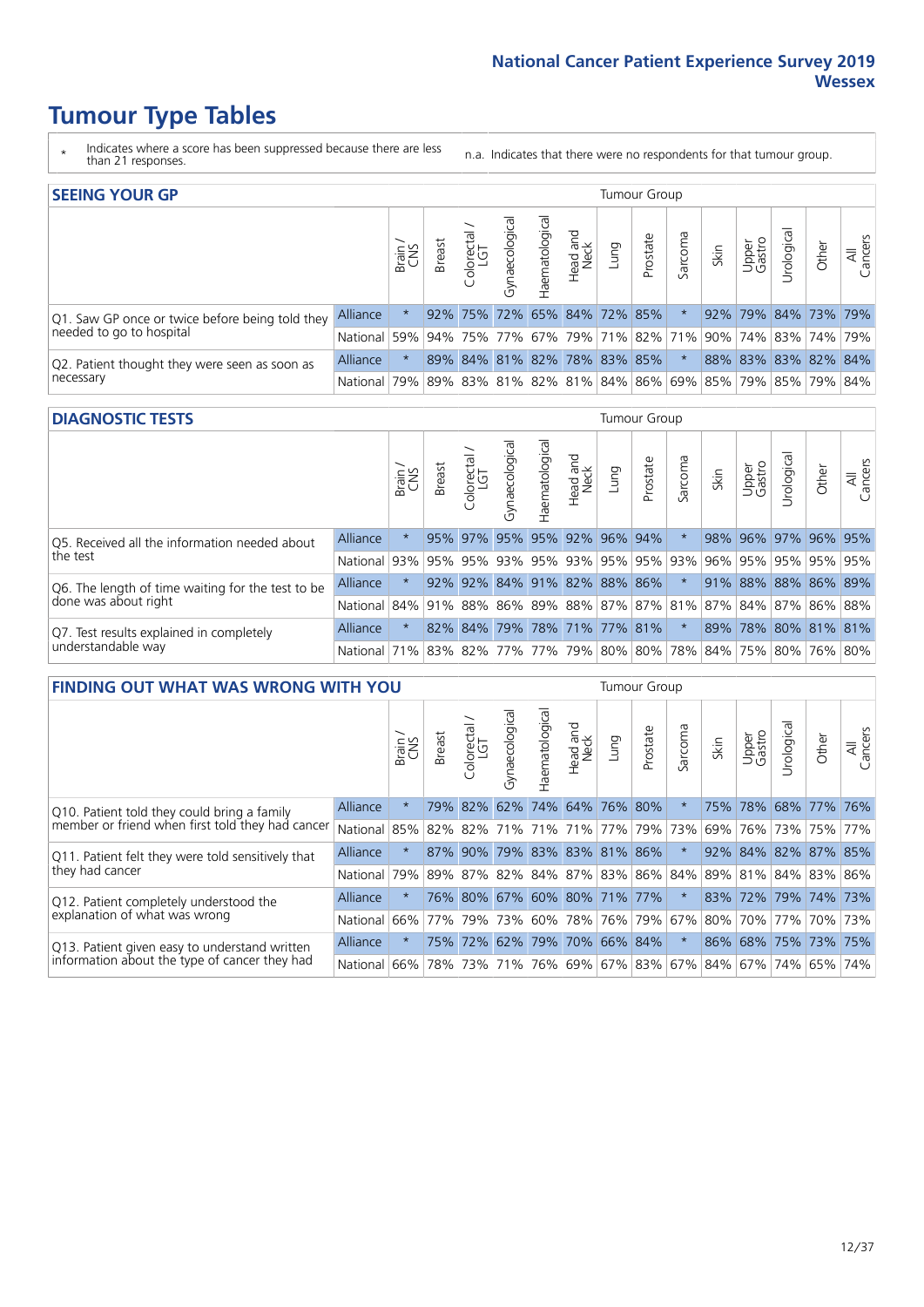- \* Indicates where a score has been suppressed because there are less than 21 responses.
- n.a. Indicates that there were no respondents for that tumour group.

| <b>DECIDING THE BEST TREATMENT FOR YOU</b>         |                 |         |               |                       |                             |                       |                         |      | <b>Tumour Group</b> |              |                                         |                 |                     |             |                |
|----------------------------------------------------|-----------------|---------|---------------|-----------------------|-----------------------------|-----------------------|-------------------------|------|---------------------|--------------|-----------------------------------------|-----------------|---------------------|-------------|----------------|
|                                                    |                 | Brain   | <b>Breast</b> | olorectal<br>LGT<br>Ũ | Gynaecological              | <b>Haematological</b> | ead and<br>Neck<br>Head | Lung | Prostate            | arcoma<br>ιñ | Skin                                    | Upper<br>Gastro | Jrological          | Other       | All<br>Cancers |
| Q14. Patient felt that treatment options were      | Alliance        | $\star$ | 83%           | 87%                   |                             |                       | 85% 81% 89% 80%         |      | 84%                 |              | 88%                                     |                 | 81% 83% 79%         |             | 83%            |
| completely explained                               | National        | 85%     |               |                       | 85% 85% 85% 82% 87%         |                       |                         |      | 84% 83% 83%         |              | 89%                                     |                 | 81% 83% 79% 83%     |             |                |
| Q15. Patient felt possible side effects were       | <b>Alliance</b> | $\star$ | <b>72%</b>    | 75%                   | 77%                         |                       | 69% 69%                 |      | 67% 72%             |              | 75%                                     | 70%             | 74% 71%             |             | 72%            |
| definitely explained in an understandable way      | National        | 69%     | 74%           | 76%                   | 75%                         |                       | 69% 73%                 |      | 74% 73%             | 73%          | 77%                                     | 72%             | 71%                 | 70% 73%     |                |
| Q16. Patient definitely given practical advice and | <b>Alliance</b> | $\star$ | <b>70%</b>    | 72%                   |                             |                       | 68% 65% 61% 69% 62%     |      |                     |              | 72%                                     |                 | 63% 66% 67% 67%     |             |                |
| support in dealing with side effects of treatment  | National        | 63%     | 70%           | 70%                   | 69%                         |                       | 65% 70%                 |      | 69% 65%             | 66%          | 71%                                     |                 | 66% 63% 64% 67%     |             |                |
| Q17. Patient definitely told about side effects    | <b>Alliance</b> | $\star$ |               | 53% 56%               |                             |                       | 53% 52% 56%             |      | 56% 65%             | $^\star$     | 64%                                     |                 | 46% 53% 52% 55%     |             |                |
| that could affect them in the future               | National        | 62%     | 57%           | 59%                   |                             |                       | 56% 51% 64%             |      | 56% 66%             | 54%          | 66%                                     |                 | 53% 56% 52%         |             | 57%            |
| Q18. Patient definitely involved as much as they   | <b>Alliance</b> | $\star$ |               |                       | 81% 86% 81% 79% 83% 78% 84% |                       |                         |      |                     | $\star$      |                                         |                 | 91% 80% 81% 82% 82% |             |                |
| wanted in decisions about care and treatment       | National        | 79%     |               |                       |                             |                       |                         |      |                     |              | 81% 83% 81% 80% 81% 81% 84% 81% 87% 79% |                 |                     | 79% 78% 81% |                |

### **CLINICAL NURSE SPECIALIST (CNS)** Tumour Group

|                                             |          | Brain   | <b>Breast</b>                                       | Colorectal<br>LGT | $\sigma$<br>Gynaecologic    | $\overline{\sigma}$<br>Ü<br>aematologi | Head and<br>Neck | Lung    | Prostate | Sarcoma | Skin | Upper<br>Gastro | $\sigma$<br>rologica | Other                               | All<br>Cancers |
|---------------------------------------------|----------|---------|-----------------------------------------------------|-------------------|-----------------------------|----------------------------------------|------------------|---------|----------|---------|------|-----------------|----------------------|-------------------------------------|----------------|
| Q19. Patient given the name of a CNS who    | Alliance | $\star$ |                                                     | 92% 93%           | 97%                         |                                        | 93% 91%          | 96% 87% |          |         | 89%  | 93%             |                      | 84% 88% 91%                         |                |
| would support them through their treatment  | National |         | 95% 95% 92% 95% 92% 91%                             |                   |                             |                                        |                  |         |          |         |      |                 |                      | 94% 91% 91% 91% 93% 85% 89%         | 92%            |
| Q20. Patient found it very or quite easy to | Alliance | $\star$ |                                                     |                   | 90% 91% 84% 88% 84% 91% 80% |                                        |                  |         |          | $\star$ |      |                 |                      | 93% 85% 85% 92% 88%                 |                |
| contact their CNS                           | National |         | 86% 84% 88% 85% 87% 86% 86% 80% 86% 90% 85% 83% 83% |                   |                             |                                        |                  |         |          |         |      |                 |                      |                                     | 85%            |
| Q21. Patient got understandable answers to  | Alliance | $\star$ | 91%                                                 | 92%               | 89%                         |                                        | 93% 81% 90% 87%  |         |          | $\star$ |      | 93% 82%         | 91%                  | 93%                                 | 90%            |
| important questions all or most of the time | National |         | 82%   87%   89%   86%                               |                   |                             |                                        |                  |         |          |         |      |                 |                      | 89% 88% 86% 87% 87% 93% 86% 87% 86% | 87%            |

| <b>SUPPORT FOR PEOPLE WITH CANCER</b>                                                             |                 |         |               |                             |                                     |                |                        |                             | Tumour Group |              |      |                 |                     |             |                |
|---------------------------------------------------------------------------------------------------|-----------------|---------|---------------|-----------------------------|-------------------------------------|----------------|------------------------|-----------------------------|--------------|--------------|------|-----------------|---------------------|-------------|----------------|
|                                                                                                   |                 | Brain   | <b>Breast</b> | olorectal.<br>LGT<br>$\cup$ | $\overline{\sigma}$<br>Gynaecologic | Haematological | ad and<br>Neck<br>Head | Lung                        | Prostate     | arcoma<br>ιñ | Skin | Upper<br>Gastro | Jrologica           | Other       | All<br>Cancers |
| Q22. Hospital staff gave information about<br>support or self-help groups for people with         | Alliance        | $\star$ | 92%           | 90%                         | 83%                                 | 88%            | 90%                    | 90%                         | 90%          | $\ast$       | 93%  | 85%             |                     | 83% 88% 89% |                |
| cancer                                                                                            | National        | 92%     | 92%           | 88%                         |                                     | 87% 86%        |                        | 88% 87% 91%                 |              | 86%          | 90%  |                 | 88% 81%             | 83% 88%     |                |
| Q23. Hospital staff discussed or gave information<br>about the impact cancer could have on day to | <b>Alliance</b> | $\star$ |               | 86% 84%                     |                                     |                |                        | 83% 85% 84% 81%             | 86%          | $\star$      |      |                 | 83% 81% 79%         | 89% 84%     |                |
| day activities                                                                                    | National        | 84%     | 86%           | 85%                         |                                     |                |                        | 82%   84%   84%   83%       | 88%          | 81%          |      |                 | 86% 83% 78%         | 79% 84%     |                |
| Q24. Hospital staff gave information on getting                                                   | <b>Alliance</b> | $\star$ |               |                             |                                     |                |                        | 66% 61% 61% 58% 56% 74% 47% |              | $\star$      |      |                 | 56% 61% 48% 64% 61% |             |                |
| financial help or possible benefits                                                               | National        | 78%     | 68%           | 61%                         |                                     | $66\%$ 61% 67% |                        | 72%                         | 55%          | 64%          | 60%  |                 | 64% 47%             | 59% 63%     |                |
| Q25. Hospital staff told patient they could get                                                   | Alliance        | $\star$ | 83%           | 84%                         | 78%                                 |                | 88% 77%                | 90%                         | 79%          | $\star$      | 65%  | 80%             | 74%                 | 84%         | 83%            |
| free prescriptions                                                                                | National        | 82%     | 81%           | 83%                         |                                     |                |                        | 79% 87% 84% 86% 80%         |              | 78%          | 71%  |                 | 84% 73% 81% 82%     |             |                |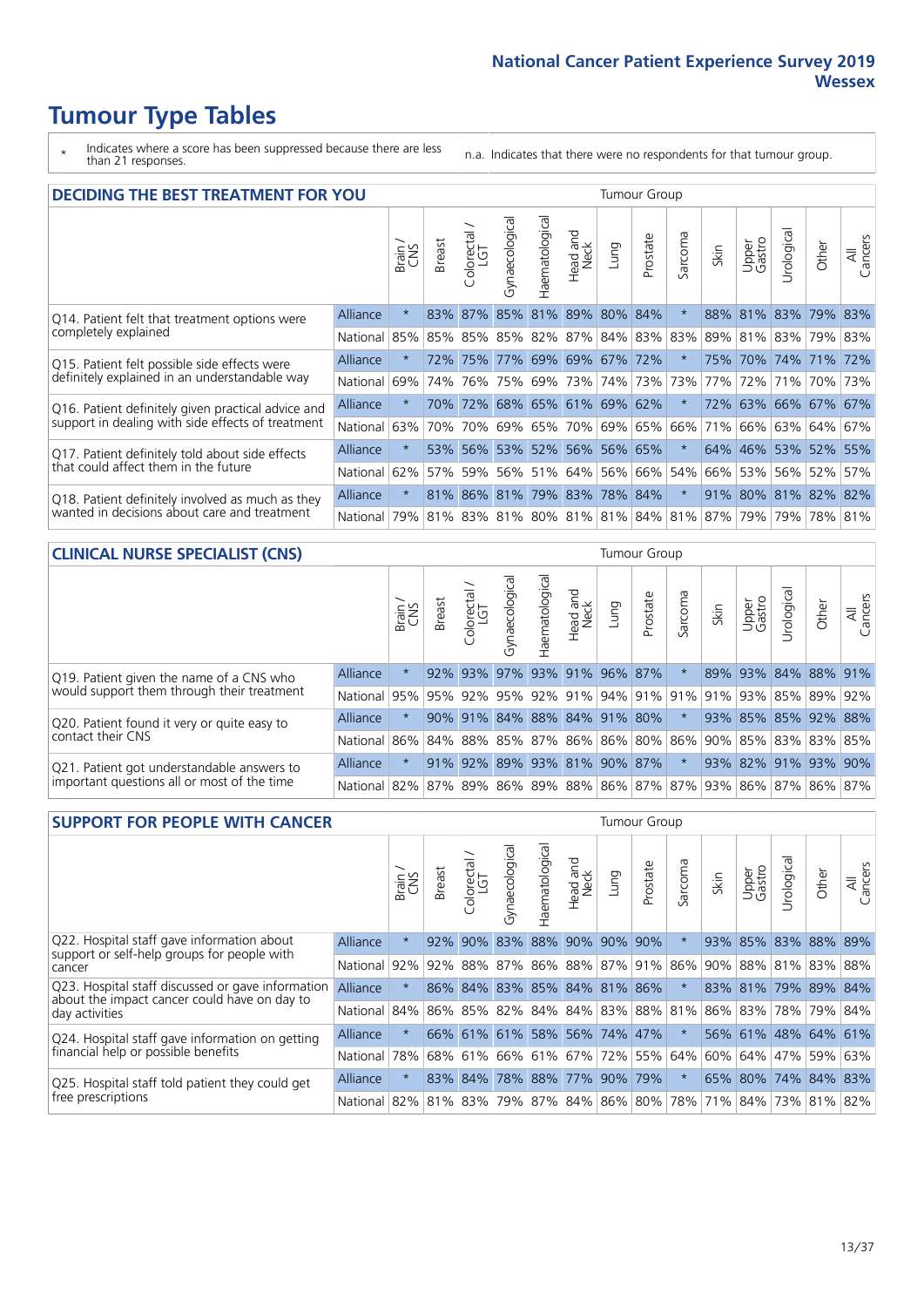- \* Indicates where a score has been suppressed because there are less than 21 responses.
- n.a. Indicates that there were no respondents for that tumour group.

| <b>OPERATIONS</b>                                |                 |               |               |            |                   |                |                             |      | Tumour Group |         |      |                 |                       |                                                       |                |
|--------------------------------------------------|-----------------|---------------|---------------|------------|-------------------|----------------|-----------------------------|------|--------------|---------|------|-----------------|-----------------------|-------------------------------------------------------|----------------|
|                                                  |                 | Brain         | <b>Breast</b> | Colorectal | ত<br>Gynaecologic | Haematological | Head and<br>Neck            | Lung | Prostate     | Sarcoma | Skin | Upper<br>Gastro | $\sigma$<br>Jrologica | Other                                                 | All<br>Cancers |
| Q27. Beforehand, patient had all the information | <b>Alliance</b> |               |               | $96\%$ 96% |                   |                | 98% 92% 96% 97% 98%         |      |              |         | 94%  |                 |                       | 92% 96% 95%                                           | 96%            |
| needed about the operation                       | <b>National</b> |               | 96% 97% 96%   |            |                   |                | 96% 94% 96% 95% 97% 95% 96% |      |              |         |      |                 |                       | 96%   95%   95%   96%                                 |                |
| Q28. Afterwards, staff completely explained how  | <b>Alliance</b> | $\star$       |               | 79% 84%    |                   |                | 76% 74% 72% 75% 77%         |      |              |         |      |                 |                       | 78% 75% 82% 80% 79%                                   |                |
| operation had gone in understandable way         | National        | <u>176% l</u> |               | 79% 83%    |                   |                |                             |      |              |         |      |                 |                       | 79%  78%  79%  79%  78%  80%  82%  79%  76%  77%  79% |                |

#### **HOSPITAL CARE AS AN INPATIENT** Tumour Group

|                                                                                                  |              | Brain   | Breast | $\overline{\phantom{0}}$<br>Colorectal /<br>LGT | Gynaecological | Haematological              | Head and<br>Neck | Lung        | Prostate | Sarcoma | Skin    | Upper<br>Gastro | Urological          | Other   | All<br>Cancers |
|--------------------------------------------------------------------------------------------------|--------------|---------|--------|-------------------------------------------------|----------------|-----------------------------|------------------|-------------|----------|---------|---------|-----------------|---------------------|---------|----------------|
| Q30. Hospital staff didn't talk in front of patient                                              | Alliance     | $\star$ | 87%    |                                                 | 84% 84%        |                             |                  | 85% 85% 82% | 89%      | $\star$ |         |                 | 89% 85% 85% 90% 86% |         |                |
| as if patient wasn't there                                                                       | National     | 81%     | 86%    | 81%                                             | 83%            | 84%                         | 83%              | 81%         | 88%      | 86%     | 86%     | 81%             | 83%                 | 82%     | 84%            |
| Q31. Patient had confidence and trust in all                                                     | Alliance     | $\star$ | 88%    | 86%                                             |                | 79% 84% 77% 76% 91%         |                  |             |          | $\star$ |         |                 | 79% 82% 88% 90% 85% |         |                |
| doctors treating them                                                                            | National     | 82%     |        | 83% 85%                                         |                | 83% 82%                     |                  | 87% 83% 89% |          | 86%     |         |                 | 85% 81% 85%         | 80% 84% |                |
| Q32. Patient's family or someone close definitely                                                | Alliance     | $\star$ | 72%    | 78%                                             | 74%            | 76% 75% 70%                 |                  |             | 69%      | $\star$ |         |                 | 57% 73% 72% 77% 74% |         |                |
| felt able to talk to a doctor                                                                    | National     | 67%     | 72%    | 73%                                             | 72%            | 74%                         |                  | 75% 74%     | 72%      | 71%     | 74%     |                 | 73% 71%             | 69%     | 72%            |
| Q33. Patient had confidence and trust in all the                                                 | Alliance     | $\star$ |        |                                                 |                | 73% 77% 71% 76% 73% 79% 78% |                  |             |          | $\star$ |         |                 | 68% 71% 81% 76% 76% |         |                |
| ward nurses treating them                                                                        | National     | 72%     | 73%    | 72%                                             | 71%            | 77%                         |                  | 75% 77%     | 79%      | 74%     |         |                 | 75% 73% 77%         | 69% 74% |                |
| Q34. Patient thought there were always or nearly                                                 | Alliance     | $\star$ | 62%    | 65%                                             | 57%            | 62%                         | 66%              | 65%         | 74%      | $\star$ | 59%     | 71%             | 65%                 | 66%     | 65%            |
| always enough nurses on duty to care for them                                                    | National     | 68%     | 64%    | 62%                                             | 63%            | 63%                         |                  | 65% 68%     | 72%      | 65%     | 70%     | 65%             | 66%                 | 60% 64% |                |
| Q35. All hospital staff asked patient what name                                                  | Alliance     | $\star$ | 62%    |                                                 |                | 75% 72% 71% 72% 71% 79%     |                  |             |          | $\star$ |         |                 | 70% 79% 80% 80% 73% |         |                |
| they prefer to be called by                                                                      | National     | 68%     | 62%    | 74%                                             | 65%            | 72%                         |                  | 71% 76%     | 72%      | 74%     | 70%     | 78%             | 76%                 | 69% 71% |                |
| Q36. Patient always given enough privacy when                                                    | Alliance     | $\star$ | 83%    | 88%                                             | 78%            | 88% 87% 76%                 |                  |             | 89%      | $\star$ | 86%     | 83%             | 85% 86% 85%         |         |                |
| discussing condition or treatment                                                                | National     | 78%     | 84%    |                                                 |                | 85% 81% 86% 87% 84%         |                  |             | 88%      | 84%     | 84%     |                 | 84% 85% 82% 85%     |         |                |
| Q37. Patient definitely found hospital staff to                                                  | Alliance     | $\star$ | 49%    |                                                 |                | 58% 47% 57%                 | 55%              | 49%         | 55%      | $\star$ | $\star$ |                 | 52% 50% 54%         |         | 53%            |
| discuss worries or fears during their inpatient visit                                            | National     | 45%     |        |                                                 |                | 51% 55% 51% 56% 52% 49% 53% |                  |             |          | 54%     | 51%     |                 | 53% 49% 46% 52%     |         |                |
| Q38. Hospital staff definitely did everything they                                               | Alliance     | $\star$ |        |                                                 |                | 85% 88% 76% 82% 72% 82%     |                  |             | 88%      | $\star$ |         |                 | 73% 82% 82% 92% 84% |         |                |
| could to help control pain                                                                       | National     | 85%     | 83%    | 84%                                             | 82%            |                             |                  | 82% 80% 84% | 85%      | 83%     | 85%     |                 | 82% 81% 82% 83%     |         |                |
| Q39. Patient always felt they were treated with                                                  | Alliance     | $\star$ | 87%    |                                                 |                | 90% 82% 91% 87% 85%         |                  |             | 90%      | $\star$ | 82%     |                 | 86% 92% 91% 89%     |         |                |
| respect and dignity while in hospital                                                            | National     | 85%     | 87%    | 87%                                             |                | 85% 89% 87% 88% 91%         |                  |             |          | 89%     | 89%     |                 | 88% 90%             | 86% 88% |                |
| Q40. Patient given clear written information<br>about what should or should not do after leaving | Alliance     | $\star$ |        | 87% 85%                                         | 79%            | 86% 88% 83%                 |                  |             | 92%      | $\star$ | 85%     |                 | 86% 88% 84% 86%     |         |                |
| hospital                                                                                         | National     | 80%     | 89%    | 86%                                             | 86%            | 83% 87% 82%                 |                  |             | 91%      | 85%     |         |                 | 90% 82% 87%         | 83% 86% |                |
| Q41. Hospital staff told patient who to contact<br>if worried about condition or treatment after | Alliance     | $\star$ | 96%    |                                                 |                | 96% 88% 97% 98% 92%         |                  |             | 98%      | $\star$ |         |                 | 93% 95% 94% 96% 95% |         |                |
| leaving hospital                                                                                 | National 94% |         |        |                                                 |                | 95% 95% 93% 96% 93% 92% 96% |                  |             |          | 94%     |         |                 | 95% 92% 92% 93% 94% |         |                |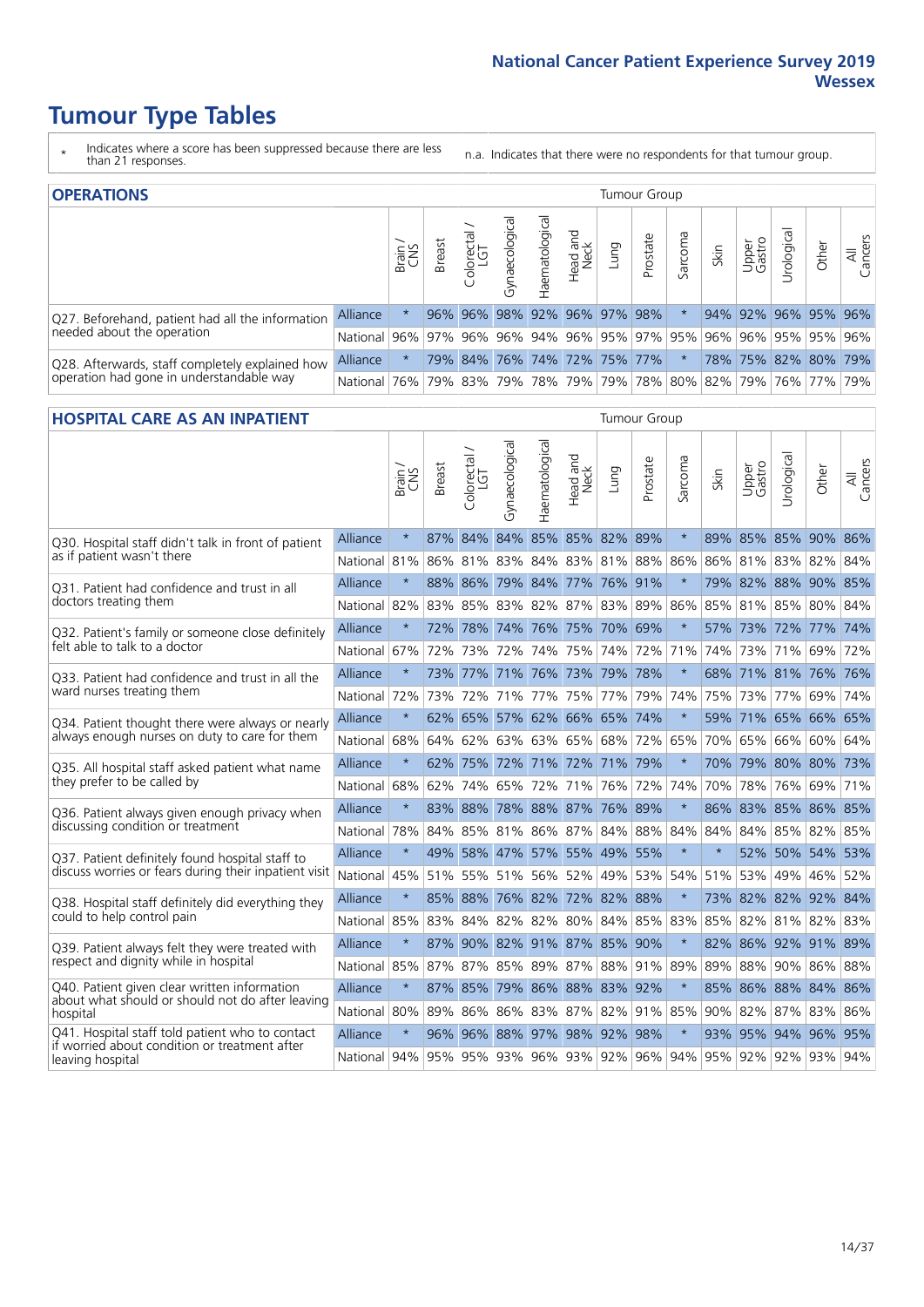- \* Indicates where a score has been suppressed because there are less than 21 responses.
- n.a. Indicates that there were no respondents for that tumour group.

|                                                                                                        | <b>HOSPITAL CARE AS A DAY PATIENT / OUTPATIENT</b> |         |               |                                                     |                 |                |                         | <b>Tumour Group</b> |          |                  |         |                 |            |         |                |
|--------------------------------------------------------------------------------------------------------|----------------------------------------------------|---------|---------------|-----------------------------------------------------|-----------------|----------------|-------------------------|---------------------|----------|------------------|---------|-----------------|------------|---------|----------------|
|                                                                                                        |                                                    | Brain   | <b>Breast</b> | $\overline{\phantom{0}}$<br>olorectal /<br>LGT<br>Ũ | Gynaecological  | Haematological | ead and<br>Neck<br>Head | Lung                | Prostate | arcoma<br>$\sim$ | Skin    | Upper<br>Gastro | Urological | Other   | All<br>Cancers |
| Q43. Patient definitely found hospital staff to<br>discuss worries or fears during their outpatient or | Alliance                                           | $\star$ | 71%           | 72%                                                 | 69%             | 73%            | 63%                     | 74%                 | 76%      | $\star$          | 72%     | 79%             | 72%        | 75%     | 73%            |
| day case visit                                                                                         | National                                           | 66%     | 68%           | 73%                                                 | 70%             | 73%            | 72%                     | 70%                 | 74%      | 72%              | 72%     | 71%             |            | 67% 68% | 71%            |
| Q44. Cancer doctor had the right documents at                                                          | Alliance                                           | $\star$ | 96%           | 98%                                                 | 96%             |                |                         | 97% 96% 98% 96%     |          | $\star$          | 98%     | 95%             | 97%        | 97%     | 97%            |
| patient's last outpatient appointment                                                                  | National                                           | 94%     | 96%           | 96%                                                 | 96%             | 97%            |                         | 96% 96%             | 96%      | 96%              | 96%     | 94%             | 96%        | 95%     | 96%            |
| Q46. Beforehand patient completely had<br>all information needed about radiotherapy                    | Alliance                                           | $\star$ | 88%           | 79%                                                 |                 |                |                         | 79% 87% 89% 94% 84% |          | $\star$          | $\star$ | 85%             | $\star$    |         | 93% 87%        |
| treatment                                                                                              | National                                           | 91%     | 88%           | 83%                                                 |                 |                |                         | 88% 84% 86% 86% 88% |          | 88%              | 84%     | 86%             | 83%        | 84%     | 86%            |
| Q47. Patient completely given understandable                                                           | Alliance                                           | $\star$ | 60%           |                                                     | 52% 35% 62% 69% |                |                         | 58%                 | 54%      | $\star$          | $\star$ | 48%             | $\star$    | 63%     | 58%            |
| information about whether radiotherapy was<br>working                                                  | National                                           | 56%     | 60%           | 57%                                                 | 61%             | 62%            | 63%                     | 59%                 | 60%      | 67%              | 57%     | 52%             | 59%        | 59%     | 60%            |
| Q49. Beforehand patient completely had all                                                             | Alliance                                           | $\star$ | 82%           | 82%                                                 |                 |                |                         | 84% 85% 81% 83% 85% |          | $\ast$           | $\star$ | 83%             | 82%        | 88% 84% |                |
| information needed about chemotherapy<br>treatment                                                     | National                                           | 80%     | 82%           | 86%                                                 | 87%             | 85%            | 79%                     | 84% 86%             |          | 86%              | 90%     | 84%             | 85%        | 85% 84% |                |
| Q50. Patient given enough information about                                                            | Alliance                                           | $\star$ | 67%           | 65%                                                 | 72%             |                |                         | 78% 63% 62% 65%     |          | $\star$          |         | 59%             | 54%        | 73%     | 69%            |
| whether chemotherapy was working in a<br>completely understandable way                                 | National                                           | 54%     | 62%           | 64%                                                 | 68%             | 75%            |                         | 57% 67% 66%         |          | 71%              | 79%     | 61%             |            | 68% 69% | 68%            |
| <b>UOME CABE AND CUBBOBT</b>                                                                           |                                                    |         |               |                                                     |                 |                |                         |                     | $T_{i}$  |                  |         |                 |            |         |                |

| <b>HOME CARE AND SUPPORT</b>                                                                 |          |          |               |                             |                    |                |                        |                                               | Tumour Group |         |      |                 |            |                     |                |
|----------------------------------------------------------------------------------------------|----------|----------|---------------|-----------------------------|--------------------|----------------|------------------------|-----------------------------------------------|--------------|---------|------|-----------------|------------|---------------------|----------------|
|                                                                                              |          | Brain    | <b>Breast</b> | olorectal.<br>LGT<br>$\cup$ | ᠊ᢛ<br>Gynaecologic | Haematological | ad and<br>Neck<br>Head | Lung                                          | Prostate     | Sarcoma | Skin | Upper<br>Gastro | Urological | Other               | All<br>Cancers |
| Q51. Hospital staff definitely gave family or<br>someone close all the information needed to | Alliance | $\star$  | 59%           | 66%                         | 59%                |                |                        | 65% 52% 59% 61%                               |              |         |      |                 |            | 62% 63% 64% 61% 62% |                |
| help care at home                                                                            | National | 58%      |               | 58% 63%                     | 57%                | 62%            | 67%                    |                                               | 59% 61%      | 62%     | 65%  | 60%             | 59%        | 55%                 | 60%            |
| Q52. Patient definitely given enough support                                                 | Alliance | $\star$  | 53%           | 64%                         | 48%                |                | 59% 48%                |                                               | 50% 43%      |         | 57%  | $57\%$          |            | 51% 53%             | 54%            |
| from health or social services during treatment                                              | National | 42%      | 52%           |                             |                    |                |                        | 60%   45%   51%   59%   50%   48%   53%   57% |              |         |      |                 |            | 54% 48% 51%         | 52%            |
| Q53. Patient definitely given enough support                                                 | Alliance | $\star$  |               |                             |                    |                |                        | 41% 55% 43% 49% 43% 39% 40%                   |              |         |      | 52% 46%         |            | 50% 50%             | 46%            |
| from health or social services after treatment                                               | National | $ 39\% $ |               | 41% 53%                     |                    | 39% 43%        | 56%                    | 40% 46%                                       |              | 48%     | 59%  | 47%             | 44%        | 44%                 | 45%            |

| <b>CARE FROM YOUR GENERAL PRACTICE</b><br><b>Tumour Group</b>                                 |              |         |               |                             |                   |                |                  |      |                                 |         |         |                     |           |                 |                |
|-----------------------------------------------------------------------------------------------|--------------|---------|---------------|-----------------------------|-------------------|----------------|------------------|------|---------------------------------|---------|---------|---------------------|-----------|-----------------|----------------|
|                                                                                               |              | Brain   | <b>Breast</b> | Colorectal<br>LGT           | ᢛ<br>Gynaecologic | Haematological | Head and<br>Neck | Lung | Prostate                        | Sarcoma | Skin    | Upper<br>Gastro     | Jrologica | Other           | All<br>Cancers |
| Q54. GP given enough information about                                                        | Alliance     | $\star$ |               | 96% 95% 95% 95% 93% 94% 96% |                   |                |                  |      |                                 |         |         | 99% 95% 94% 96% 95% |           |                 |                |
| patient's condition and treatment                                                             | National 91% |         |               |                             |                   |                |                  |      | 96% 95% 95% 96% 94% 94% 96% 94% |         |         | 96% 93% 95% 94% 95% |           |                 |                |
| Q55. General practice staff definitely did<br>everything they could to support patient during | Alliance     |         |               | 58% 57%                     |                   |                |                  |      | 54% 50% 52% 54% 70%             |         |         | 55% 58% 64% 55% 57% |           |                 |                |
| treatment                                                                                     | National     | 55%     |               | 58% 59%                     |                   |                |                  |      | 56% 56% 59% 56% 64%             |         | 56% 65% |                     |           | 59% 59% 55% 58% |                |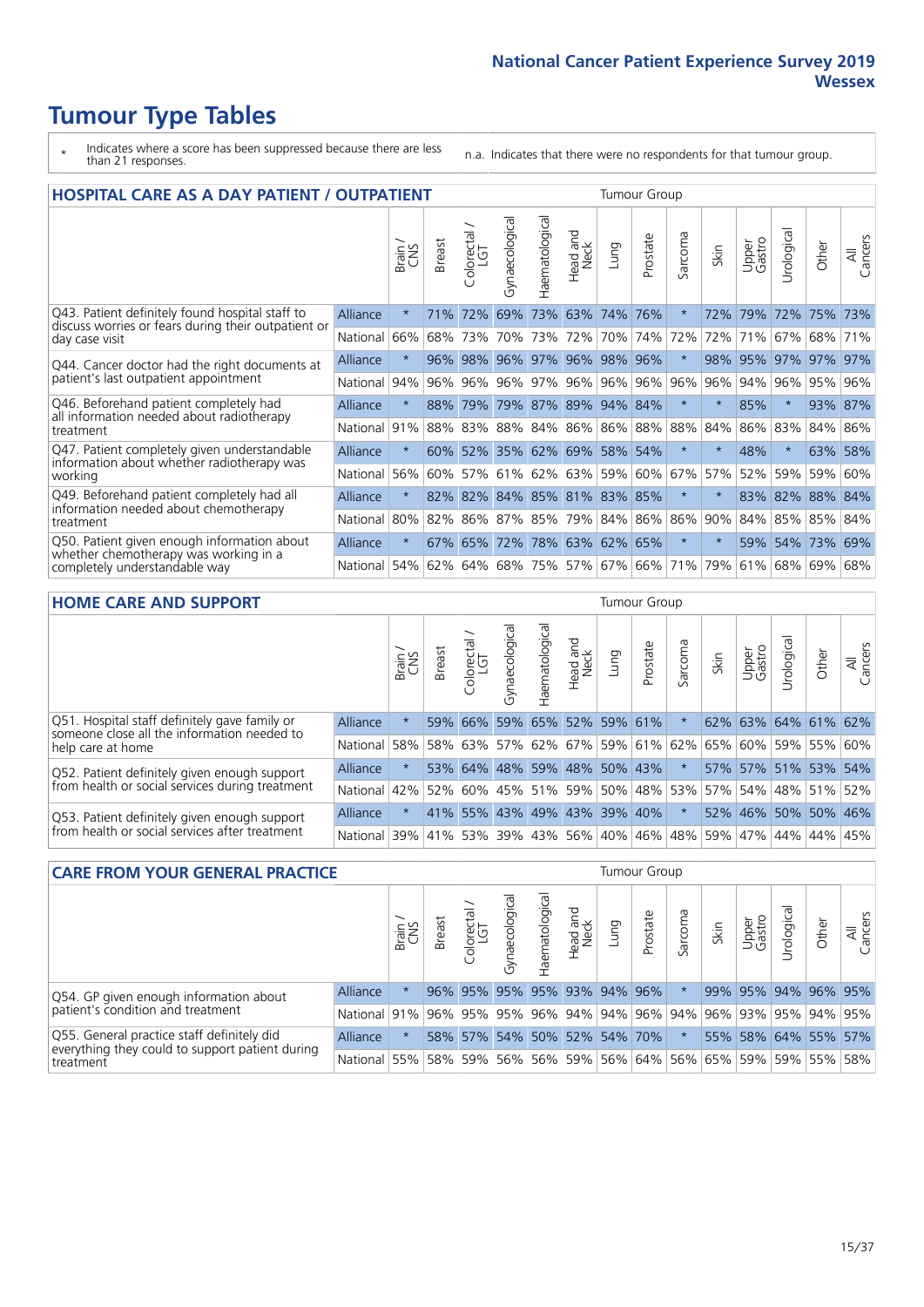- \* Indicates where a score has been suppressed because there are less than 21 responses.
- n.a. Indicates that there were no respondents for that tumour group.

#### **YOUR OVERALL NHS CARE** THE TWO CONTROLLER THE THE THROUP CHANGE THE TUMOUR GROUP

| I YYIN YYEIVAEE INI IY YANNE                                                                    |          |              |               |                       |                     |                |                                 |         |          |                      |      |                 |               |                 |                |
|-------------------------------------------------------------------------------------------------|----------|--------------|---------------|-----------------------|---------------------|----------------|---------------------------------|---------|----------|----------------------|------|-----------------|---------------|-----------------|----------------|
|                                                                                                 |          | Brain<br>CNS | <b>Breast</b> | olorectal<br>LGT<br>Ū | Gynaecological      | Haematological | <b>Bad and<br/>Neck</b><br>Head | Lung    | Prostate | arcoma<br>$\sqrt{ }$ | Skin | Upper<br>Gastro | ె<br>Urologia | Other           | All<br>Cancers |
| Q56. Different people treating and caring for                                                   | Alliance | $\star$      | 73%           | 75%                   | 64%                 | 76%            | 64%                             | 76%     | 79%      | $\star$              | 83%  | 77%             | 75%           | 76%             | 75%            |
| patient always work well together to give best<br>possible care                                 | National | 60%          | 73%           | 73%                   | 69%                 |                | 75% 73%                         | 73% 75% |          | 70%                  | 79%  | 69%             | 74%           | 68%             | 73%            |
| Q57. Patient given a care plan                                                                  | Alliance | $\star$      | 30%           | 34%                   | 23% 37% 39% 28% 34% |                |                                 |         |          | $\ast$               | 45%  |                 |               | 30% 31% 33% 33% |                |
|                                                                                                 | National | 36%          | 41%           | 40%                   | 34%                 | $36\%$         | 39%                             | 36%     | 40%      | 34%                  | 44%  | 36%             | 33%           | 31%             | 38%            |
| Q58. Overall the administration of care was good                                                | Alliance | $\star$      | 91%           | 88%                   |                     | 87% 93% 83%    |                                 | 89% 89% |          | $\star$              | 93%  | 89%             | 88%           | 91%             | 90%            |
| or very good                                                                                    | National | 85%          | 90%           | 88%                   | 87%                 | 91% 90%        |                                 | 90% 88% |          | 88%                  | 90%  |                 |               | 86% 85% 87%     | 89%            |
| Q59. Patient felt length of time for attending<br>clinics and appointments for cancer was about | Alliance | $\star$      | 74%           | 75%                   | 70%                 | 70% 68%        |                                 | 70% 80% |          | $\star$              |      | 77% 71%         | 73%           | 75%             | 73%            |
| right                                                                                           | National | 58%          | 68%           | 73%                   | 66%                 | 66%            | 171%                            | 71%     | 76%      | 68%                  | 73%  | 66%             | 75%           | 64%             | 69%            |
| Q60. Someone discussed with patient whether                                                     | Alliance | $\star$      | 26%           | 32%                   | 27%                 | 38%            | 26%                             | 50% 32% |          | $\star$              | 29%  | 37%             | 25%           | 32%             | 32%            |
| they would like to take part in cancer research                                                 | National | 42%          | 30%           | 32%                   | 31%                 |                | 33% 21%                         | 34%     | 31%      | 36%                  | 20%  | 36%             | 21%           | 32%             | 30%            |
| Q61. Patient's average rating of care scored from                                               | Alliance | $\star$      | 8.9           | 8.9                   | 8.6                 | 9.0            | 8.5                             | 8.8     | 8.8      | $\star$              | 9.1  | 8.7             | 8.7           | 8.8             | 8.9            |
| very poor to very good                                                                          | National | 8.6          | 8.9           | 8.8                   | 8.7                 | 8.9            | 8.8                             | 8.8     | 8.8      | 8.8                  | 8.9  | 8.7             | 8.7           | 8.7             | 8.8            |
|                                                                                                 |          |              |               |                       |                     |                |                                 |         |          |                      |      |                 |               |                 |                |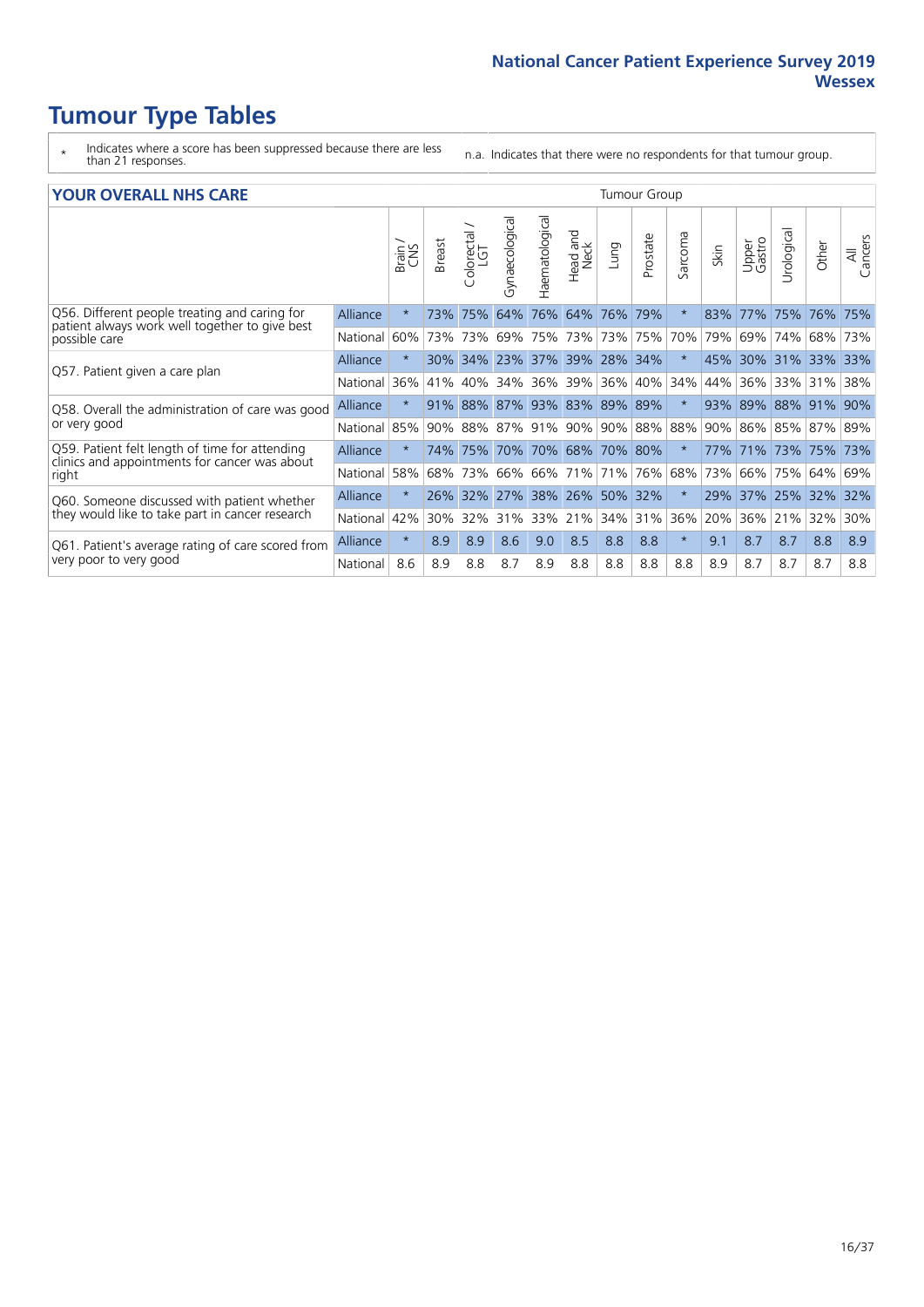### **Year on Year Charts**





#### **DIAGNOSTIC TESTS**





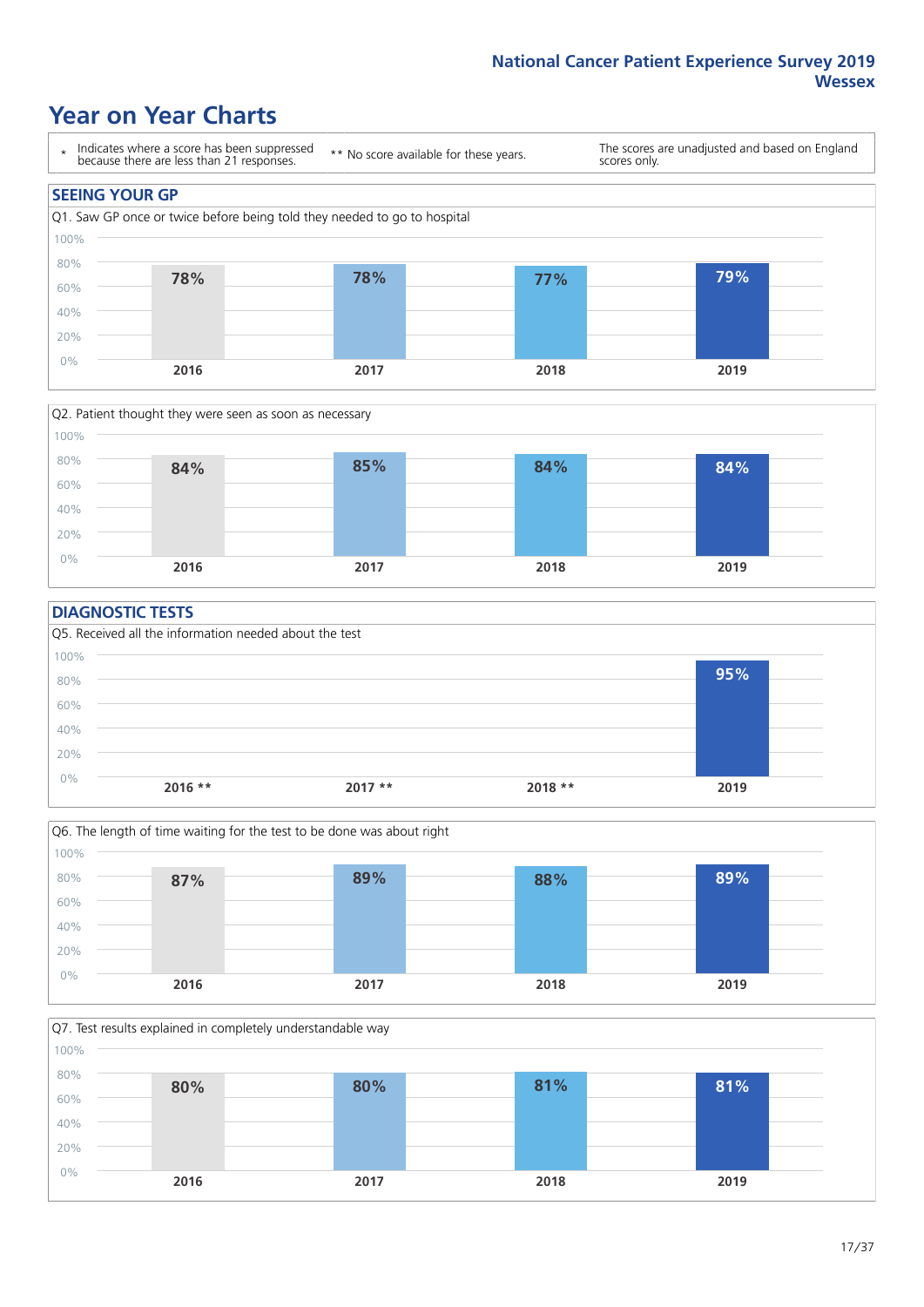### **Year on Year Charts**

\* Indicates where a score has been suppressed because there are less than 21 responses.

\*\* No score available for these years.

The scores are unadjusted and based on England scores only.

#### **FINDING OUT WHAT WAS WRONG WITH YOU**









#### **DECIDING THE BEST TREATMENT FOR YOU**

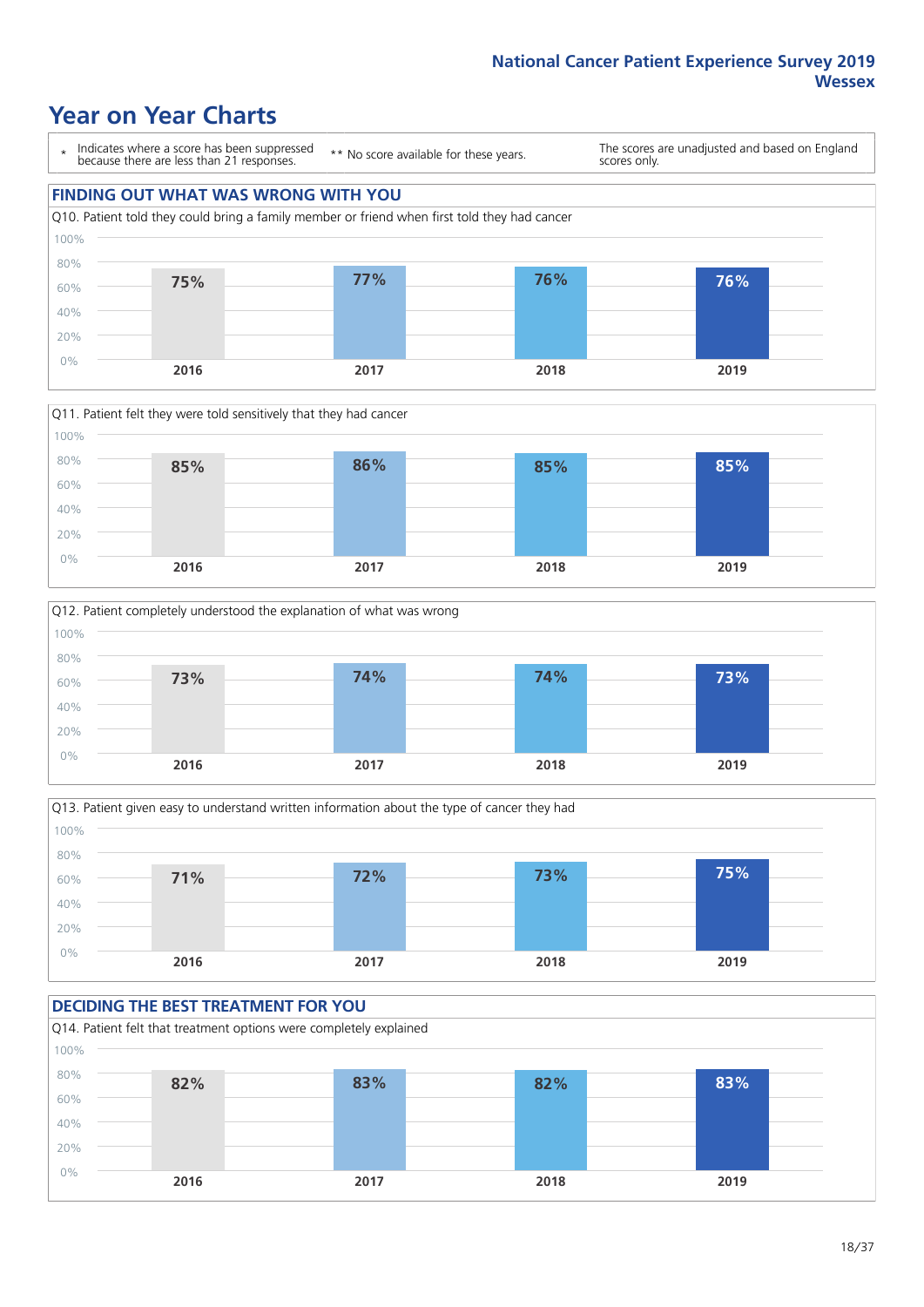### **Year on Year Charts**









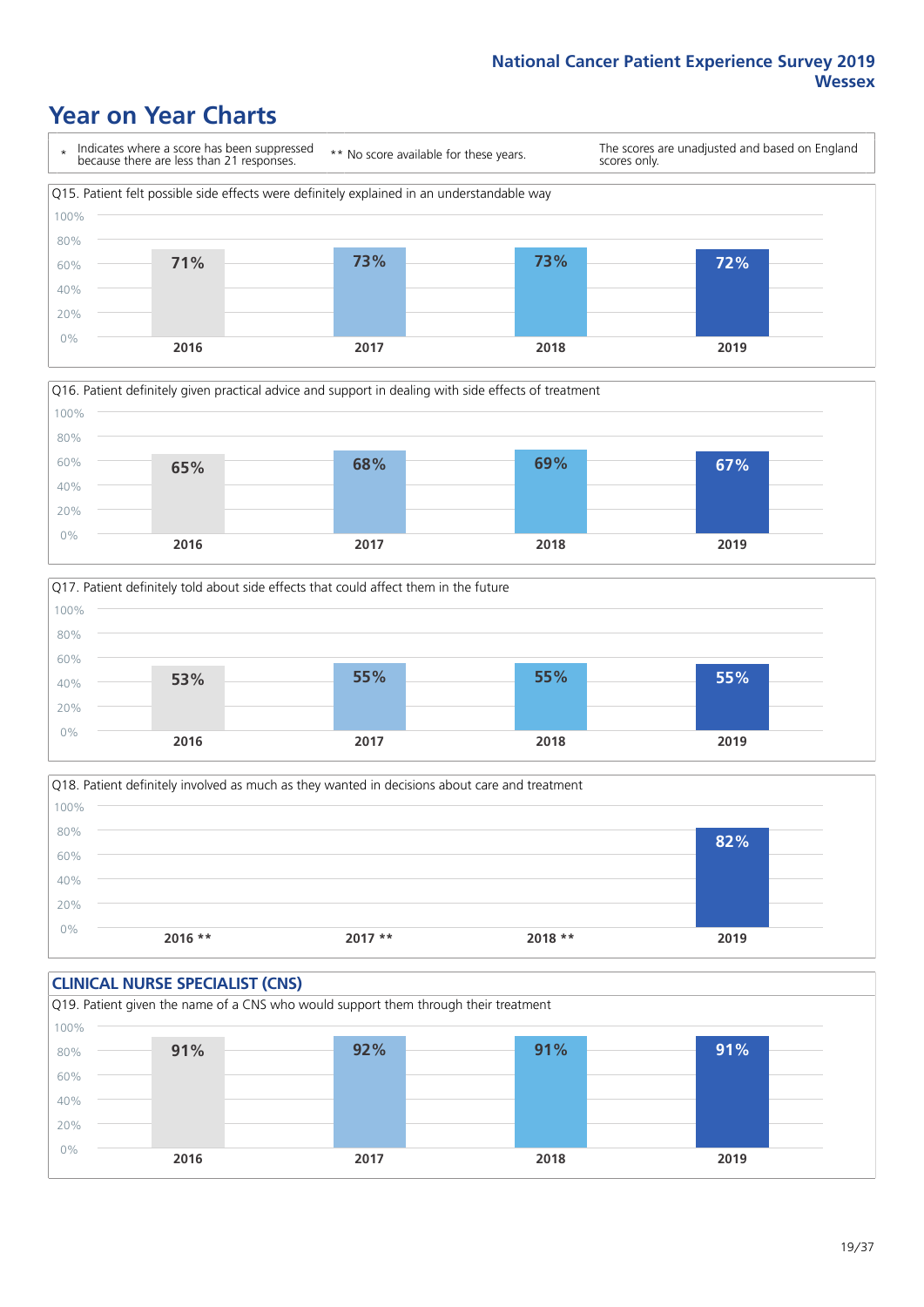### **Year on Year Charts**









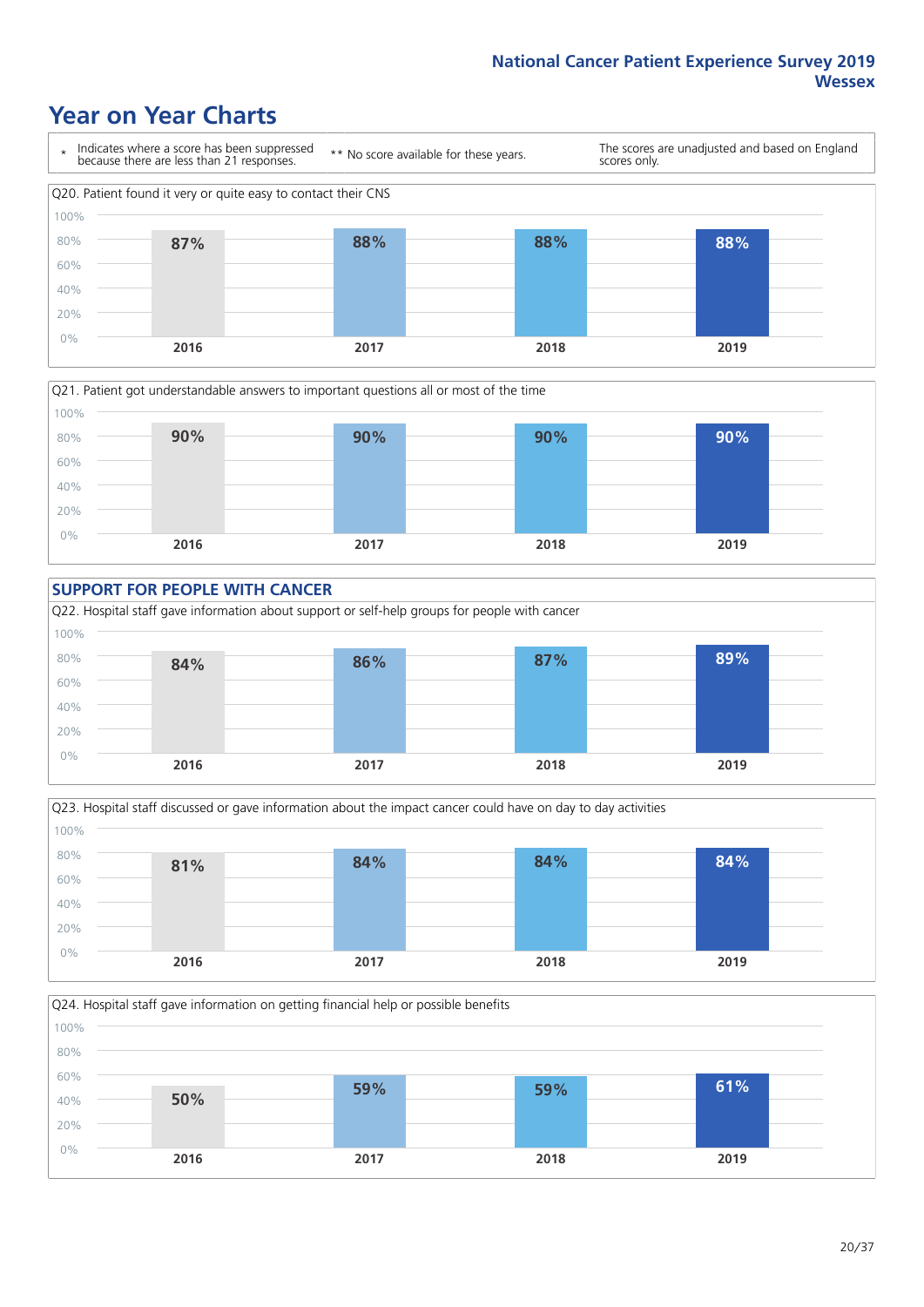### **Year on Year Charts**



#### **OPERATIONS**





|       | <b>HOSPITAL CARE AS AN INPATIENT</b> |                                                                                |          |      |  |
|-------|--------------------------------------|--------------------------------------------------------------------------------|----------|------|--|
|       |                                      | Q30. Hospital staff didn't talk in front of patient as if patient wasn't there |          |      |  |
| 100%  |                                      |                                                                                |          |      |  |
| 80%   |                                      |                                                                                |          | 86%  |  |
| 60%   |                                      |                                                                                |          |      |  |
| 40%   |                                      |                                                                                |          |      |  |
| 20%   |                                      |                                                                                |          |      |  |
| $0\%$ |                                      |                                                                                |          |      |  |
|       | $2016$ **                            | $2017**$                                                                       | $2018**$ | 2019 |  |

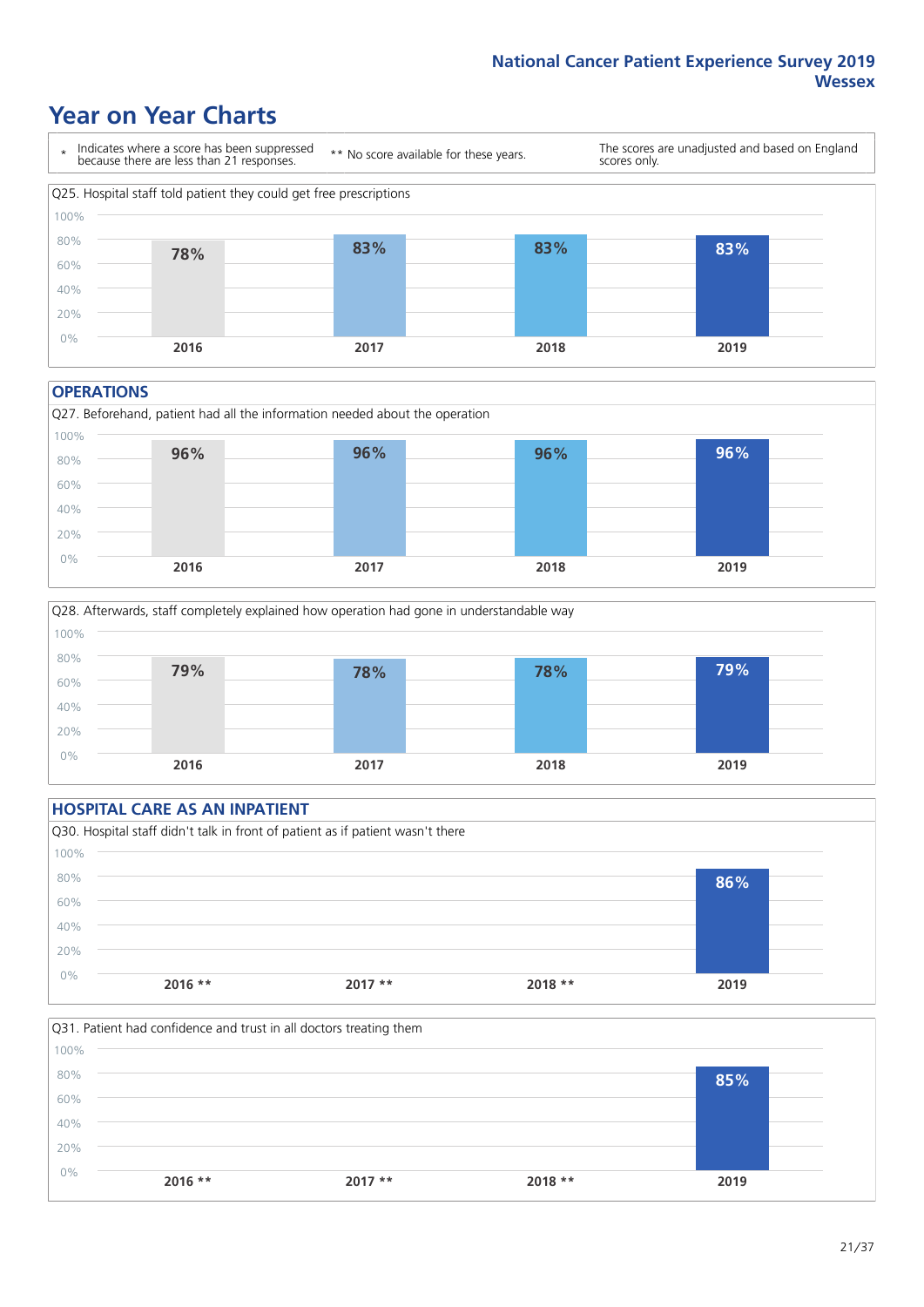### **Year on Year Charts**

|      | Indicates where a score has been suppressed<br>because there are less than 21 responses. | ** No score available for these years. | scores only. | The scores are unadjusted and based on England |
|------|------------------------------------------------------------------------------------------|----------------------------------------|--------------|------------------------------------------------|
|      | Q32. Patient's family or someone close definitely felt able to talk to a doctor          |                                        |              |                                                |
| 100% |                                                                                          |                                        |              |                                                |
| 80%  |                                                                                          |                                        |              |                                                |
| 60%  |                                                                                          |                                        |              | 74%                                            |
| 40%  |                                                                                          |                                        |              |                                                |
| 20%  |                                                                                          |                                        |              |                                                |
| 0%   | $2016$ **                                                                                | $2017**$                               | $2018**$     | 2019                                           |



|       |           | Q34. Patient thought there were always or nearly always enough nurses on duty to care for them |          |      |
|-------|-----------|------------------------------------------------------------------------------------------------|----------|------|
| 100%  |           |                                                                                                |          |      |
| 80%   |           |                                                                                                |          |      |
| 60%   |           |                                                                                                |          | 65%  |
| 40%   |           |                                                                                                |          |      |
| 20%   |           |                                                                                                |          |      |
| $0\%$ | $2016$ ** | $2017**$                                                                                       | $2018**$ | 2019 |
|       |           |                                                                                                |          |      |



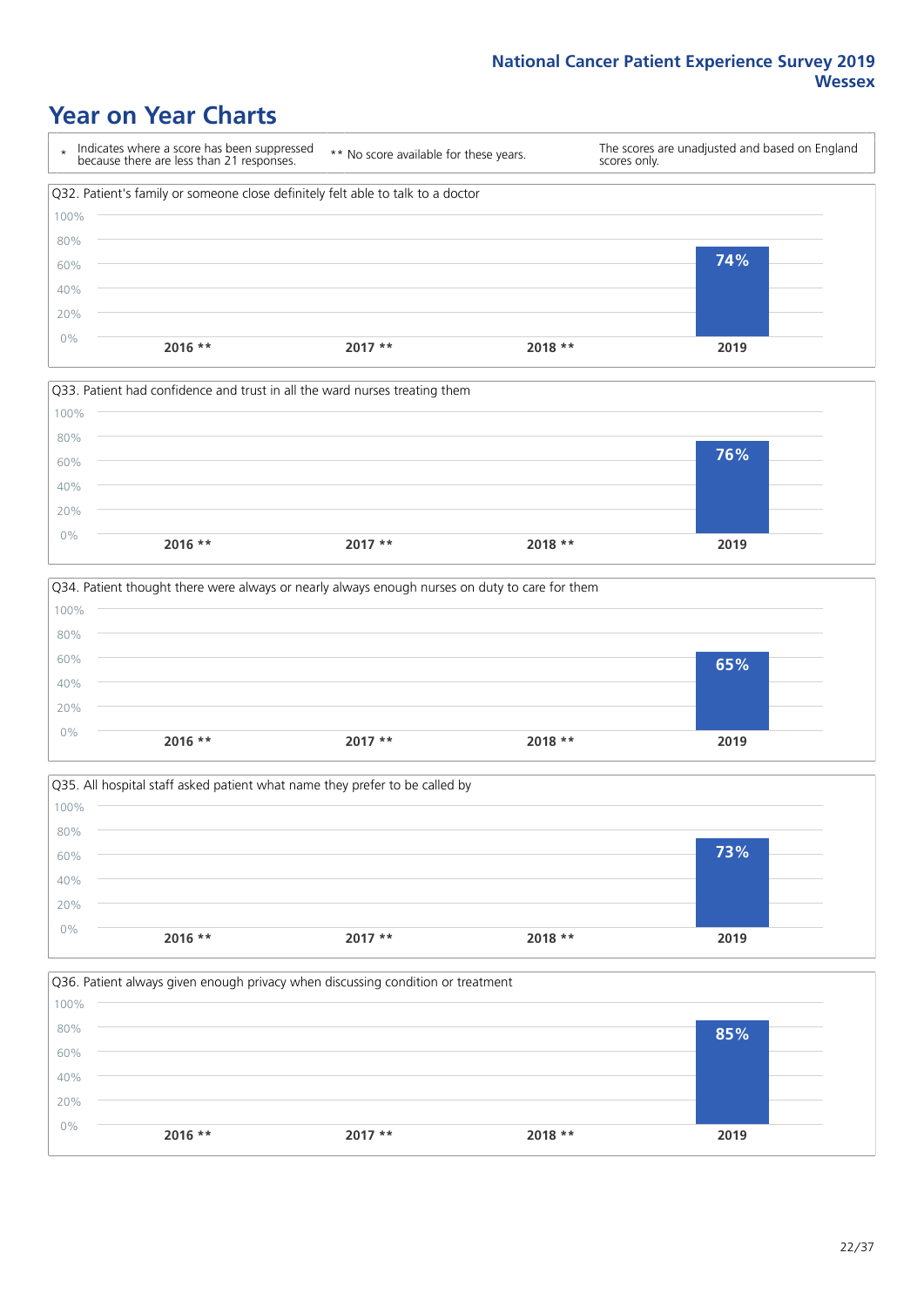### **Year on Year Charts**

| ÷    | Indicates where a score has been suppressed<br>because there are less than 21 responses.              | ** No score available for these years. | scores only. | The scores are unadjusted and based on England |  |
|------|-------------------------------------------------------------------------------------------------------|----------------------------------------|--------------|------------------------------------------------|--|
|      | Q37. Patient definitely found hospital staff to discuss worries or fears during their inpatient visit |                                        |              |                                                |  |
| 100% |                                                                                                       |                                        |              |                                                |  |
| 80%  |                                                                                                       |                                        |              |                                                |  |
| 60%  |                                                                                                       |                                        |              |                                                |  |
| 40%  |                                                                                                       |                                        |              | 53%                                            |  |
| 20%  |                                                                                                       |                                        |              |                                                |  |
| 0%   |                                                                                                       |                                        |              |                                                |  |
|      | $2016$ **                                                                                             | $2017**$                               | $2018**$     | 2019                                           |  |



|       |           | Q39. Patient always felt they were treated with respect and dignity while in hospital |          |      |
|-------|-----------|---------------------------------------------------------------------------------------|----------|------|
| 100%  |           |                                                                                       |          |      |
| 80%   |           |                                                                                       |          | 89%  |
| 60%   |           |                                                                                       |          |      |
| 40%   |           |                                                                                       |          |      |
| 20%   |           |                                                                                       |          |      |
| $0\%$ | $2016$ ** | $2017**$                                                                              | $2018**$ | 2019 |
|       |           |                                                                                       |          |      |

|       |           | Q40. Patient given clear written information about what should or should not do after leaving hospital |          |      |  |
|-------|-----------|--------------------------------------------------------------------------------------------------------|----------|------|--|
| 100%  |           |                                                                                                        |          |      |  |
| 80%   |           |                                                                                                        |          | 86%  |  |
| 60%   |           |                                                                                                        |          |      |  |
| 40%   |           |                                                                                                        |          |      |  |
| 20%   |           |                                                                                                        |          |      |  |
| $0\%$ |           |                                                                                                        |          |      |  |
|       | $2016$ ** | $2017**$                                                                                               | $2018**$ | 2019 |  |

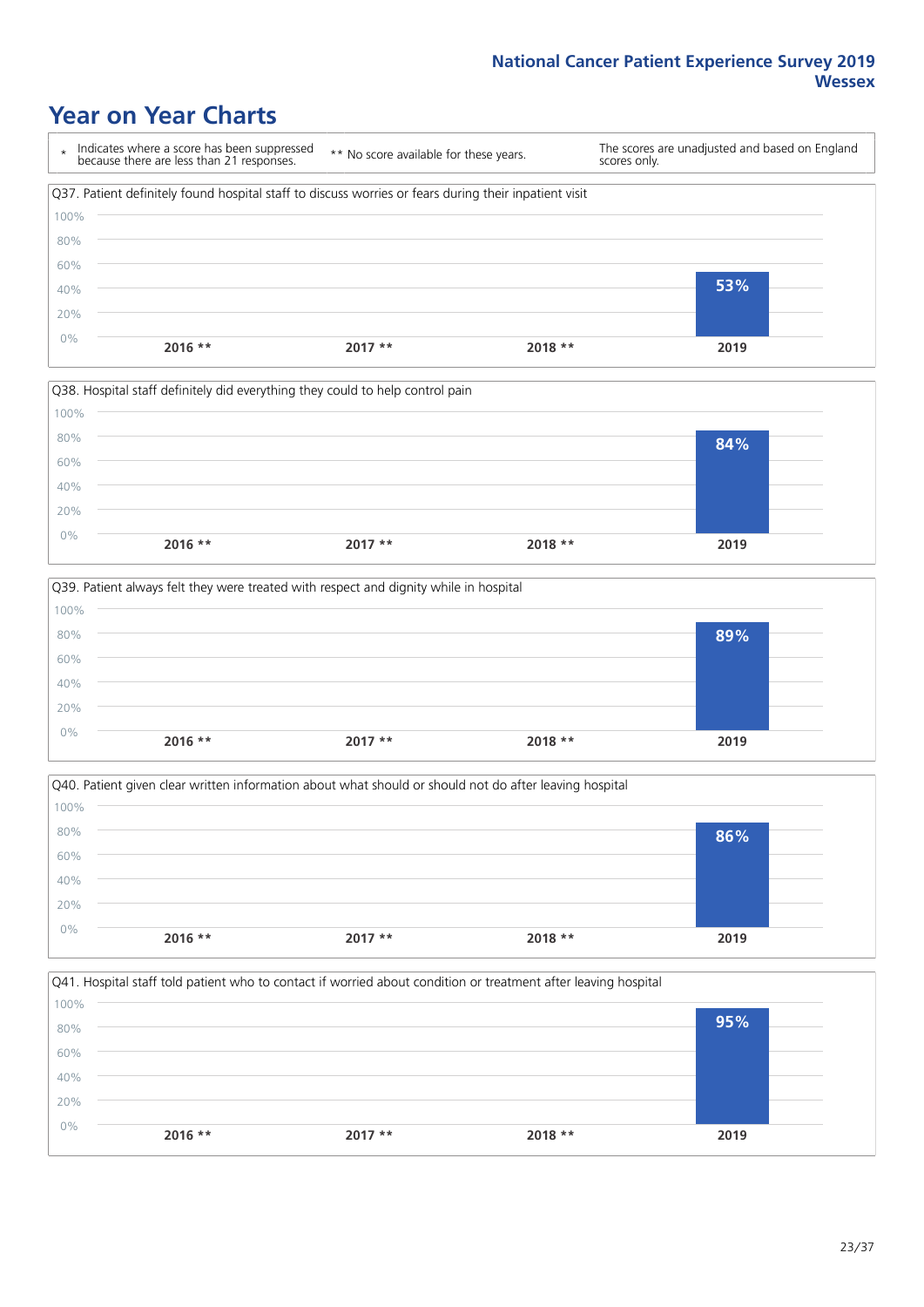### **Year on Year Charts**

\* Indicates where a score has been suppressed because there are less than 21 responses.

\*\* No score available for these years.

The scores are unadjusted and based on England scores only.

#### **HOSPITAL CARE AS A DAY PATIENT / OUTPATIENT**









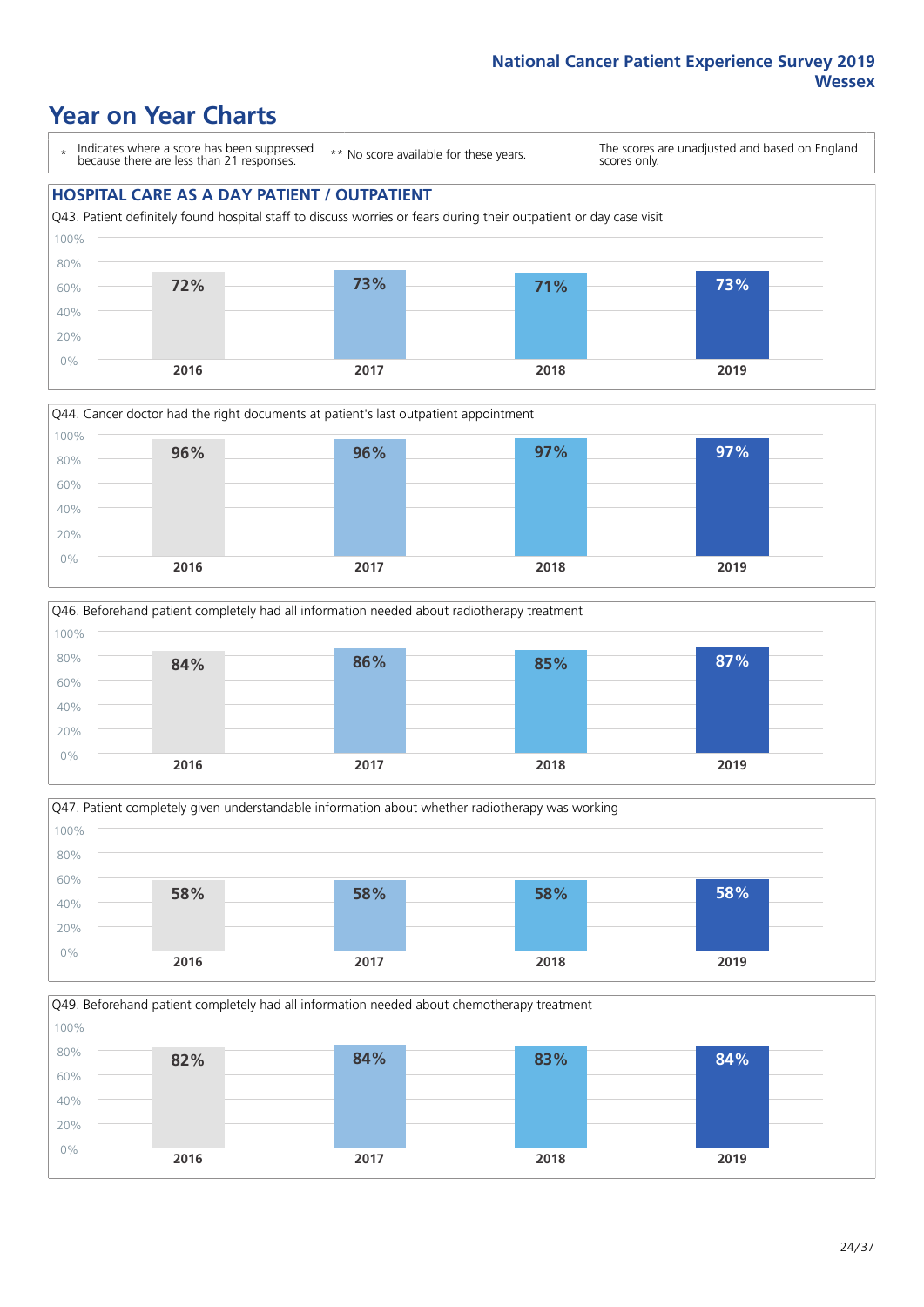### **Year on Year Charts**



#### **HOME CARE AND SUPPORT**







### **CARE FROM YOUR GENERAL PRACTICE** Q54. GP given enough information about patient's condition and treatment 0% 20% 40% 60% 80% 100% **2016 2017 2018 2019 94% 95% 95% 95%**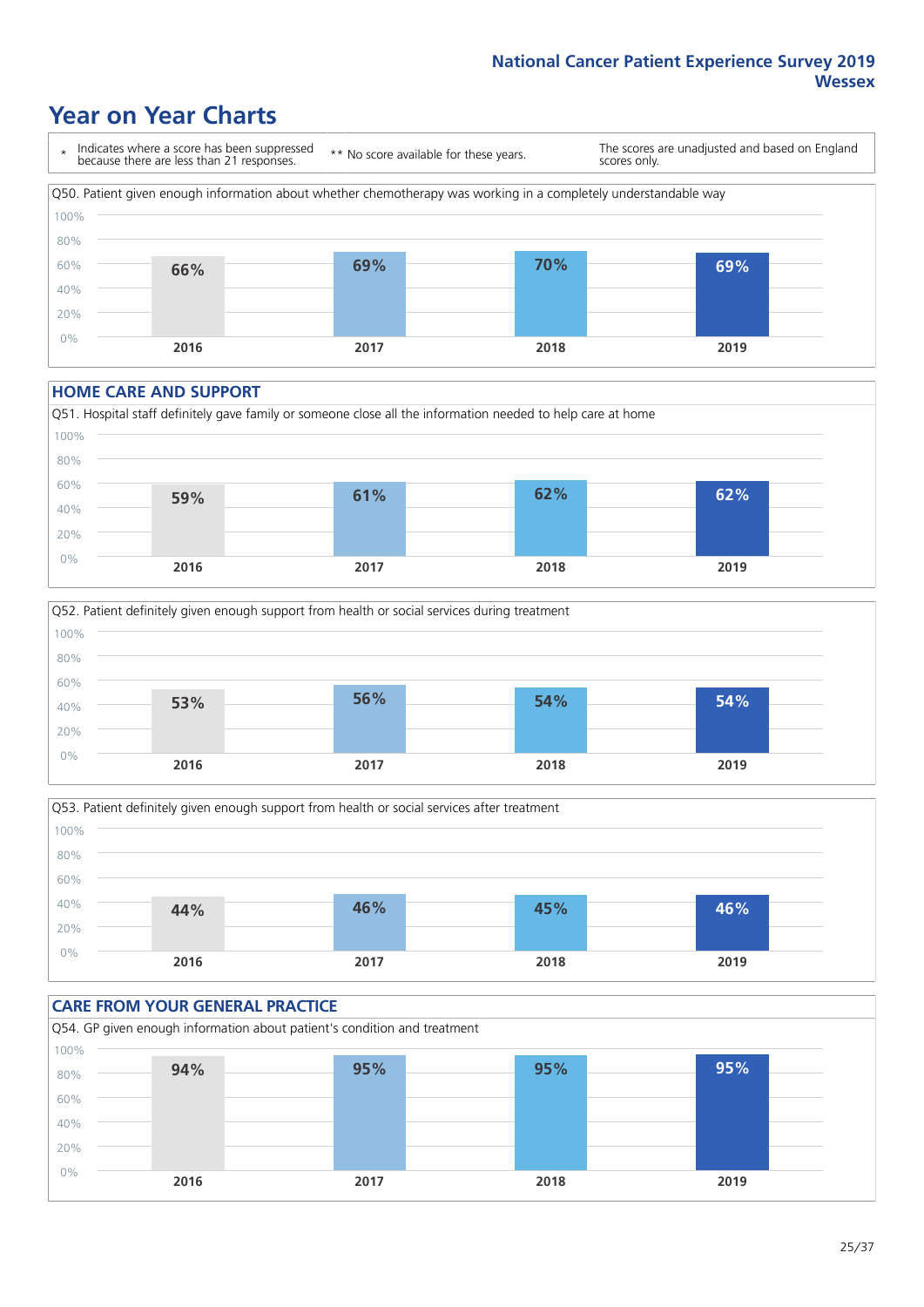### **Year on Year Charts**

\* Indicates where a score has been suppressed because there are less than 21 responses.

\*\* No score available for these years.

The scores are unadjusted and based on England scores only.



#### **YOUR OVERALL NHS CARE**







Q59. Patient felt length of time for attending clinics and appointments for cancer was about right 0% 20% 40% 60% 80% 100% **2016 2017 2018 2019 69% 72% 70% 73%**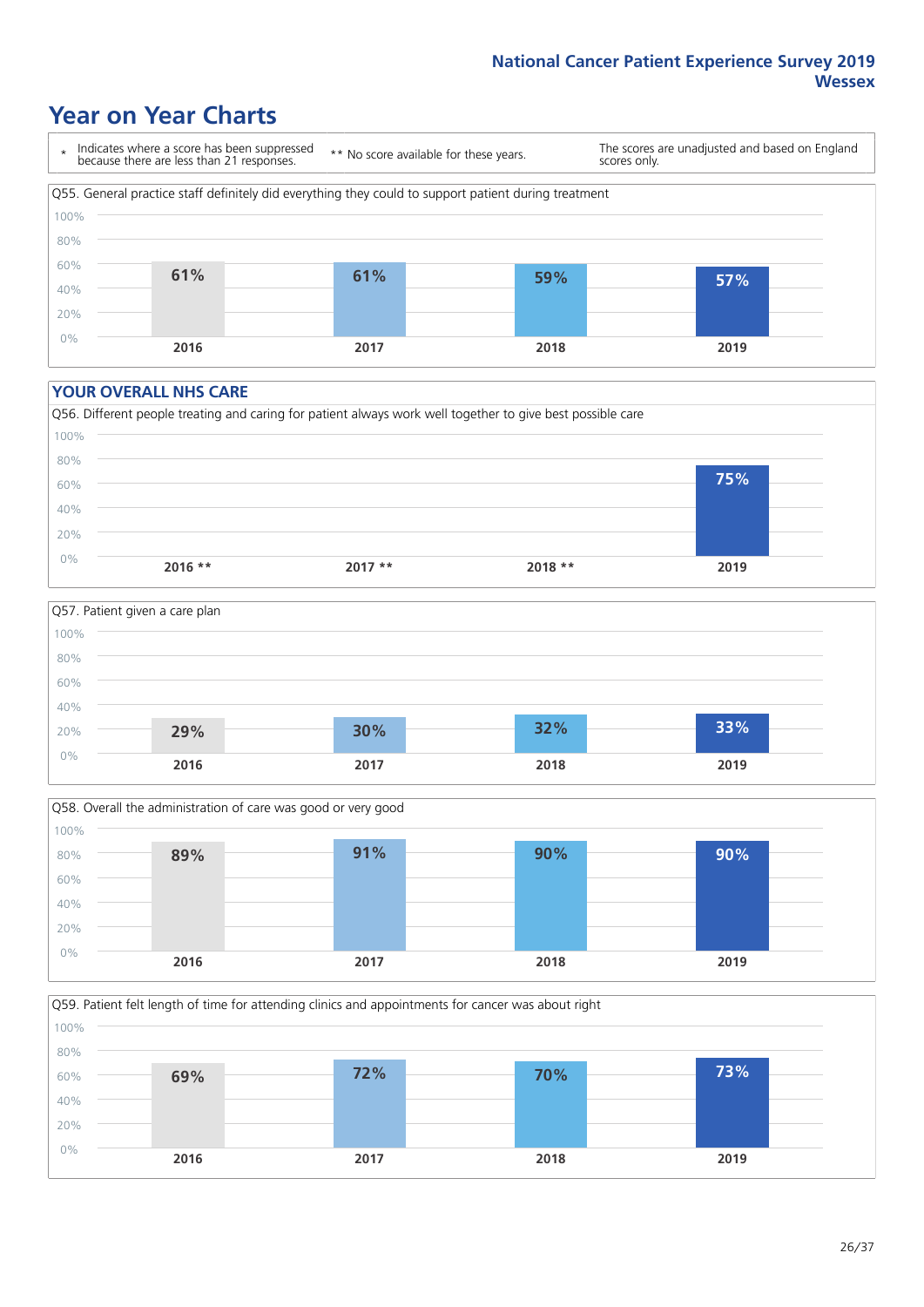### **Year on Year Charts**



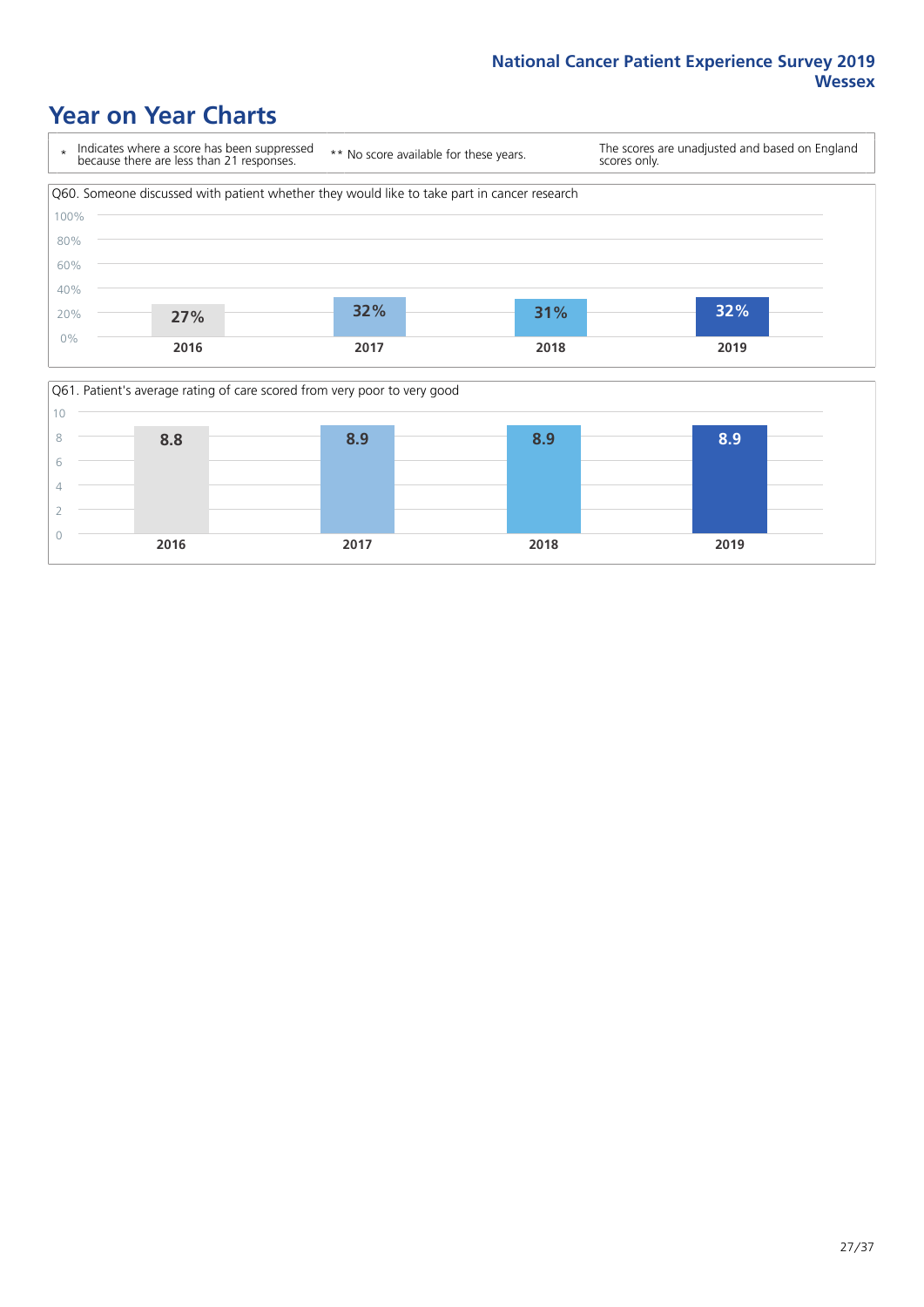## **Trust Expected Range Summary**

|                  | Alliance                                                              |                         | Expected Range Classification |                         |
|------------------|-----------------------------------------------------------------------|-------------------------|-------------------------------|-------------------------|
| RDZ              | The Royal Bournemouth and Christchurch Hospitals NHS Foundation Trust |                         | 35                            | 17                      |
| RD3              | Poole Hospital NHS Foundation Trust                                   |                         | 40                            | 12                      |
| RN5              | Hampshire Hospitals NHS Foundation trust                              | 4                       | 39                            | 9                       |
| RHM              | University Hospital Southampton NHS Foundation Trust                  |                         | 50                            |                         |
| RBD              | Dorset County Hospital NHS Foundation Trust                           | $\overline{\mathbf{3}}$ | 48                            |                         |
| <b>RHU</b>       | Portsmouth Hospitals NHS Trust                                        | 4                       | 46                            | $\overline{\mathbf{2}}$ |
| R <sub>1</sub> F | Isle of Wight NHS Trust                                               | 7                       | 45                            |                         |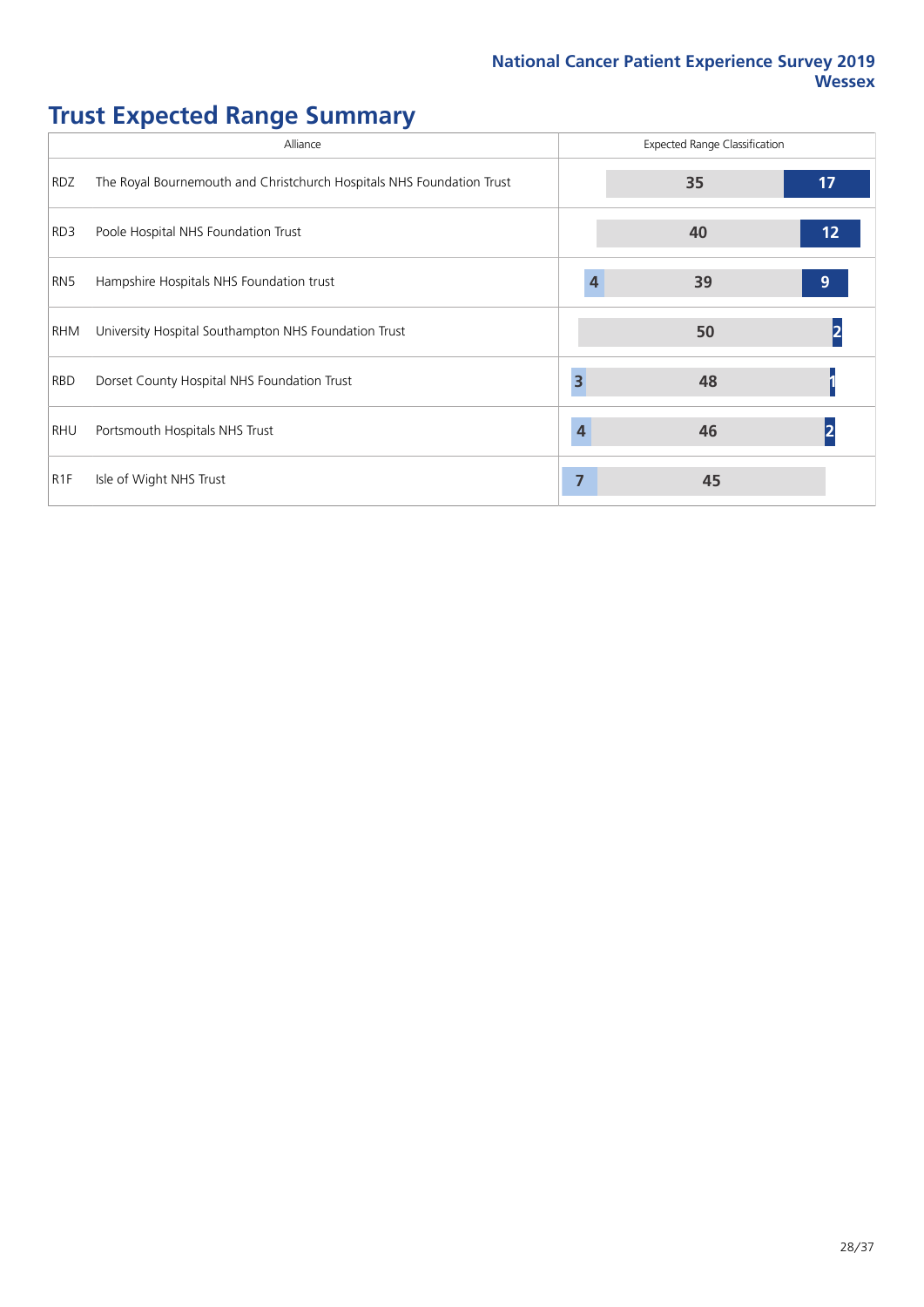|                  | Q61. Patient's average rating of care scored from very poor to very good                      |        |       |  |  |  |  |  |  |  |
|------------------|-----------------------------------------------------------------------------------------------|--------|-------|--|--|--|--|--|--|--|
| Code             | Name                                                                                          | Base   | Score |  |  |  |  |  |  |  |
| All              | National                                                                                      | 65,135 | 8.8   |  |  |  |  |  |  |  |
| E56000016        | Wessex                                                                                        | 3,798  | 8.8   |  |  |  |  |  |  |  |
| <b>RDZ</b>       | The Royal Bournemouth and Christchurch Hospitals NHS<br>Foundation Trust                      | 500    | 9.0   |  |  |  |  |  |  |  |
| RD3              | Poole Hospital NHS Foundation Trust                                                           | 549    | 8.9   |  |  |  |  |  |  |  |
| RN <sub>5</sub>  | Hampshire Hospitals NHS Foundation trust                                                      | 700    | 8.9   |  |  |  |  |  |  |  |
| <b>RBD</b>       | Dorset County Hospital NHS Foundation Trust                                                   | 296    | 8.9   |  |  |  |  |  |  |  |
| <b>RHU</b>       | Portsmouth Hospitals NHS Trust                                                                | 832    | 8.8   |  |  |  |  |  |  |  |
| <b>RHM</b>       | University Hospital Southampton NHS Foundation Trust                                          | 686    | 8.8   |  |  |  |  |  |  |  |
| R <sub>1</sub> F | Isle of Wight NHS Trust                                                                       | 199    | 8.6   |  |  |  |  |  |  |  |
|                  | Q18. Patient definitely involved as much as they wanted in decisions about care and treatment |        |       |  |  |  |  |  |  |  |
| Code             | Name                                                                                          | Base   | Score |  |  |  |  |  |  |  |
| All              | National                                                                                      | 65,989 | 81%   |  |  |  |  |  |  |  |
| E56000016        | Wessex                                                                                        | 3,841  | 82%   |  |  |  |  |  |  |  |
| <b>RDZ</b>       | The Royal Bournemouth and Christchurch Hospitals NHS<br>Foundation Trust                      | 495    | 83%   |  |  |  |  |  |  |  |
| RN <sub>5</sub>  | Hampshire Hospitals NHS Foundation trust                                                      | 705    | 83%   |  |  |  |  |  |  |  |
| <b>RHM</b>       | University Hospital Southampton NHS Foundation Trust                                          | 708    | 82%   |  |  |  |  |  |  |  |
| RD3              | Poole Hospital NHS Foundation Trust                                                           | 545    | 82%   |  |  |  |  |  |  |  |
| <b>RHU</b>       | Portsmouth Hospitals NHS Trust                                                                | 849    | 81%   |  |  |  |  |  |  |  |
| <b>RBD</b>       | Dorset County Hospital NHS Foundation Trust                                                   | 304    | 75%   |  |  |  |  |  |  |  |
| R <sub>1F</sub>  | Isle of Wight NHS Trust                                                                       | 204    | 74%   |  |  |  |  |  |  |  |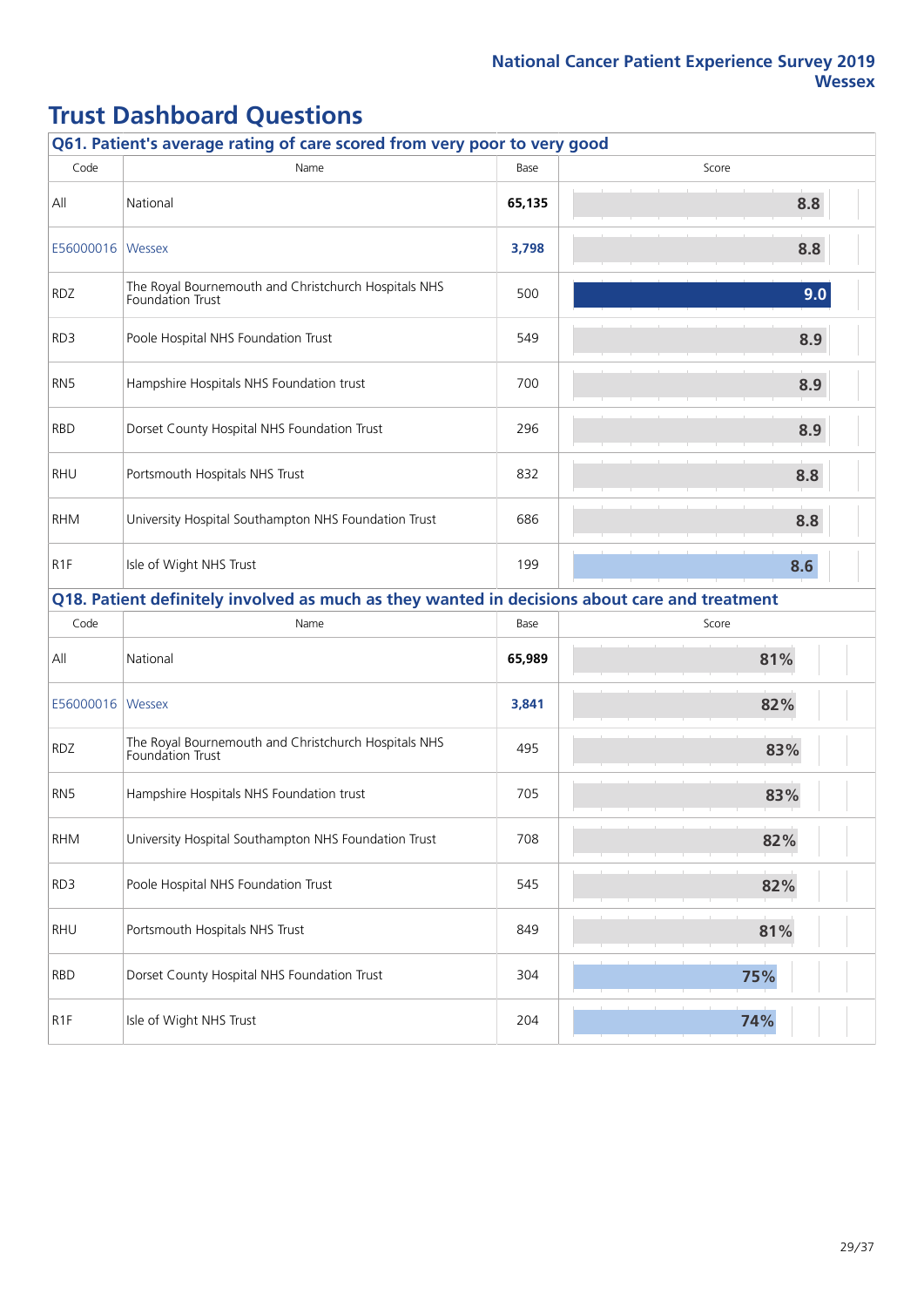| Q19. Patient given the name of a CNS who would support them through their treatment |                                                                          |        |       |
|-------------------------------------------------------------------------------------|--------------------------------------------------------------------------|--------|-------|
| Code                                                                                | Name                                                                     | Base   | Score |
| All                                                                                 | National                                                                 | 64,196 | 92%   |
| E56000016   Wessex                                                                  |                                                                          | 3,739  | 91%   |
| RD3                                                                                 | Poole Hospital NHS Foundation Trust                                      | 538    | 95%   |
| <b>RBD</b>                                                                          | Dorset County Hospital NHS Foundation Trust                              | 305    | 94%   |
| <b>RHM</b>                                                                          | University Hospital Southampton NHS Foundation Trust                     | 692    | 92%   |
| R <sub>1</sub> F                                                                    | Isle of Wight NHS Trust                                                  | 199    | 92%   |
| <b>RDZ</b>                                                                          | The Royal Bournemouth and Christchurch Hospitals NHS<br>Foundation Trust | 473    | 91%   |
| <b>RHU</b>                                                                          | Portsmouth Hospitals NHS Trust                                           | 826    | 90%   |
| RN <sub>5</sub>                                                                     | Hampshire Hospitals NHS Foundation trust                                 | 681    | 89%   |
|                                                                                     | Q20. Patient found it very or quite easy to contact their CNS            |        |       |
| Code                                                                                | Name                                                                     | Base   | Score |
| All                                                                                 | National                                                                 | 52,999 | 85%   |
| E56000016   Wessex                                                                  |                                                                          | 3,064  | 88%   |
| RD3                                                                                 | Poole Hospital NHS Foundation Trust                                      | 475    | 91%   |
| <b>RHU</b>                                                                          | Portsmouth Hospitals NHS Trust                                           | 642    | 89%   |
| RDZ                                                                                 | The Royal Bournemouth and Christchurch Hospitals NHS<br>Foundation Trust | 377    | 88%   |
| RN <sub>5</sub>                                                                     | Hampshire Hospitals NHS Foundation trust                                 | 553    | 88%   |
| <b>RBD</b>                                                                          | Dorset County Hospital NHS Foundation Trust                              | 257    | 87%   |
| <b>RHM</b>                                                                          | University Hospital Southampton NHS Foundation Trust                     | 590    | 86%   |
| R <sub>1F</sub>                                                                     | Isle of Wight NHS Trust                                                  | 167    | 79%   |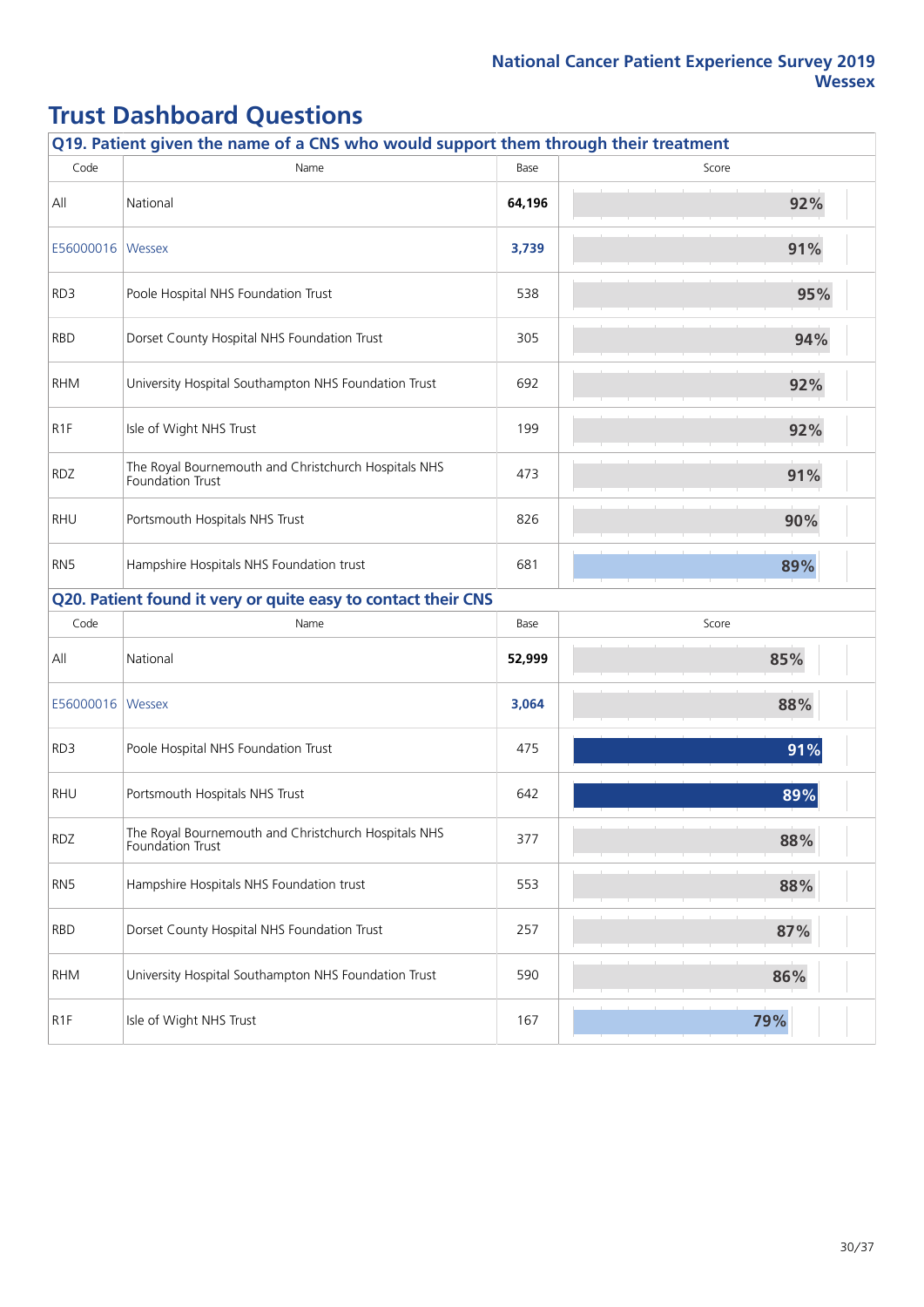| Q39. Patient always felt they were treated with respect and dignity while in hospital |                                                                                                       |        |       |
|---------------------------------------------------------------------------------------|-------------------------------------------------------------------------------------------------------|--------|-------|
| Code                                                                                  | Name                                                                                                  | Base   | Score |
| All                                                                                   | National                                                                                              | 32,875 | 88%   |
| E56000016   Wessex                                                                    |                                                                                                       | 1,939  | 88%   |
| RN <sub>5</sub>                                                                       | Hampshire Hospitals NHS Foundation trust                                                              | 344    | 92%   |
| RD3                                                                                   | Poole Hospital NHS Foundation Trust                                                                   | 288    | 90%   |
| <b>RDZ</b>                                                                            | The Royal Bournemouth and Christchurch Hospitals NHS<br>Foundation Trust                              | 253    | 89%   |
| <b>RHU</b>                                                                            | Portsmouth Hospitals NHS Trust                                                                        | 389    | 88%   |
| R <sub>1</sub> F                                                                      | Isle of Wight NHS Trust                                                                               | 92     | 87%   |
| <b>RBD</b>                                                                            | Dorset County Hospital NHS Foundation Trust                                                           | 140    | 86%   |
| <b>RHM</b>                                                                            | University Hospital Southampton NHS Foundation Trust                                                  | 438    | 85%   |
| hospital                                                                              | Q41. Hospital staff told patient who to contact if worried about condition or treatment after leaving |        |       |
| Code                                                                                  | Name                                                                                                  | Base   | Score |
| All                                                                                   | National                                                                                              | 31,541 | 94%   |
| E56000016                                                                             | Wessex                                                                                                | 1,880  | 95%   |
| <b>RDZ</b>                                                                            | The Royal Bournemouth and Christchurch Hospitals NHS<br>Foundation Trust                              | 246    | 98%   |
| <b>RHM</b>                                                                            | University Hospital Southampton NHS Foundation Trust                                                  | 427    | 97%   |
| RD3                                                                                   | Poole Hospital NHS Foundation Trust                                                                   | 281    | 96%   |
| RN <sub>5</sub>                                                                       | Hampshire Hospitals NHS Foundation trust                                                              | 331    | 95%   |
| <b>RBD</b>                                                                            | Dorset County Hospital NHS Foundation Trust                                                           | 136    | 95%   |
| <b>RHU</b>                                                                            | Portsmouth Hospitals NHS Trust                                                                        | 374    | 93%   |
| R <sub>1</sub> F                                                                      | Isle of Wight NHS Trust                                                                               | 85     | 92%   |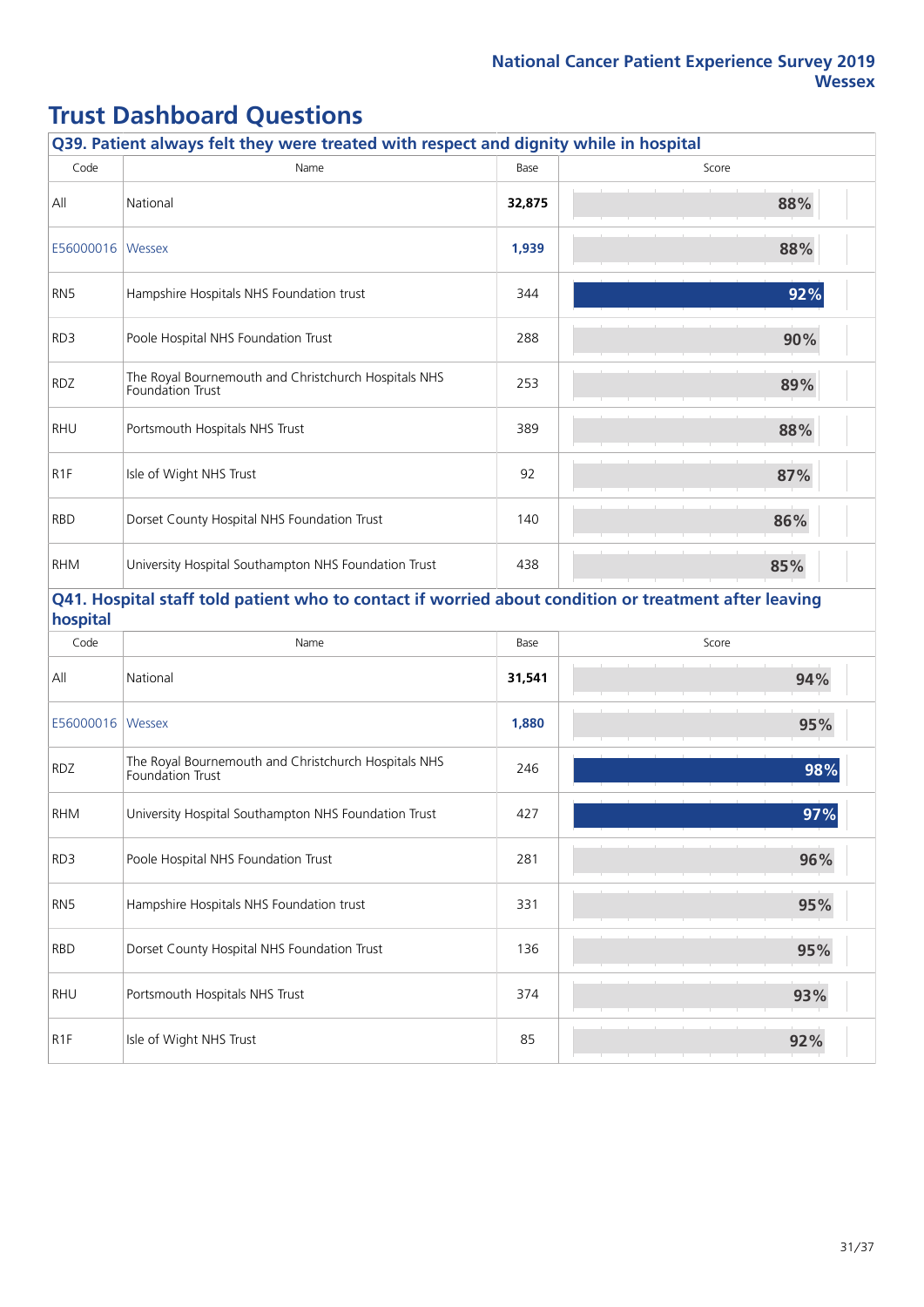| Q55. General practice staff definitely did everything they could to support patient during treatment |                                                                          |        |       |
|------------------------------------------------------------------------------------------------------|--------------------------------------------------------------------------|--------|-------|
| Code                                                                                                 | Name                                                                     | Base   | Score |
| All                                                                                                  | National                                                                 | 44,055 | 58%   |
| E56000016                                                                                            | <b>Wessex</b>                                                            | 2,396  | 57%   |
| <b>RBD</b>                                                                                           | Dorset County Hospital NHS Foundation Trust                              | 216    | 62%   |
| RD3                                                                                                  | Poole Hospital NHS Foundation Trust                                      | 342    | 61%   |
| RN <sub>5</sub>                                                                                      | Hampshire Hospitals NHS Foundation trust                                 | 426    | 59%   |
| <b>RHM</b>                                                                                           | University Hospital Southampton NHS Foundation Trust                     | 430    | 59%   |
| R <sub>1</sub> F                                                                                     | Isle of Wight NHS Trust                                                  | 146    | 58%   |
| <b>RDZ</b>                                                                                           | The Royal Bournemouth and Christchurch Hospitals NHS<br>Foundation Trust | 298    | 55%   |
| <b>RHU</b>                                                                                           | Portsmouth Hospitals NHS Trust                                           | 513    | 53%   |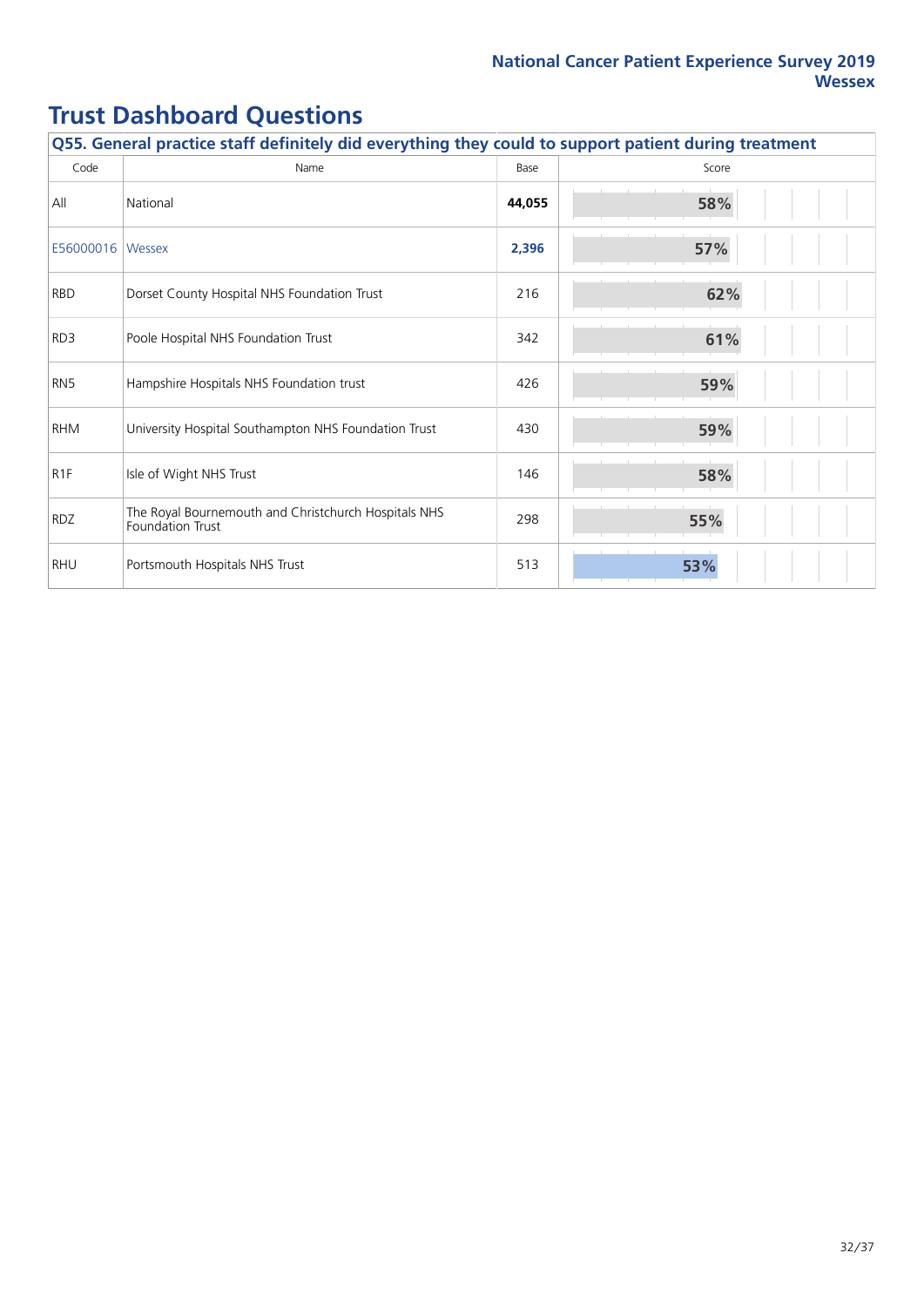# **CCG** Expected Range Classification 11J NHS Dorset CCG **34 18** 11A NHS West Hampshire CCG **1 49 2** 10X NHS Southampton CCG **1 50 1** 10V NHS South Eastern Hampshire CCG **3 47 2** 10R NHS Portsmouth CCG **3 48 1** 10K NHS Fareham and Gosport CCG **100 and Automobile 10 and Automobile 10 and Automobile 10 and Automobile 10 and Automobile 10 and Automobile 10 and Automobile 10 and Automobile 10 and Automobile 10 and Automobile 10 and A** 10L NHS Isle of Wight CCG **8 44** 10J NHS North Hampshire CCG **12 12 12 40**

### **CCG Expected Range Summary**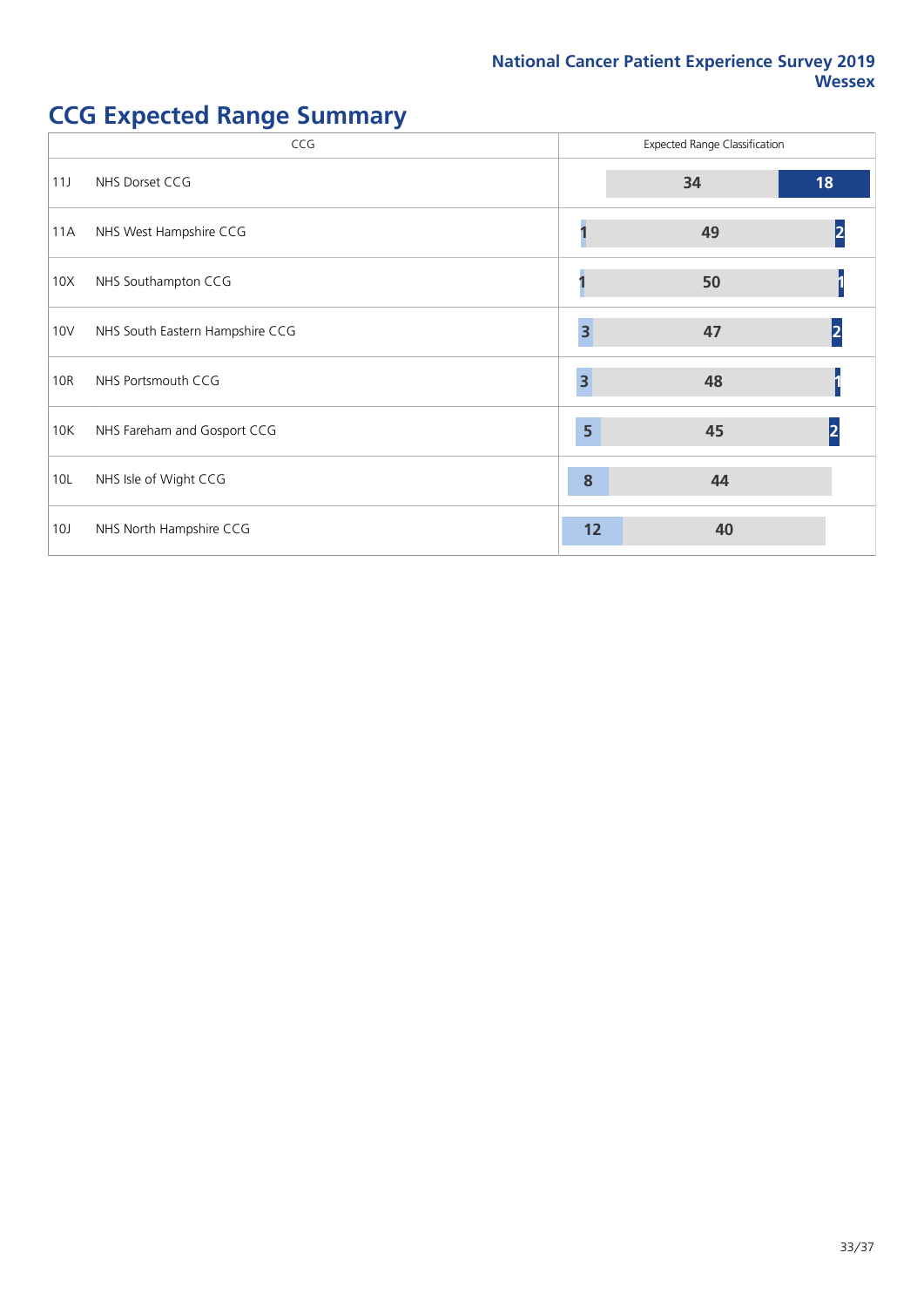|                    | Q61. Patient's average rating of care scored from very poor to very good                      |        |       |
|--------------------|-----------------------------------------------------------------------------------------------|--------|-------|
| Code               | Name                                                                                          | Base   | Score |
| All                | National                                                                                      | 65,135 | 8.8   |
| E56000016   Wessex |                                                                                               | 3,798  | 8.8   |
| 11J                | NHS Dorset CCG                                                                                | 1,400  | 8.9   |
| <b>10R</b>         | NHS Portsmouth CCG                                                                            | 225    | 8.9   |
| 11A                | NHS West Hampshire CCG                                                                        | 801    | 8.9   |
| 10 <sub>V</sub>    | NHS South Eastern Hampshire CCG                                                               | 323    | 8.8   |
| 10K                | NHS Fareham and Gosport CCG                                                                   | 273    | 8.8   |
| 10X                | NHS Southampton CCG                                                                           | 178    | 8.7   |
| 10J                | NHS North Hampshire CCG                                                                       | 352    | 8.7   |
| 10L                | NHS Isle of Wight CCG                                                                         | 246    | 8.6   |
|                    | Q18. Patient definitely involved as much as they wanted in decisions about care and treatment |        |       |
| Code               | Name                                                                                          | Base   | Score |
| $\mathsf{All}$     | National                                                                                      | 65,989 | 81%   |
| E56000016   Wessex |                                                                                               | 3,841  | 82%   |
| 10K                | NHS Fareham and Gosport CCG                                                                   | 273    | 85%   |
| 11A                | NHS West Hampshire CCG                                                                        | 811    | 83%   |
| <b>10R</b>         | NHS Portsmouth CCG                                                                            | 230    | 83%   |
| 11J                | NHS Dorset CCG                                                                                | 1,400  | 81%   |
| 10J                | NHS North Hampshire CCG                                                                       | 359    | 81%   |
| <b>10V</b>         | NHS South Eastern Hampshire CCG                                                               | 331    | 80%   |
| 10X                | NHS Southampton CCG                                                                           | 182    | 80%   |
| 10L                | NHS Isle of Wight CCG                                                                         | 255    | 77%   |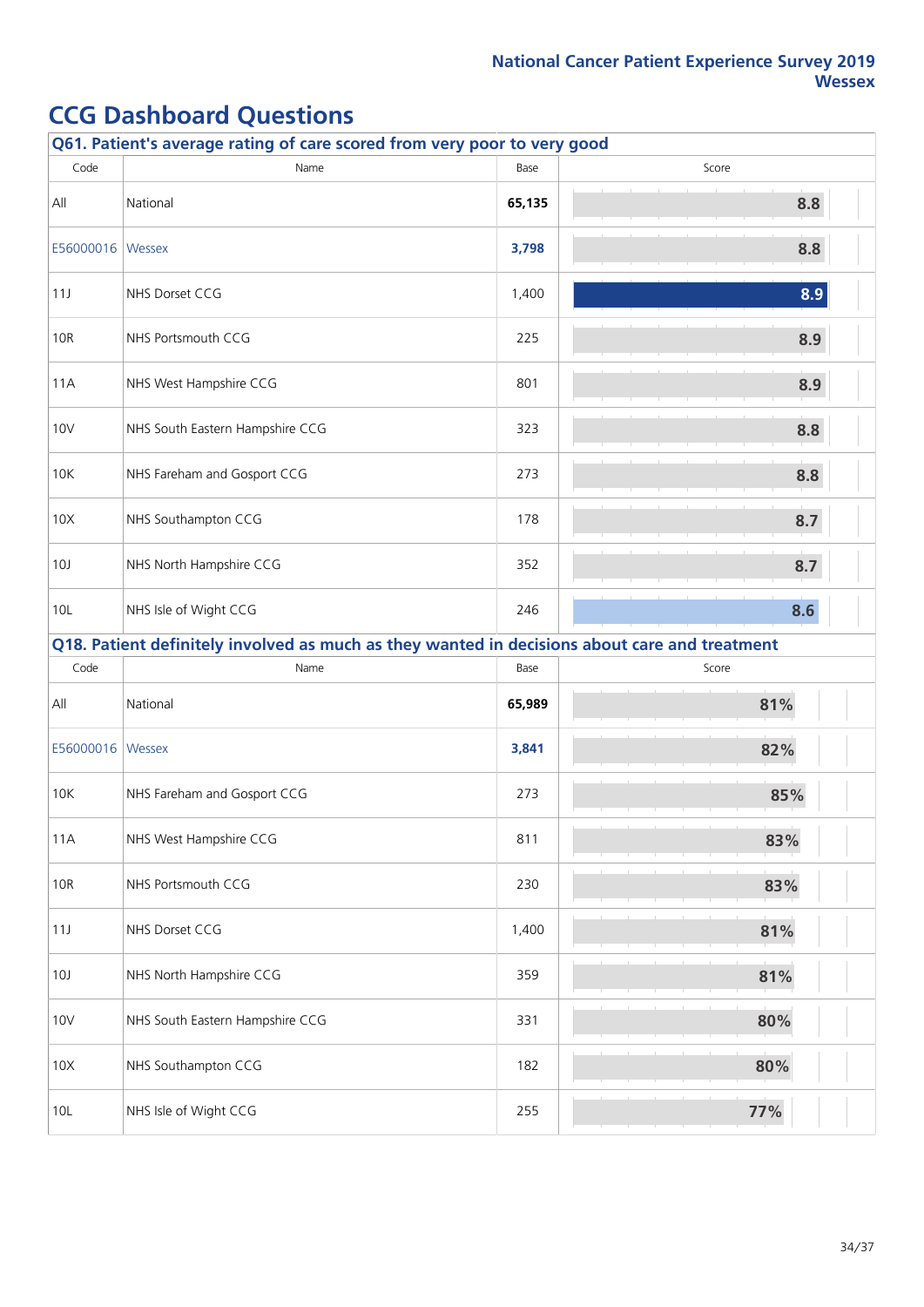| Q19. Patient given the name of a CNS who would support them through their treatment |                                                               |        |       |  |
|-------------------------------------------------------------------------------------|---------------------------------------------------------------|--------|-------|--|
| Code                                                                                | Name                                                          | Base   | Score |  |
| All                                                                                 | National                                                      | 64,196 | 92%   |  |
| E56000016   Wessex                                                                  |                                                               | 3,739  | 91%   |  |
| 11J                                                                                 | NHS Dorset CCG                                                | 1,369  | 94%   |  |
| 10L                                                                                 | NHS Isle of Wight CCG                                         | 249    | 92%   |  |
| 10 <sub>V</sub>                                                                     | NHS South Eastern Hampshire CCG                               | 317    | 91%   |  |
| 10K                                                                                 | NHS Fareham and Gosport CCG                                   | 267    | 90%   |  |
| 11A                                                                                 | NHS West Hampshire CCG                                        | 793    | 90%   |  |
| 10X                                                                                 | NHS Southampton CCG                                           | 178    | 90%   |  |
| 10J                                                                                 | NHS North Hampshire CCG                                       | 341    | 89%   |  |
| <b>10R</b>                                                                          | NHS Portsmouth CCG                                            | 225    | 88%   |  |
|                                                                                     | Q20. Patient found it very or quite easy to contact their CNS |        |       |  |
| Code                                                                                | Name                                                          | Base   | Score |  |
| All                                                                                 | National                                                      | 52,999 | 85%   |  |
| E56000016   Wessex                                                                  |                                                               | 3,064  | 88%   |  |
| 10 <sub>V</sub>                                                                     | NHS South Eastern Hampshire CCG                               | 249    | 91%   |  |
| 11J                                                                                 | NHS Dorset CCG                                                | 1,159  | 89%   |  |
| 10X                                                                                 | NHS Southampton CCG                                           | 147    | 89%   |  |
| <b>10R</b>                                                                          | NHS Portsmouth CCG                                            | 163    | 88%   |  |
| 10K                                                                                 | NHS Fareham and Gosport CCG                                   | 209    | 88%   |  |
| 10J                                                                                 | NHS North Hampshire CCG                                       | 283    | 87%   |  |
| 11A                                                                                 | NHS West Hampshire CCG                                        | 643    | 86%   |  |
| 10L                                                                                 | NHS Isle of Wight CCG                                         | 211    | 81%   |  |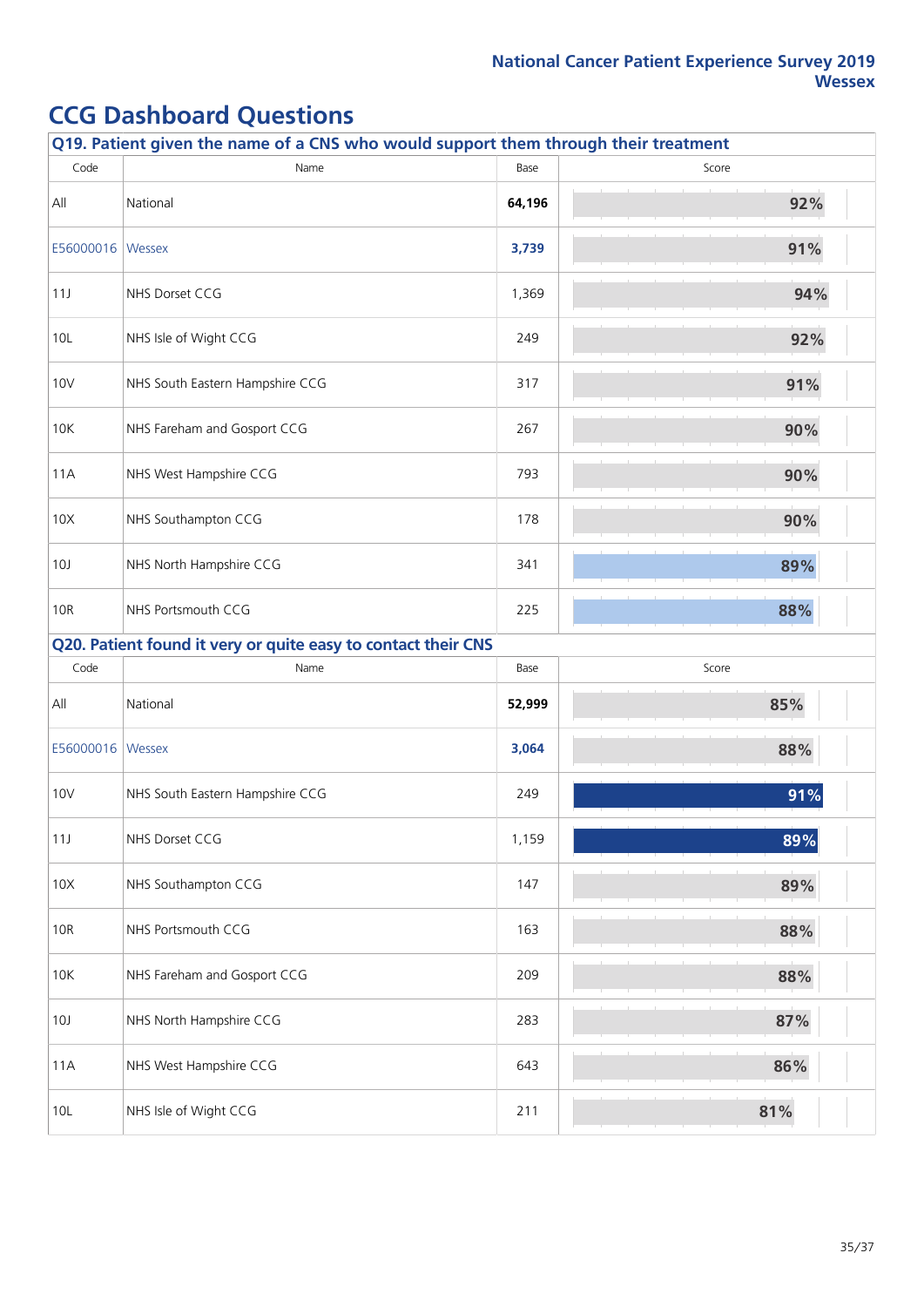|                 | Q39. Patient always felt they were treated with respect and dignity while in hospital                 |        |       |
|-----------------|-------------------------------------------------------------------------------------------------------|--------|-------|
| Code            | Name                                                                                                  | Base   | Score |
| All             | National                                                                                              | 32,875 | 88%   |
| E56000016       | Wessex                                                                                                | 1,939  | 88%   |
| 10R             | NHS Portsmouth CCG                                                                                    | 102    | 91%   |
| 10J             | NHS North Hampshire CCG                                                                               | 187    | 90%   |
| 11A             | NHS West Hampshire CCG                                                                                | 400    | 89%   |
| 10V             | NHS South Eastern Hampshire CCG                                                                       | 156    | 88%   |
| 10K             | NHS Fareham and Gosport CCG                                                                           | 143    | 88%   |
| 11J             | NHS Dorset CCG                                                                                        | 716    | 88%   |
| 10L             | NHS Isle of Wight CCG                                                                                 | 125    | 87%   |
| 10X             | NHS Southampton CCG                                                                                   | 110    | 86%   |
| hospital        | Q41. Hospital staff told patient who to contact if worried about condition or treatment after leaving |        |       |
| Code            | Name                                                                                                  | Base   | Score |
| All             | National                                                                                              | 31,541 | 94%   |
| E56000016       | Wessex                                                                                                | 1,880  | 95%   |
| 10X             | NHS Southampton CCG                                                                                   | 106    | 97%   |
| 10 <sub>V</sub> | NHS South Eastern Hampshire CCG                                                                       | 149    | 97%   |
| <b>10R</b>      | NHS Portsmouth CCG                                                                                    | 102    | 96%   |
| 11J             | NHS Dorset CCG                                                                                        | 697    | 96%   |
| 11A             | NHS West Hampshire CCG                                                                                | 391    | 96%   |
| 10J             | NHS North Hampshire CCG                                                                               | 181    | 95%   |
| 10K             | NHS Fareham and Gosport CCG                                                                           | 138    | 92%   |
| 10L             | NHS Isle of Wight CCG                                                                                 | 116    | 91%   |